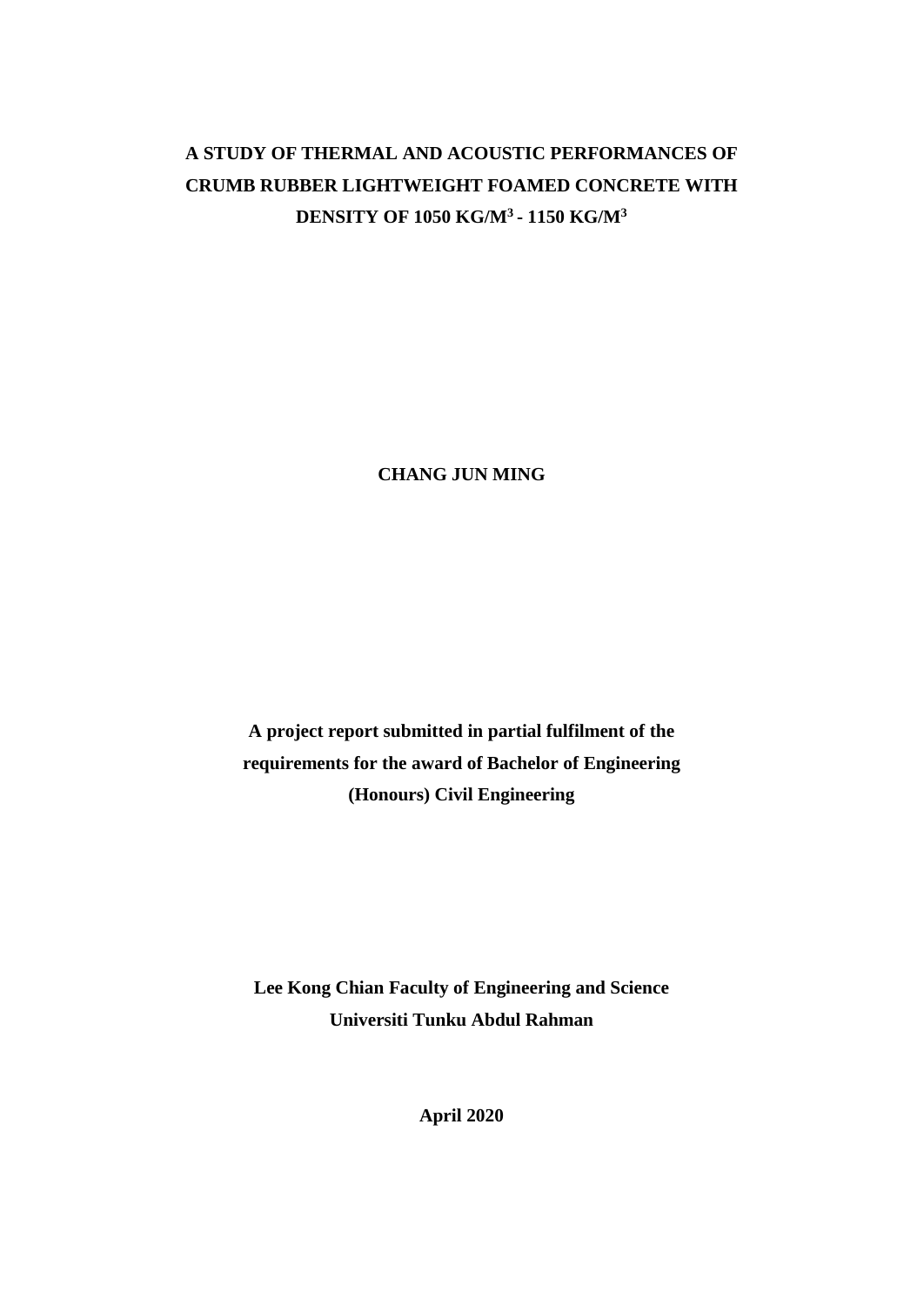## **DECLARATION**

<span id="page-1-0"></span>I hereby declare that this project report is based on my original work except for citations and quotations which have been duly acknowledged. I also declare that it has not been previously and concurrently submitted for any other degree or award at UTAR or other institutions.

Signature :



| Name   | : CHANG JUN MING |  |
|--------|------------------|--|
|        |                  |  |
| ID No. | $: 150$ UEB03114 |  |
|        |                  |  |
| Date   | : 24/4/2020      |  |
|        |                  |  |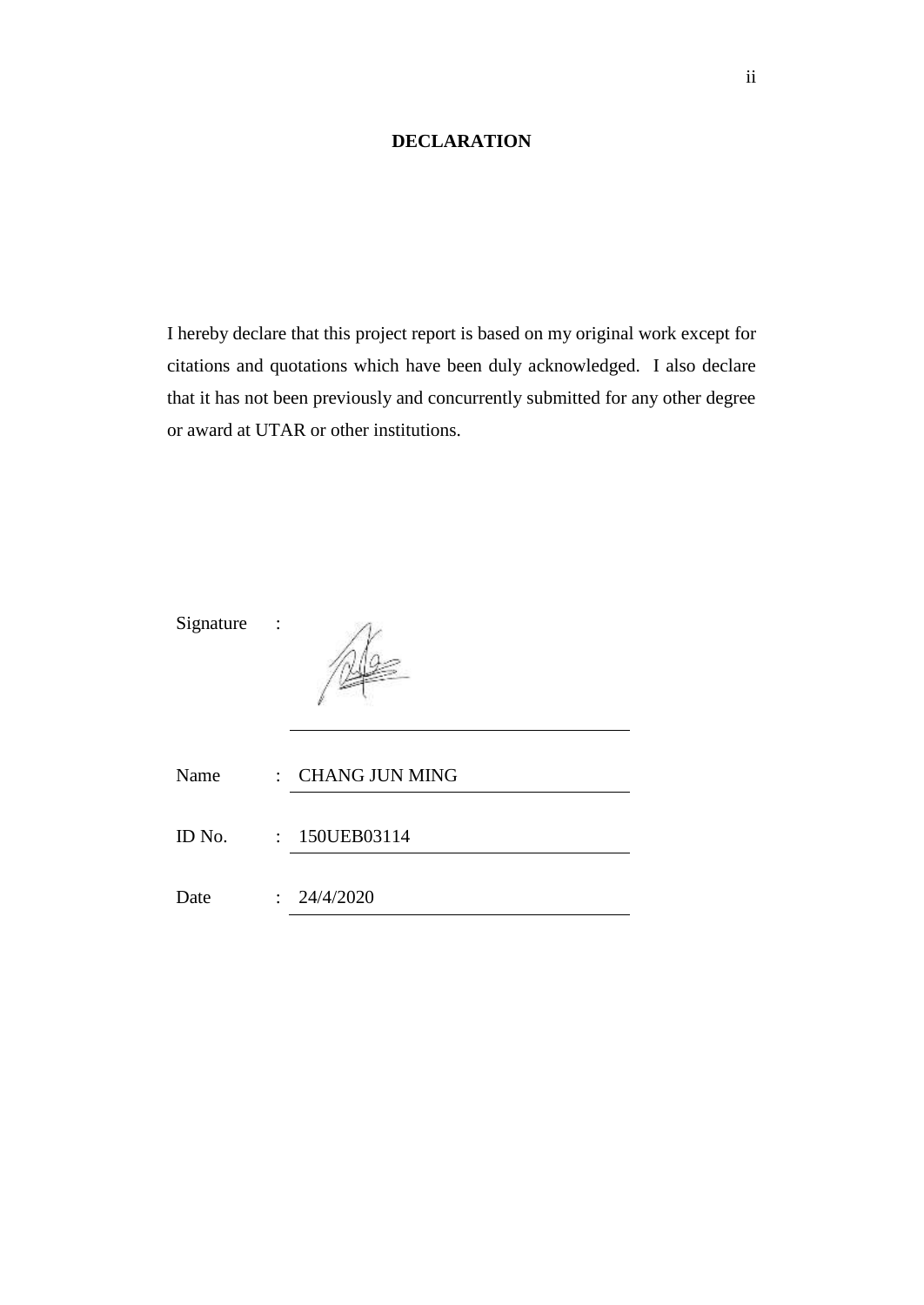#### <span id="page-2-0"></span>**APPROVAL FOR SUBMISSION**

I certify that this project report entitled **"A STUDY OF THERMAL AND ACOUSTIC PERFORMANCE OF CRUMB RUBBER LIGHTWEIGHT FOAMED CONCRETE WITH DENSITY OF 1050 - 1150 KG/M<sup>3</sup>"** was prepared by **CHANG JUN MING** has met the required standard for submission in partial fulfilment of the requirements for the award of Bachelor of Engineering (Honours) Civil Engineering at Universiti Tunku Abdul Rahman.

Approved by,

| Signature  |                      |                 |
|------------|----------------------|-----------------|
| Supervisor | $\ddot{\phantom{1}}$ | Dr. Lee Foo Wei |
| Date       |                      | 26 April 2020   |

 $2 - 6M$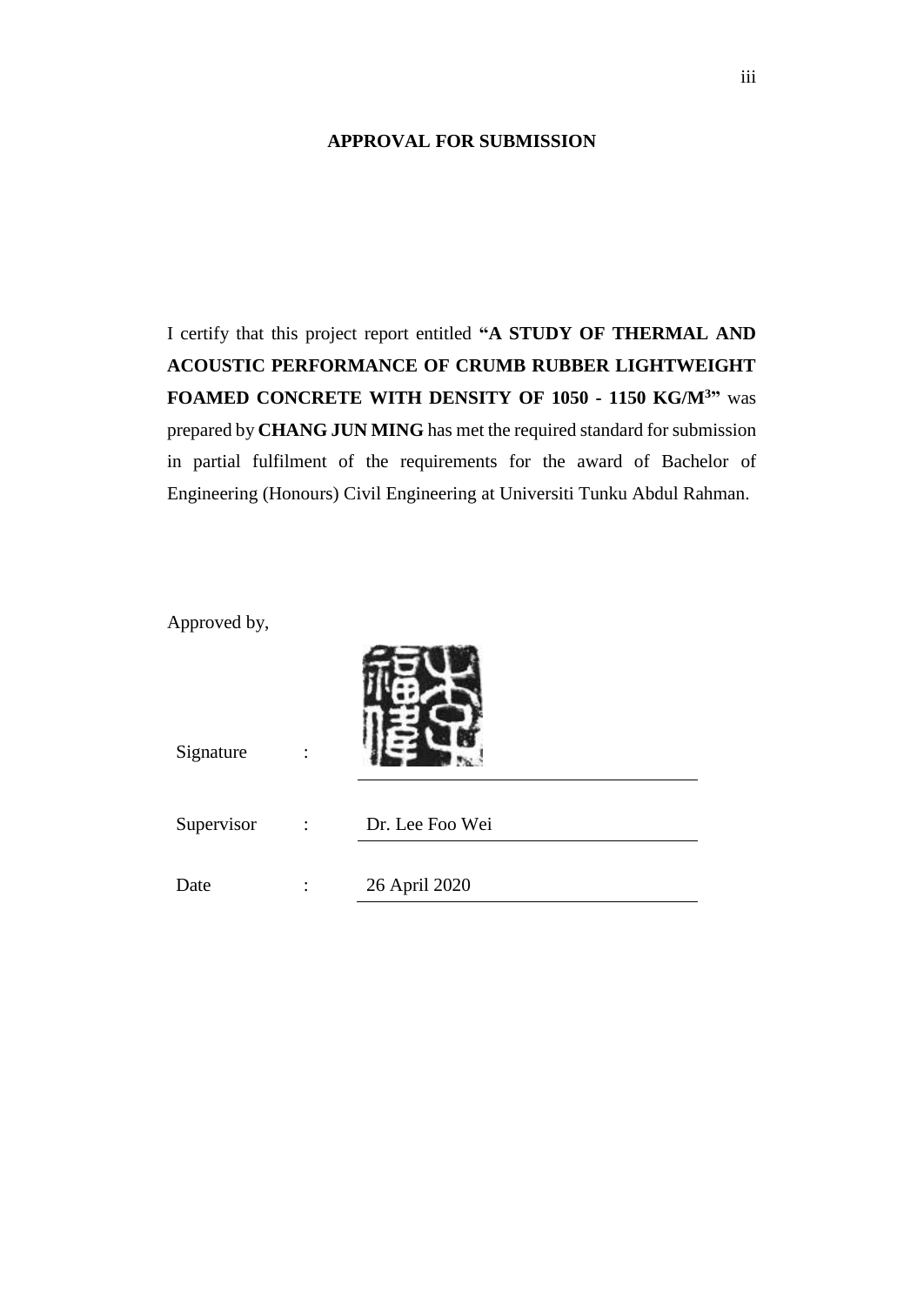The copyright of this report belongs to the author under the terms of the copyright Act 1987 as qualified by Intellectual Property Policy of Universiti Tunku Abdul Rahman. Due acknowledgement shall always be made of the use of any material contained in, or derived from, this report.

© 2020, Chang Jun Ming. All right reserved.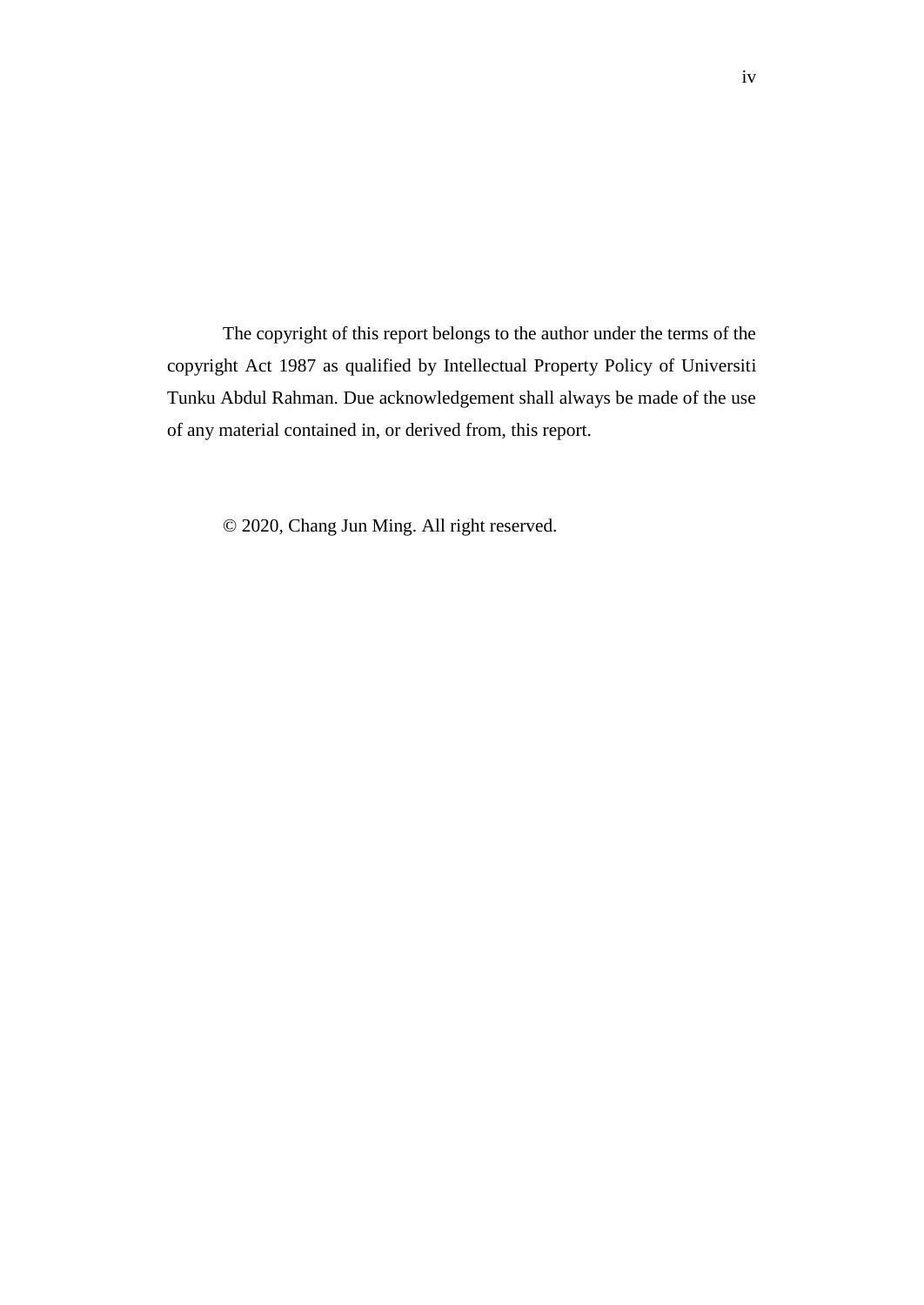#### **ACKNOWLEDGEMENTS**

<span id="page-4-0"></span>I would like to thank everyone who had contributed to the successful completion of this project. I would like to express utmost gratitude to my research supervisor, Dr. Lee Foo Wei for his fruitful advice, guidance and his enormous patience throughout the development of the research.

In addition, I would also like to express my deepest appreciation to my loving parent and friends who had helped and given me encouragement throughout the research. Lab officers, which have been so friendly and cooperative, deserve a note of thanks from me as well. Besides that, I would also like to thank my fellow senior course mates for their help and experiences sharing throughout the research period.

Last but not least, I would like to express my gratitude to my research partners, Mr. Lim Zhi Heng and Ms. Sum Chiew Ee for their support and source of inspiration to the smooth finishing of the research project.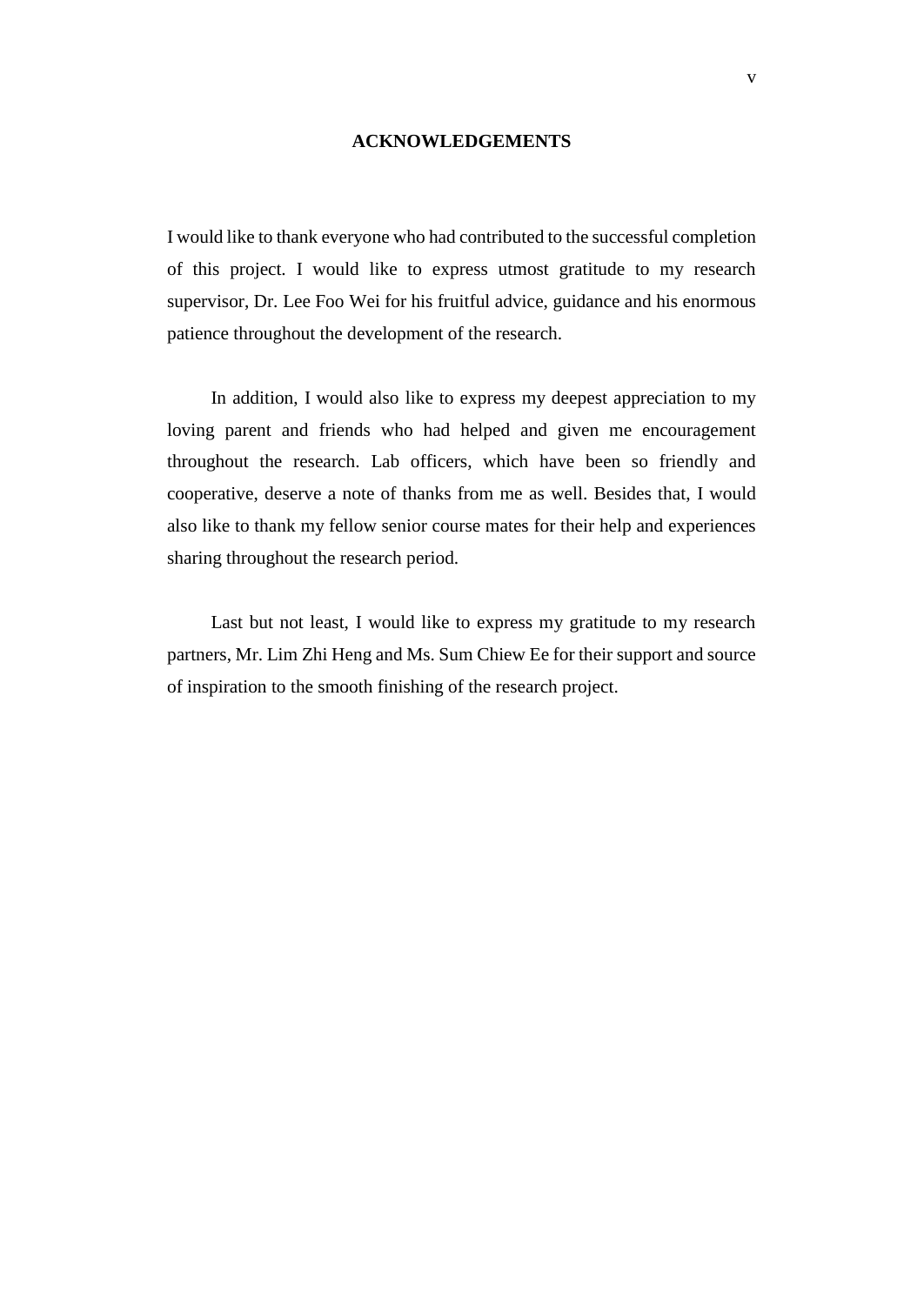#### **ABSTRACT**

<span id="page-5-0"></span>In this new century, green technology design was started to lead the world towards a better future. Majority of the green technology researches are mainly focusing on the construction field as well. Due to the accumulation of the massive amount of waste rubber tyres at various landfills over the past few decades, waste tyres are recycled and converted to crumb rubber (CR) which can be used as the concrete additives. Thus, this study aims to produce crumb rubber lightweight foamed concrete (CRLWC) with a fresh concrete density ranging from 1050 kg/m<sup>3</sup> to 1150 kg/m3. The objective of this study is to determine the optimal mix proportion of granular and powdered CRLWC that exhibit the most favourable thermal and sound insulating properties. There are two experiments, namely thermal conductivity test and acoustic performance test were conducted in this study. For thermal conductivity test, one specimen of each mix proportion was tested. For acoustic performance test, a total of two specimens were used to test for the sound absorption coefficient of the CRLWC in the frequency range from 100 Hz to 5000 Hz. The result showed that the addition of powdered crumb rubber in LWC provides the lowest thermal conductivity with a value of 0.2288 W⋅K<sup>-1</sup>⋅m<sup>-1</sup> as compared with the control sample (0.3490 W·K<sup>-1</sup>·m<sup>-1</sup>). Also, the control sample has a better acoustic performance than concrete with the inclusion of CR due to higher void content in the control sample. The absorption coefficient was reduced by 40 % to 60 % in a frequency ranging from 100 Hz to 630 Hz. In conclusion, the participation of CR in LWC can improve the thermal conductivity, but for acoustic performance, the addition of crumb rubber in LWC will be lower the absorption coefficient of LWC.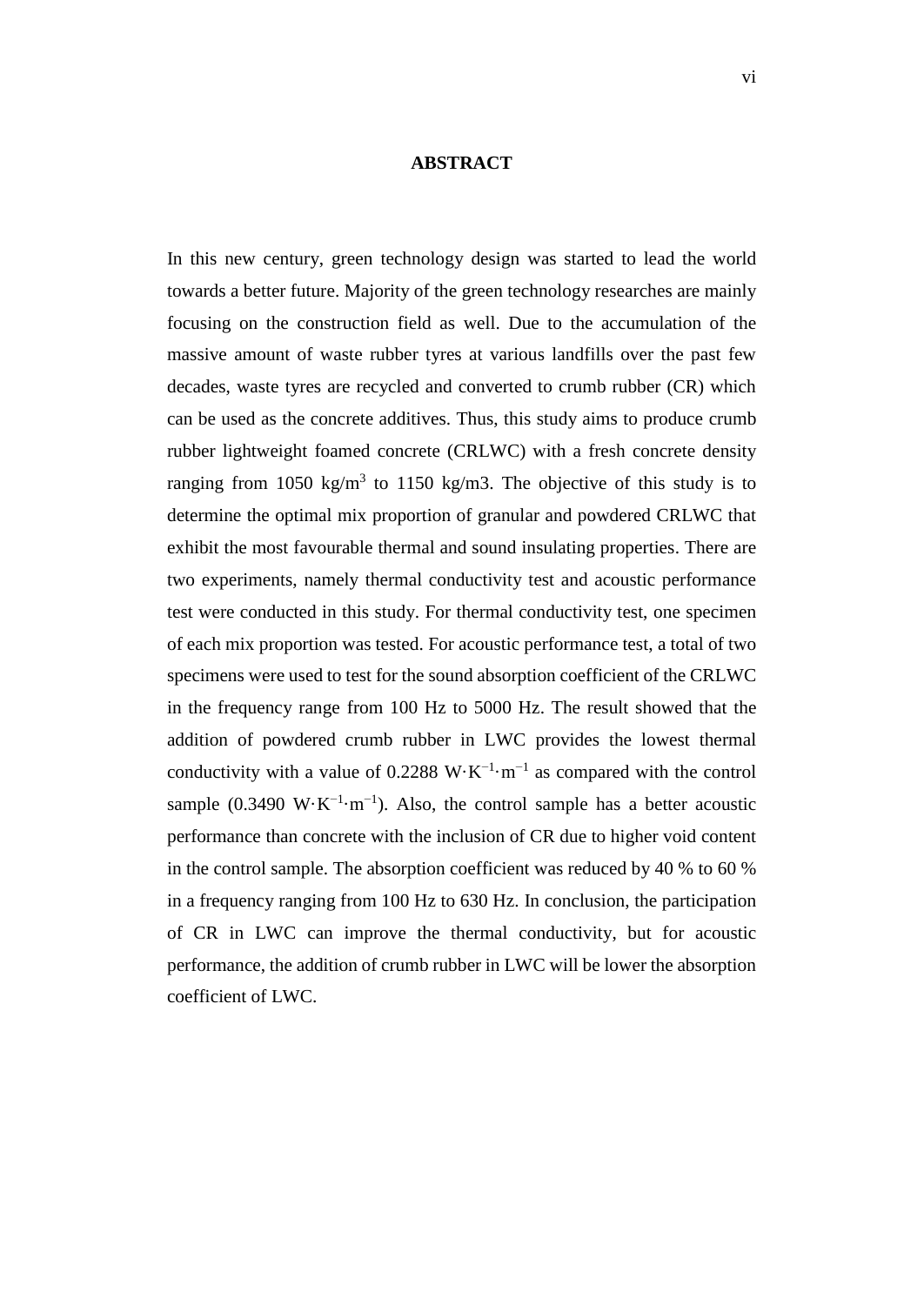# **TABLE OF CONTENTS**

<span id="page-6-0"></span>

| <b>DECLARATION</b>                     | ii           |
|----------------------------------------|--------------|
| <b>APPROVAL FOR SUBMISSION</b>         | <b>iii</b>   |
| <b>ACKNOWLEDGEMENTS</b>                | V            |
| <b>ABSTRACT</b>                        | vi           |
| <b>TABLE OF CONTENTS</b>               | vii          |
| <b>LIST OF TABLES</b>                  | $\mathbf{x}$ |
| <b>LIST OF FIGURES</b>                 | xi           |
| <b>LIST OF SYMBOLS / ABBREVIATIONS</b> | xiii         |

# **CHAPTER**

| $\mathbf{1}$ |     | <b>INTRODUCTION</b>      |                                           | $\mathbf{1}$   |
|--------------|-----|--------------------------|-------------------------------------------|----------------|
|              | 1.1 |                          | <b>General Introduction</b>               | 1              |
|              | 1.2 |                          | <b>Problem Statement</b>                  | $\overline{2}$ |
|              | 1.3 |                          | Aim and Objectives                        | $\mathbf{2}$   |
|              | 1.4 |                          | Scope of the Study                        | 3              |
|              | 1.5 |                          | Significant of Study                      | $\overline{4}$ |
|              | 1.6 |                          | Layout of Report                          | 5              |
| 2            |     | <b>LITERATURE REVIEW</b> |                                           |                |
|              | 2.1 | Introduction             |                                           | 6              |
|              | 2.2 |                          | <b>Literature Review</b>                  | $\tau$         |
|              |     | 2.2.1                    | No-Fines Concrete (NFC)                   | 7              |
|              |     | 2.2.2                    | Lightweight Aggregate Concrete            | 8              |
|              |     | 2.2.3                    | Lightweight Foamed Concrete (LWC)         | 9              |
|              |     | 2.2.4                    | Functional Properties of Lightweight Foam |                |
|              |     |                          | Concrete                                  | 10             |
|              | 2.3 |                          | Crumb Rubber Lightweight Foamed Concrete  |                |
|              |     | (CRLWC)                  |                                           | 12             |
|              | 2.4 |                          | <b>Classification of Rubber</b>           | 12             |
|              |     | 2.4.1                    | <b>Mechanical Grinding</b>                | 12             |
|              |     | 2.4.2                    | <b>Ground Rubber</b>                      | 13             |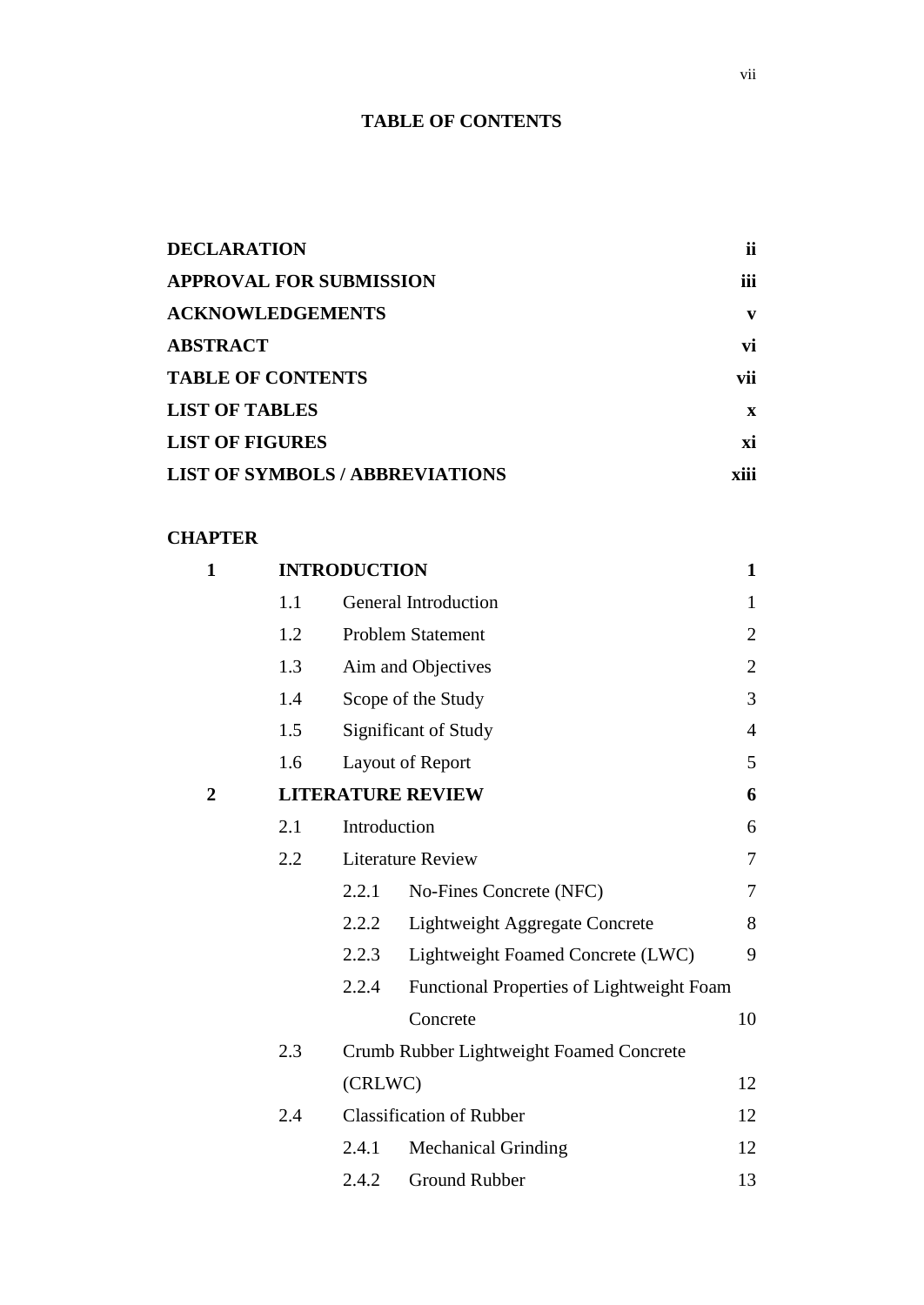|   |     | 2.4.3                  | <b>Shredded Rubber Tyres</b>                      | 14 |
|---|-----|------------------------|---------------------------------------------------|----|
|   |     | 2.4.4                  | Crumb Rubber (CR)                                 | 14 |
|   | 2.5 |                        | <b>Application of Crumb Rubber</b>                | 14 |
|   | 2.6 |                        | <b>Acoustic Properties of Rubberized Concrete</b> | 15 |
|   | 2.7 |                        | Thermal Properties of Rubberized Concrete         | 16 |
|   |     | 2.7.1                  | <b>Ordinary Portland Cement (OPC)</b>             | 17 |
|   |     | 2.7.2                  | Aggregate                                         | 17 |
|   |     | 2.7.3                  | Foam                                              | 18 |
|   | 2.8 | Summary                |                                                   | 18 |
| 3 |     | <b>METHODOLOGY</b>     |                                                   | 20 |
|   | 3.1 | Introduction           |                                                   | 20 |
|   | 3.2 | <b>Raw Materials</b>   |                                                   | 20 |
|   |     | 3.2.1                  | <b>Ordinary Portland Cement (OPC)</b>             | 20 |
|   |     | 3.2.2                  | Fine Aggregate                                    | 21 |
|   |     | 3.2.3                  | Foaming Agent (FA)                                | 21 |
|   |     | 3.2.4                  | Crumb Rubber (CR)                                 | 22 |
|   |     | 3.2.5                  | Water                                             | 22 |
|   | 3.3 |                        | <b>Specimen Designation</b>                       | 22 |
|   |     | 3.3.1                  | <b>Mixing Procedure</b>                           | 24 |
|   |     | 3.3.2                  | Casting and Curing Condition                      | 25 |
|   | 3.4 | <b>Laboratory Test</b> |                                                   | 26 |
|   |     | 3.4.1                  | <b>Thermal Conductivity</b>                       | 26 |
|   |     | 3.4.2                  | <b>Acoustic Performance</b>                       | 27 |
|   | 3.5 | Summary                |                                                   | 27 |
| 4 |     |                        | <b>RESULT AND DISCUSSION</b>                      | 29 |
|   | 4.1 | Introduction           |                                                   | 29 |
|   | 4.2 |                        | Mixed Proportion of Concrete Specimen             | 29 |
|   | 4.3 |                        | <b>Thermal Conductivity Test</b>                  | 30 |
|   |     | 4.3.1                  | Thermal Conductivity of Granular Crumb            |    |
|   |     |                        | Rubber Lightweight Foamed Concrete                | 31 |
|   |     | 4.3.2                  | Thermal Conductivity of Powdered Crumb            |    |
|   |     |                        | Rubber Lightweight Foamed Concrete                | 33 |
|   |     | 4.3.3                  | Discussion on Overall Concrete Specimens          |    |
|   |     |                        | in Thermal Conductivity                           | 35 |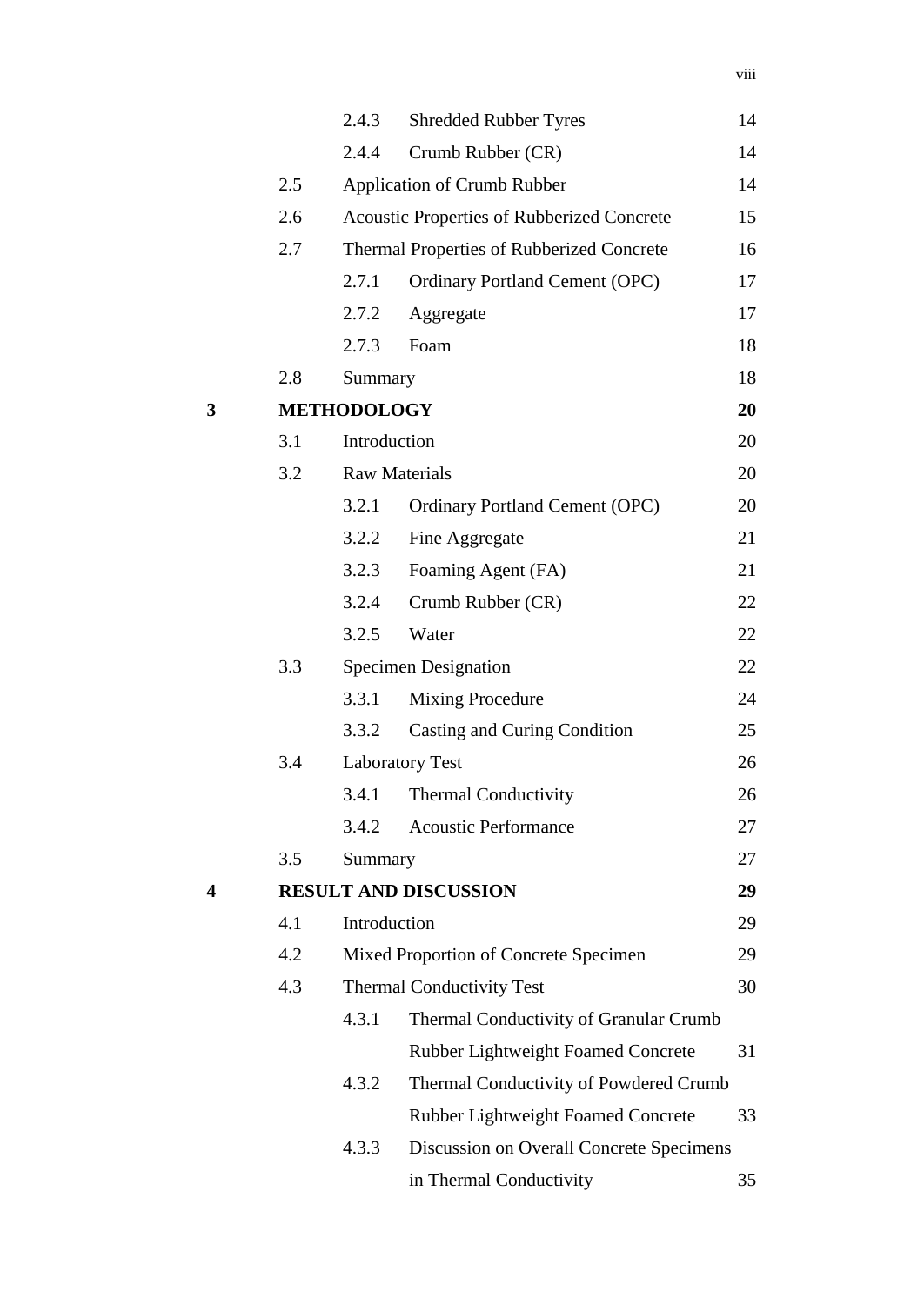|                   | 4.4 | <b>Acoustic Performance Test</b> |                                        | 38 |
|-------------------|-----|----------------------------------|----------------------------------------|----|
|                   |     | 4.4.1                            | Acoustic Performance of Granular Crumb |    |
|                   |     |                                  | Rubber LWC                             | 38 |
|                   |     | 4.4.2                            | Acoustic Performance of Powdered Crumb |    |
|                   |     |                                  | Rubber LWC                             | 40 |
|                   |     | 4.4.3                            | Discussion on Concrete Specimens in    |    |
|                   |     |                                  | <b>Acoustic Performance</b>            | 42 |
|                   | 4.5 | Summary                          |                                        | 44 |
| 5                 |     |                                  | <b>CONCLUSION AND RECOMMENDATION</b>   | 45 |
|                   | 5.1 | Conclusion                       |                                        | 45 |
|                   | 5.2 |                                  | Recommendations                        | 46 |
| <b>REFERENCES</b> |     |                                  |                                        | 48 |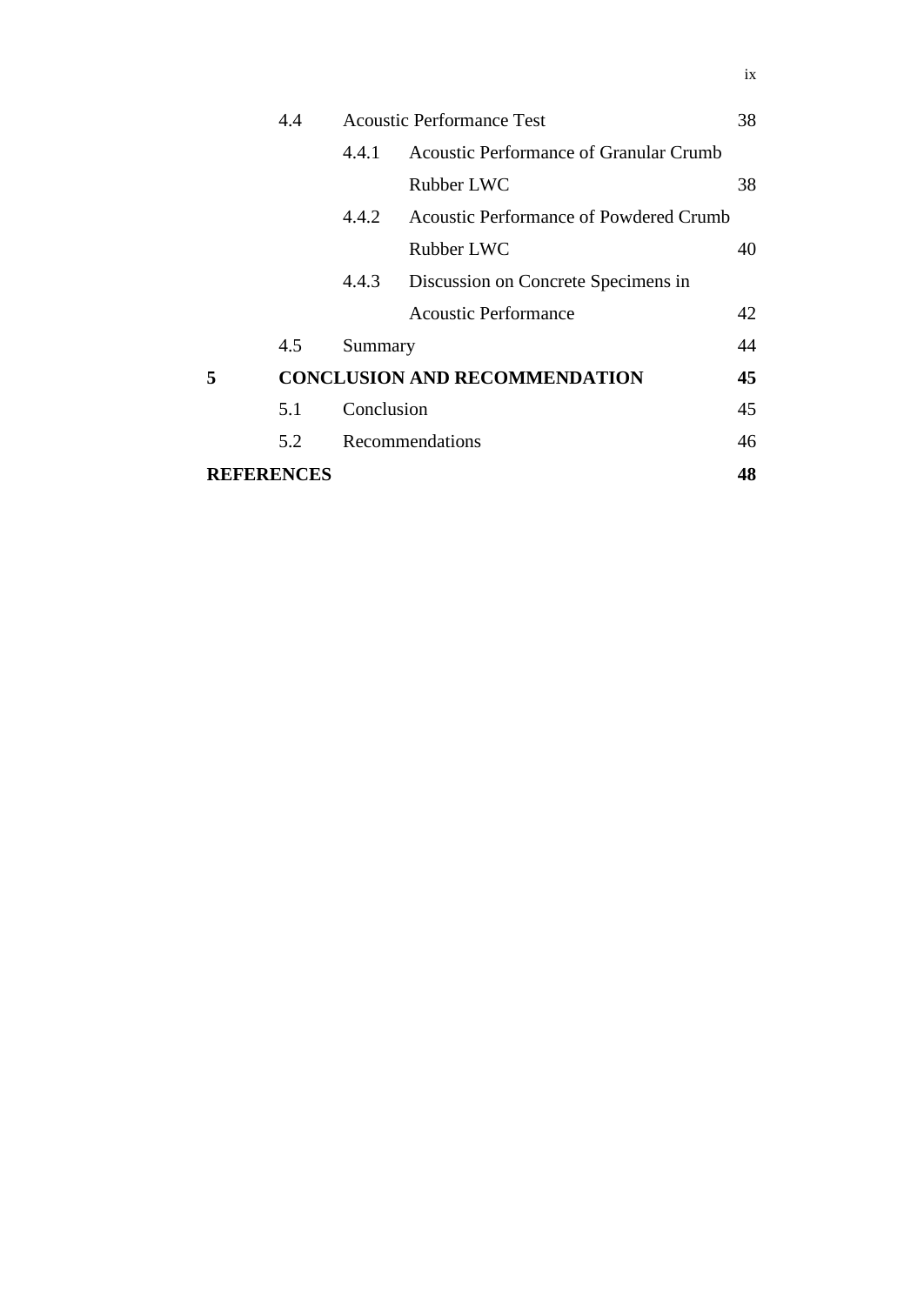# **LIST OF TABLES**

<span id="page-9-0"></span>

| Table 2.1: Table of Common Construction Materials' Average Absorption<br>Coefficients (Nial, 2014). | 16 |
|-----------------------------------------------------------------------------------------------------|----|
| Table 2.2: Compound Composition in OPC (Nevile, 2010).                                              | 17 |
| Table 3.1: Thermal Conductivity Test Specimens.                                                     | 23 |
| Table 3.2: Acoustic Performance Test Specimens.                                                     | 24 |
| Table 4.1: Mix proportion of each designation.                                                      | 30 |
| Table 4.2: Thermal Conductivity of Granular Crumb Rubber Lightweight<br>Foamed Concrete specimens   | 31 |
| Table 4.3: Thermal Conductivity of Powdered Crumb Rubber Lightweight<br>Foamed Concrete.            | 34 |
| Table 4.4: Thermal Conductivity Reduction Efficiency.                                               | 37 |
| Table 4.5: Absorption Coefficient of Granular Crumb Rubber Lightweight<br>Foamed Concrete.          | 39 |
| Table 4.6: Absorption Coefficient of Powdered Crumb Rubber Lightweight<br>Foamed Concrete.          | 41 |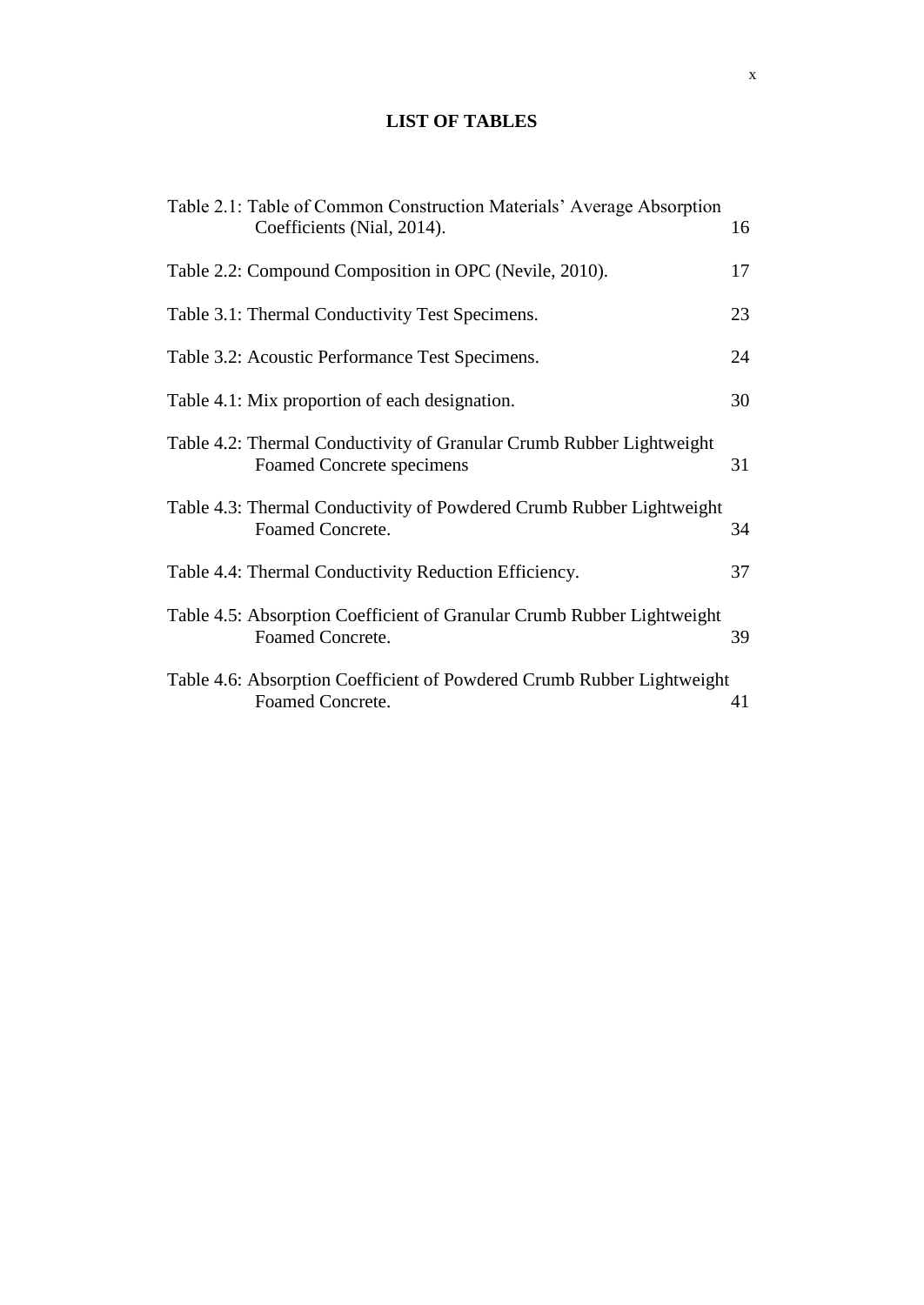# **LIST OF FIGURES**

<span id="page-10-0"></span>

| Figure 2.1: Basic Microstructure of Lightweight Concrete (Newman and<br>Choo, 2003).                         | 7  |
|--------------------------------------------------------------------------------------------------------------|----|
| Figure 2.2: No-Fines Concrete (Saadiqbal, 2016).                                                             | 8  |
| Figure 2.3: Cut Section of Lightweight Aggregate Concrete (Pelcon, 2016). 8                                  |    |
| Figure 2.4: Graph of Compressive Strength against Concrete Density<br>(Satish and Leif, 2002).               | 9  |
| Figure 2.5: Cellular Structure in Lightweight Foamed Concrete (Arjun,<br>2016).                              | 10 |
| Figure 2.6: Table of Compressive and Tensile Strengths of Concrete<br>Specimens (Eldin and Senouci, 1994).   | 13 |
| Figure 2.7: Rubberized Asphalt Pavement (ADOT, 2017).                                                        | 15 |
| Figure 2.8: Absorption Coefficient with Crumb Rubber size and<br>Replacement (Nial, 2014).                   | 16 |
| Figure 2.9: Table of Average Conductivity of Crumb Rubber Concrete.<br>(Sukontasukkul. 2009)                 | 17 |
| Figure 3.1: "Orang Kuat" OPC (Tan, 2016).                                                                    | 20 |
| Figure 3.2: SikaAER@ - 50/50, FA (Kelvin, 2019).                                                             | 21 |
| Figure 3.3: Foam Generator.                                                                                  | 22 |
| Figure 3.4: Curing Process.                                                                                  | 25 |
| Figure 3.5: Thermal Transmission Properties Testing Machine.                                                 | 26 |
| Figure 3.6: Impedance Tube to Access the Acoustic Performance of<br>Material.                                | 27 |
| Figure 4.1: Thermal Conductivity Graph of Granular Crumb Rubber<br>Lightweight Foamed Concrete.              | 33 |
| Figure 4.2: Thermal Conductivity Graph of Powdered Crumb Rubber<br>Lightweight Foamed Concrete.              | 35 |
| Figure 4.3: Thermal Conductivity Graph of Granular and Powdered<br>Crumb Rubber Lightweight Foamed Concrete. | 36 |

xi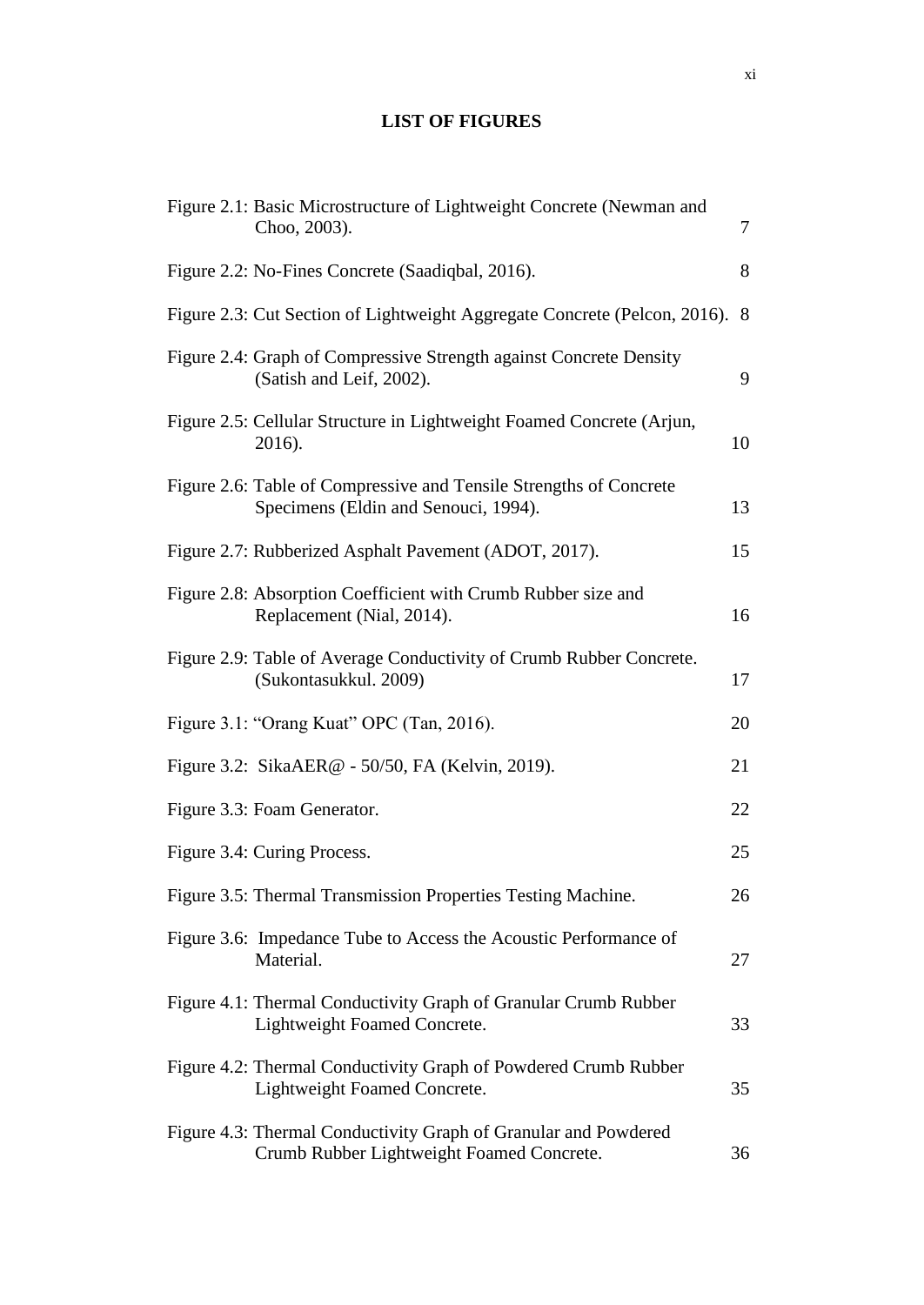| Figure 4.4: Thermal Conductivity Reduction Efficiency of Granular and<br>Powdered Lightweight Foamed Concrete. | 38 |
|----------------------------------------------------------------------------------------------------------------|----|
| Figure 4.5: Granular Crumb Rubber Lightweight Foamed Concrete<br>Results.                                      | 40 |
| Figure 4.6: Powdered Crumb Rubber Lightweight Foamed Concrete<br>Results.                                      | 42 |
| Figure 4.7: Overall Results of Acoustic Performance.                                                           | 43 |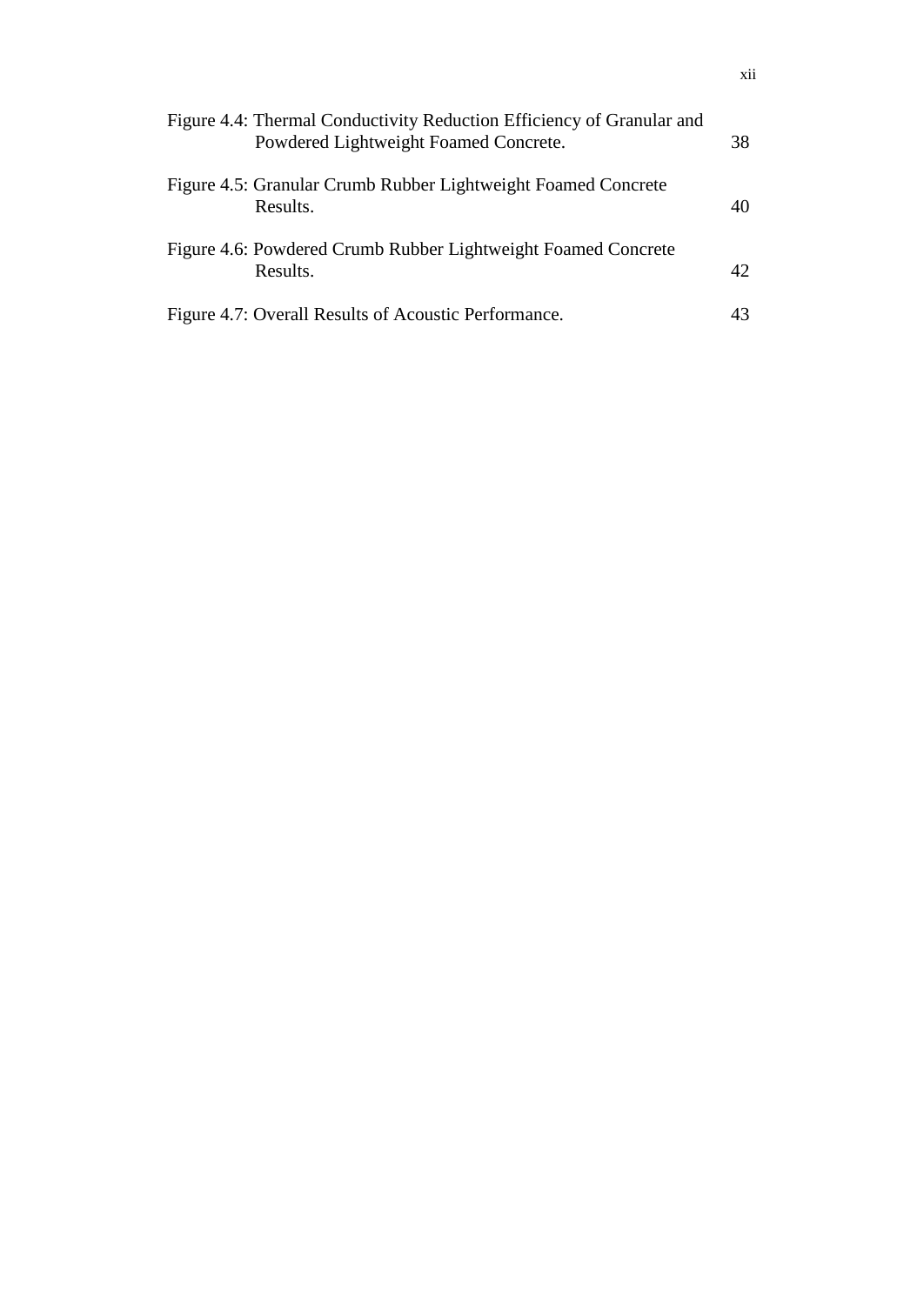# **LIST OF SYMBOLS / ABBREVIATIONS**

<span id="page-12-0"></span>

| area, $m2$                                 |
|--------------------------------------------|
| width of specimen, mm                      |
| diameter of specimen, mm                   |
| compression strength, MPa                  |
| length of specimen, mm                     |
| maximum load carried by specimen, N        |
| flexural strength, MPa                     |
| splitting tensile strength, MPa            |
|                                            |
| American Society for Testing and Materials |
| calcium silicate hydrate                   |
| water to cement ratio                      |
| lightweight foamed concrete                |
| crumb rubber lightweight foamed concrete   |
| ordinary portland cement                   |
|                                            |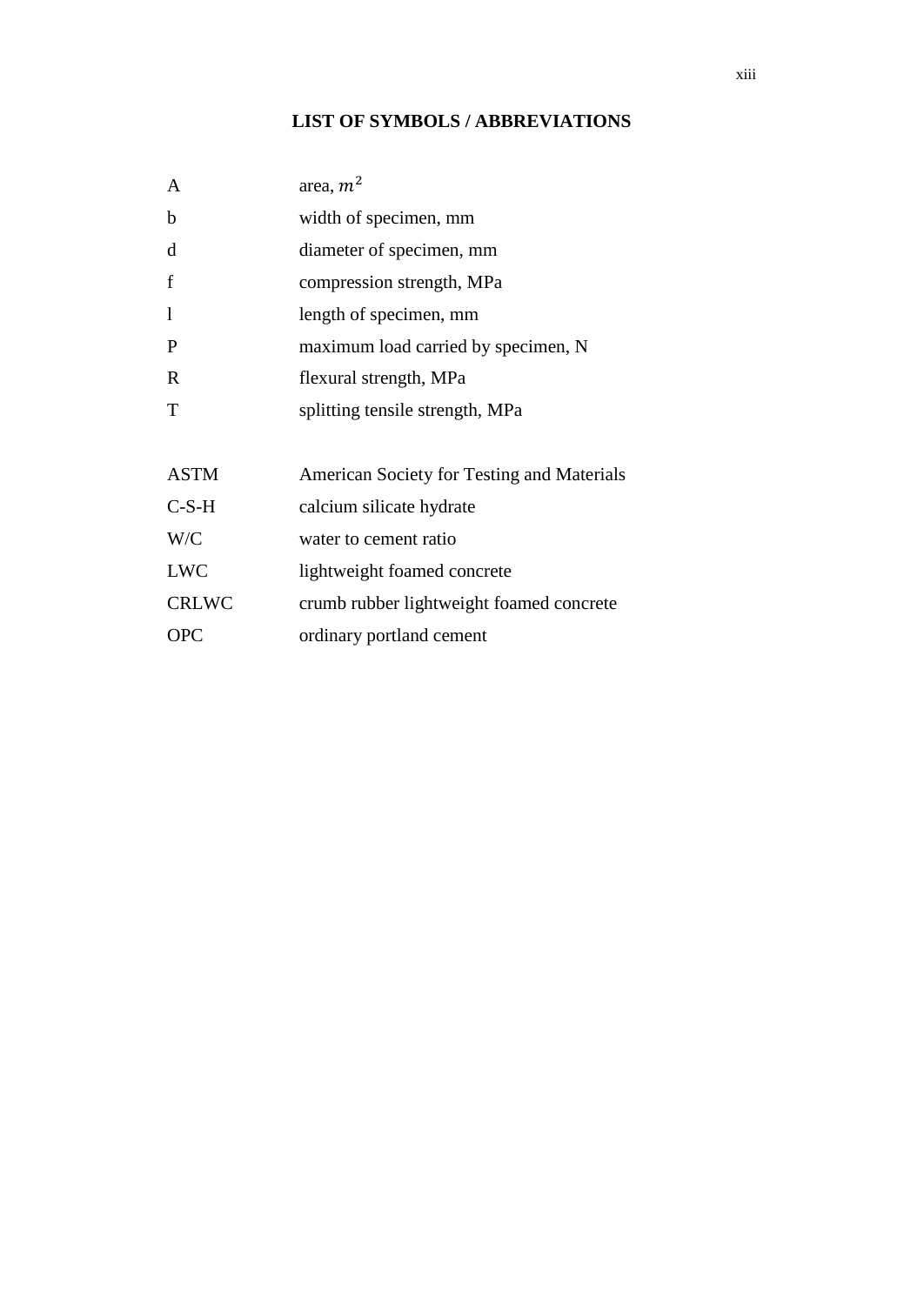#### **CHAPTER 1**

#### **1INTRODUCTION**

## <span id="page-13-1"></span><span id="page-13-0"></span>**1.1 General Introduction**

Concrete is the main component in the construction of building structures that made up from cement, aggregates and water. In building construction, concrete is used in the construction of beams, columns, slabs, foundations, retaining wall and other load-bearing elements. Concrete is a suitable material in the construction field because it has a remarkable mechanical compressive strength, excellent durability, good fire resistance and longer design life. Generally, concrete is composed of cement, fine aggregates, coarse aggregates and water. Concrete is able to be further improved by adding additives such as airentraining agents and superplasticizer into the mixing proportion. Additives are added to overcome some problems or to meet the desired properties of the concrete.

Lightweight Concrete is concrete that has added foam agents or replacing lightweight aggregates into the plain concrete. There is a total of three types of lightweight concrete which are Lightweight Aggregate Concrete (LWAC), No-Fine Concrete (NFC) and Aerated Concrete. Lightweight concrete has a low density compared to the plain concrete. Due to its low density, the strength of lightweight concrete is much lower. Thus, lightweight concrete is not encouraged to be used in heavy construction or load-bearing applications. Improving the concrete grade and incorporation of additives in the concrete are the common ways to enhance the strength properties of the foamed concrete.

A large amount of waste rubber tyres have been accumulated in various landfills over the past few decades. Thus, as an environmentally friendly and sustainable management of these waste rubber tyres, they are recycled and converted to crumb rubber which can be used as the concrete additives. The inclusion of crumb rubber can enhance the properties of the concrete. This is an innovative idea for the future since it is environmentally friendly and economical. On top of that, lightweight foam concrete that contains crumb rubber is mainly applied in the fabrication of precast partition wall because it has superb thermal and acoustic insulating properties.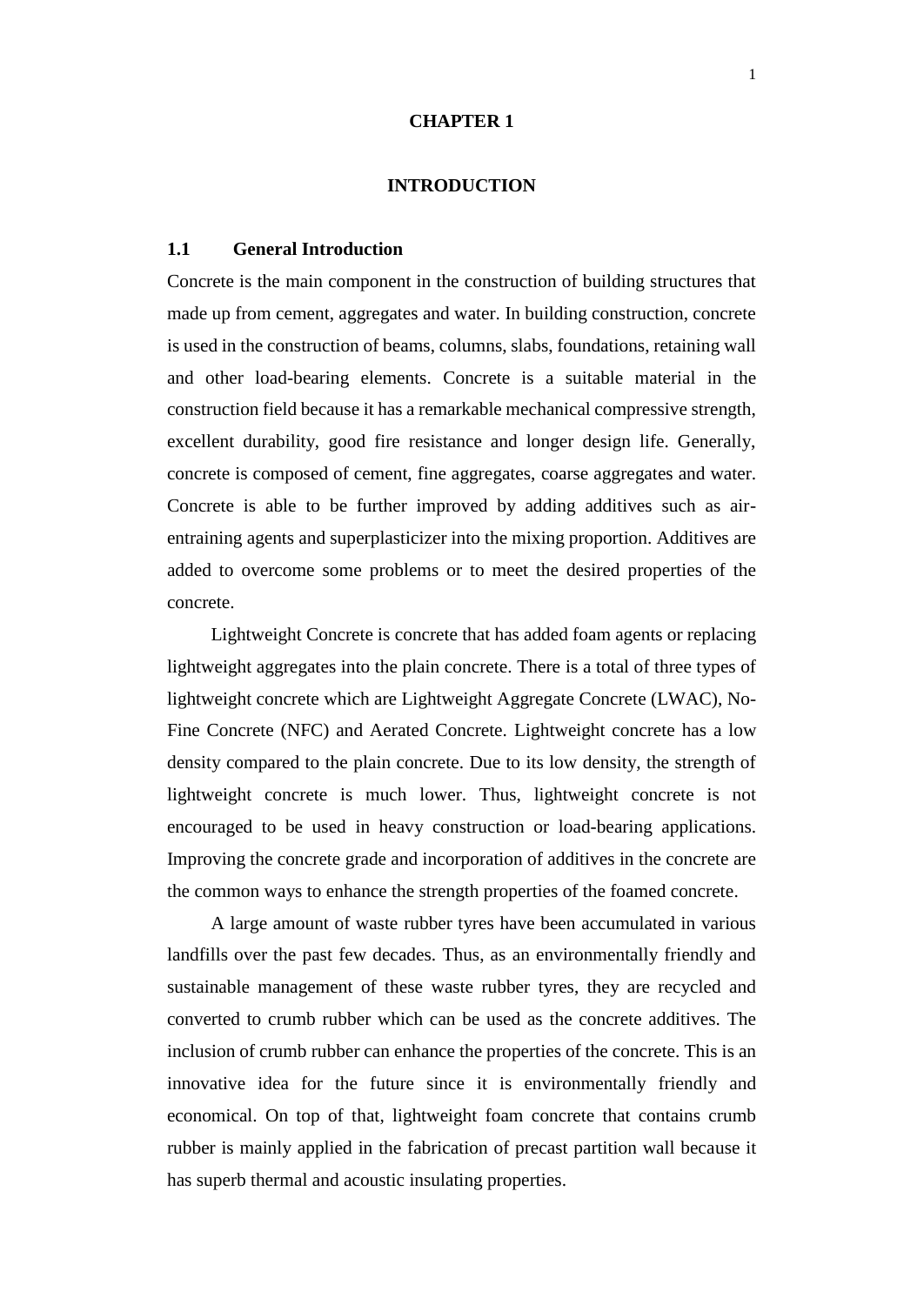## <span id="page-14-0"></span>**1.2 Problem Statement**

According to the journal of Camille (2013), the amount of waste tyres that are accumulated in the world each year is over 400 million in the United States and the European Union. In order to get rid of the waste tyres, the inexpensive and easiest way to decompose the waste tyre is open burning. However, burning of the tyres will release harmful and poisonous gases which will pollute the air condition. Thus, burning used tyre is prohibited in some countries such as Malaysia. Other than burning, there is another most popular method which is to pile those waste tyres in landfill or placed in a dump (basically piled in a large hole in the ground). Nevertheless, these dumps may lead to great breeding of mosquitoes and it will become a dangerous health hazard. Moreover, the waste tyre can also be utilised as fuel, pigment soot in bitumen paste and more. Furthermore, the tyre processing factory is believed to be the source of toxic pollutants found in Sungai Kim Kim (Rizalman, 2019). A total of sixteen schools have been instructed to close for a few days following back-to-back incidences of pupils falling ill due to the suspected air pollution (Amanina Suhaini, 2019).

In recent year, people are seeking for an environmentally friendly product that can be used in the construction field. Besides, Malaysia is a tropical country and the weather can reach up to  $35^{\circ}$ C during the afternoon. In order to achieve customer desire which is quiet and chill place to stay, a structure in building that able to encounter Malaysia hot weather and able to absorb noise is highly preferable. Hence, concrete with the inclusion of crumb rubber is strongly recommended to reduce waste in the environment and solve Malaysian's problem.

## <span id="page-14-1"></span>**1.3 Aim and Objectives**

The aim of this study is to produce crumb rubber lightweight foamed concrete (CRLWC) with a fresh concrete density ranging from 1050 kg/m<sup>3</sup> to 1150 kg/m<sup>3</sup>. The objectives are:

1. To study the effect of crumb rubber replacement proportion of 0 % to 80 % with an interval of 10 % on the thermal conductivity of crumb rubber lightweight foamed concrete.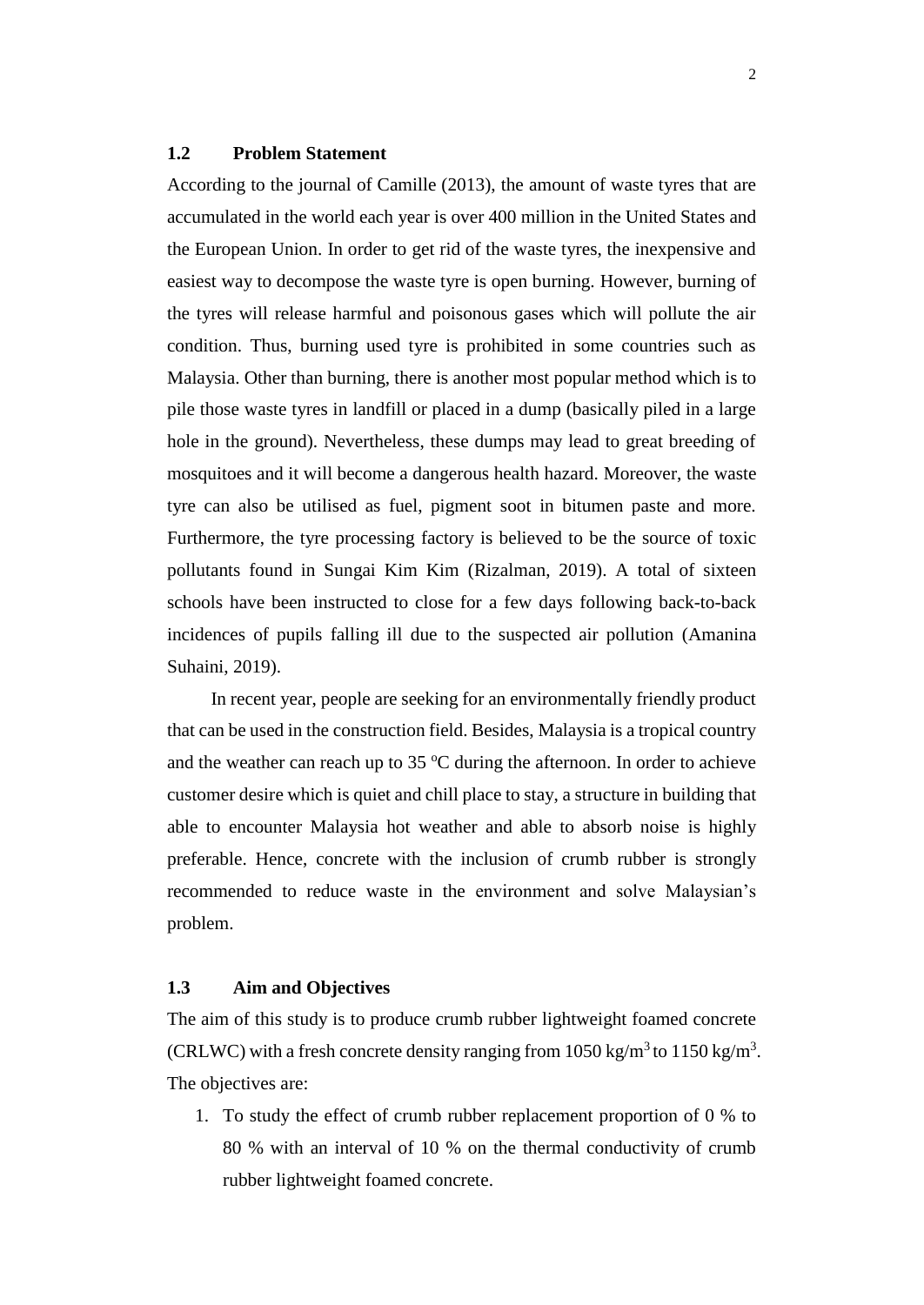- 2. To verify the influence of crumb rubber replacement proportion of 0 % to 80 % with an interval of 10 % on the sound absorption coefficient of crumb rubber lightweight foamed concrete from 100 Hz to 5000 Hz.
- 3. To determine the optimal mix proportion of both granular and powdered crumb rubber lightweight foamed concretes that depict the most favourable thermal and sound insulating properties.

#### <span id="page-15-0"></span>**1.4 Scope of the Study**

The purpose of this study is to analyse the engineering properties of the CRLFC in term of thermal conductivity and acoustic performances. In these tests, there are a total of seventeen sets of specimens to be tested. These seventeen specimens were categorized into 9 main mixing proportion which are 0 %, 10 %, 20 %, 30 %, 40 %, 50 %, 60 %, 70 % and 80 % replacement of crumb rubber as fine aggregates. Among these nine mixing proportion, there are another two types of crumb rubber which are granular and powdered crumb rubber. The water to cement ratio throughout this study is 0.6. The density of the mix concrete will be fall between  $1050 \text{ kg/m}^3$  to  $1150 \text{ kg/m}^3$ . Foam added in concrete by preforming method is used to reduce the density of concrete towards desired density. As the scope of this project is only cover on crumb rubber lightweight foamed concrete.

For thermal conductivity test, thermal conductivity machine used to test the thermal insulation properties of concrete specimen. The sizing of specimen for thermal conductivity machine is 300 mm x 300 mm x 50 mm panel. According to the standard for impedance tube sound absorption testing, the sizing of specimen specified into 30 mm and 60 mm diameter with 20 mm height. In thermal conductivity and acoustic performance assessment test, the panel and cylindrical specimens were moist-cured for 28 days at certain temperature and humidity. The specimens were oven-dried at  $85^{\circ}$ C temperature for 24 hours. There is one specimen per mix proportion for thermal conductivity test and two specimens per mix proportion for acoustic performance test to get an average result.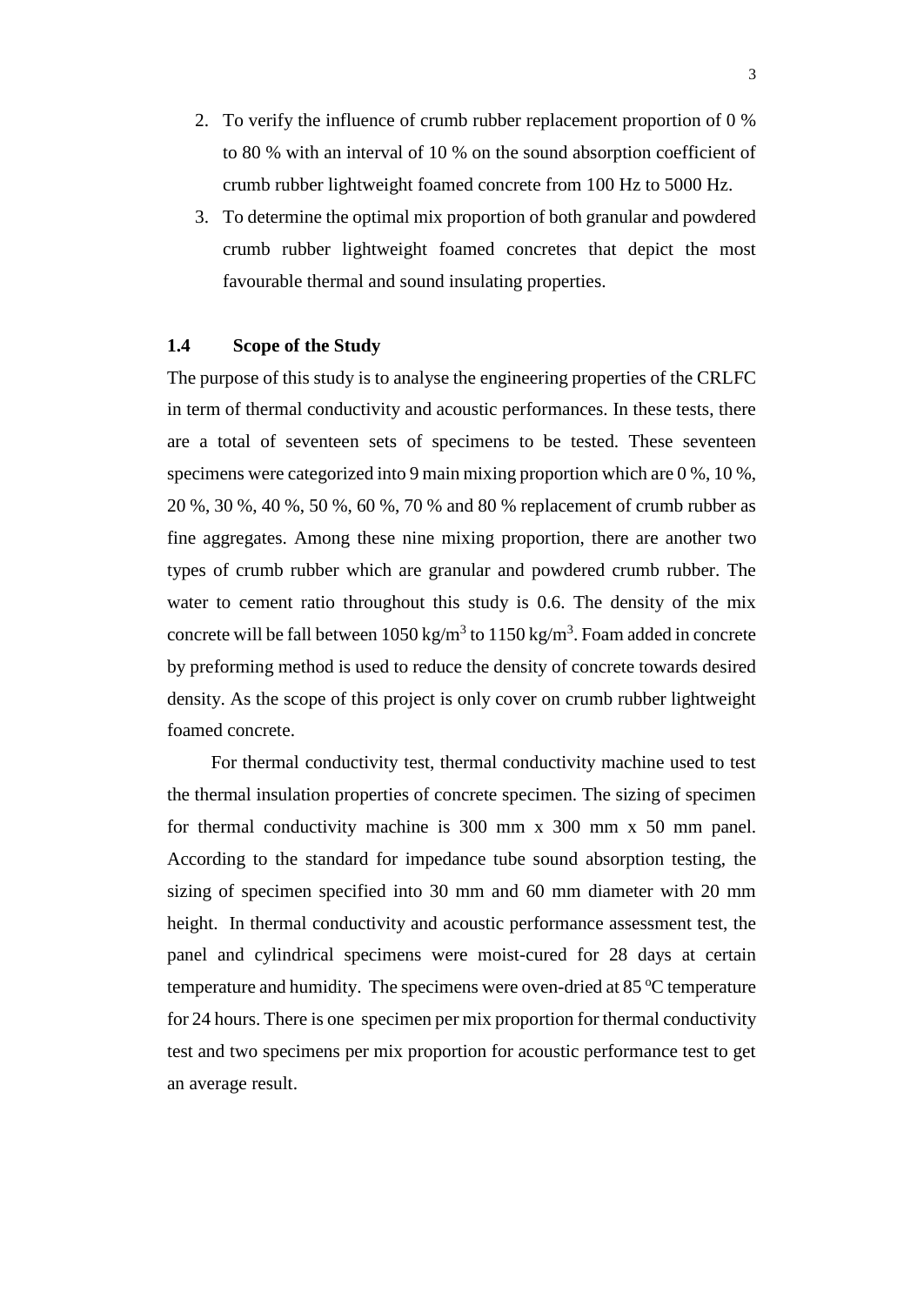#### <span id="page-16-0"></span>**1.5 Significant of Study**

Throughout the years, waste tyres have been considered as one of the major impacts on the environment. In order to overcome this global environmental issue, this study is focusing on how to reuse the waste material into something useful. This application of waste tyres in construction can also be related in Green Building Index standard. In this study will promote the use of crumb rubber to replace the fine aggregates in lightweight foamed concrete at definite proportions. By employing crumb rubber as the fine aggregate in the lightweight foamed concrete, will bring out some benefits such as improve better thermal insulation, sound insulation and so on. Furthermore, this environmental friendly concrete can be adopted in the construction of precast wall panel segments instead of a conventional brick wall. The purpose of this study is to ascertain the thermal conductivity and acoustic performance of crumb rubber lightweight foamed concrete and its eligibility for various civil applications.

Other than that, the addition of crumb rubber in lightweight foamed concrete able to reduce the construction time in constructing wall instead of using brick. As compare with brick wall, the construction process for rubberised lightweight foamed concrete is in casting way which taking less construction time. The rubberized foamed concrete also able to reduce the loading that acting on the supporting member and provides an economical design structure.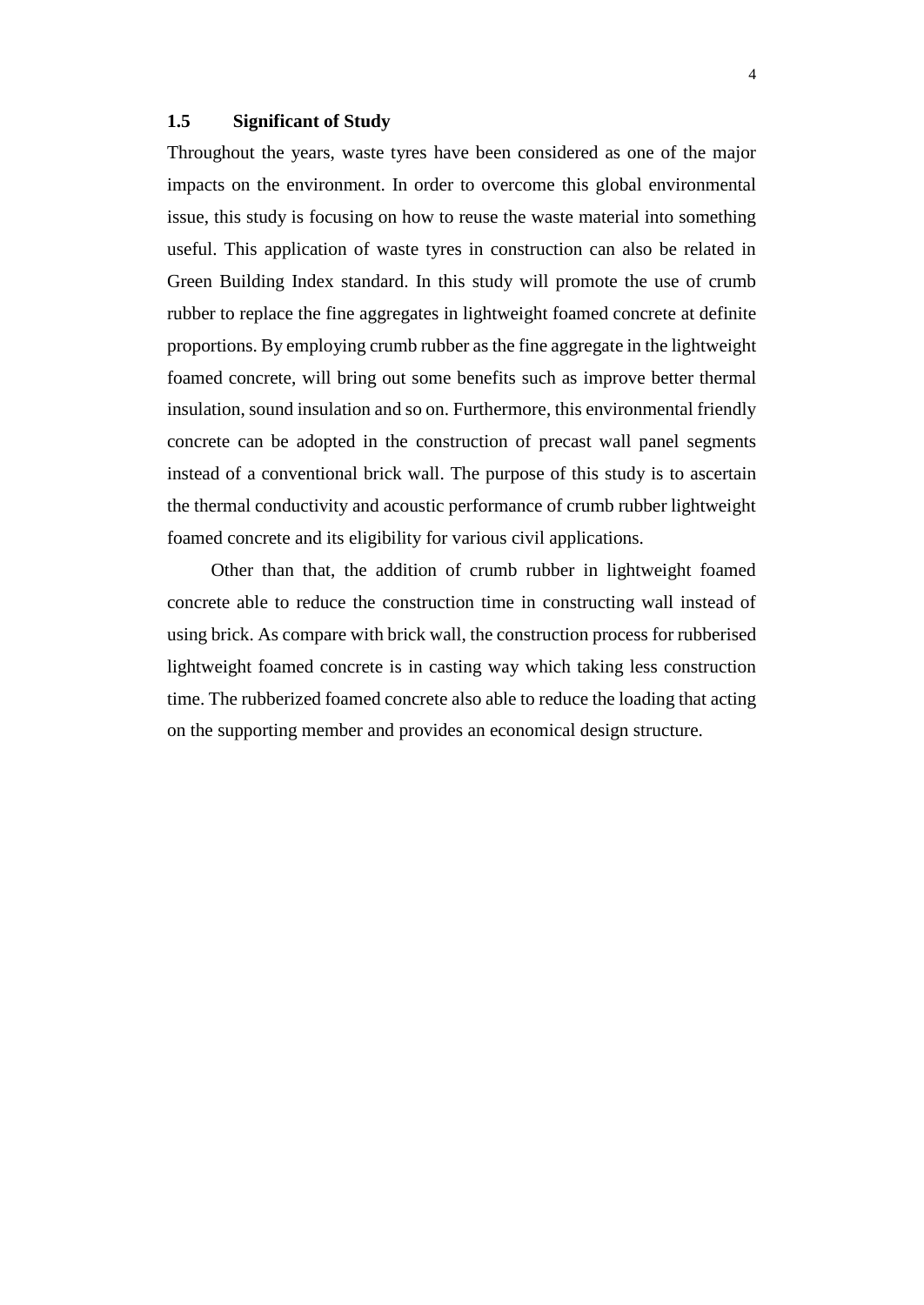#### <span id="page-17-0"></span>**1.6 Layout of Report**

In this project, there are fivechapters consist in this report:

Chapter 1 discuss the introduction of the study of the project, statement of the problem that has been facing before we start this project, objectives, scopes of this project, study's significance and report layout.

Chapter 2 is a literature review for this whole project. This chapter will discuss into more detail about the properties and application of lightweight concrete, crumb rubber and both. All of the information was based on the study, articles and research paper of professionals.

Chapter 3 discuss the methodology used in this project study. This includes the procedures and way of getting the mix proportion, the preparation of resources, mixing process and test methods involved.

Chapter 4 discuss the results tested of different mixture specimens of the lightweight foamed concrete (LWC). Next, to decide the optimum rubber particle ratio for the mix proportion. Throughout the chapter, the thermal conductivity test and acoustic insulation test of mixing concrete specimens were discussed based on the results acquired from the experiment testing.

Chapter 5 will conclude the whole experiment project with the results obtained in the laboratory experiment. The conclusion is made based on the objective to be accomplished. On top of that, this chapter will be discussed several recommendations for future study of this experiment.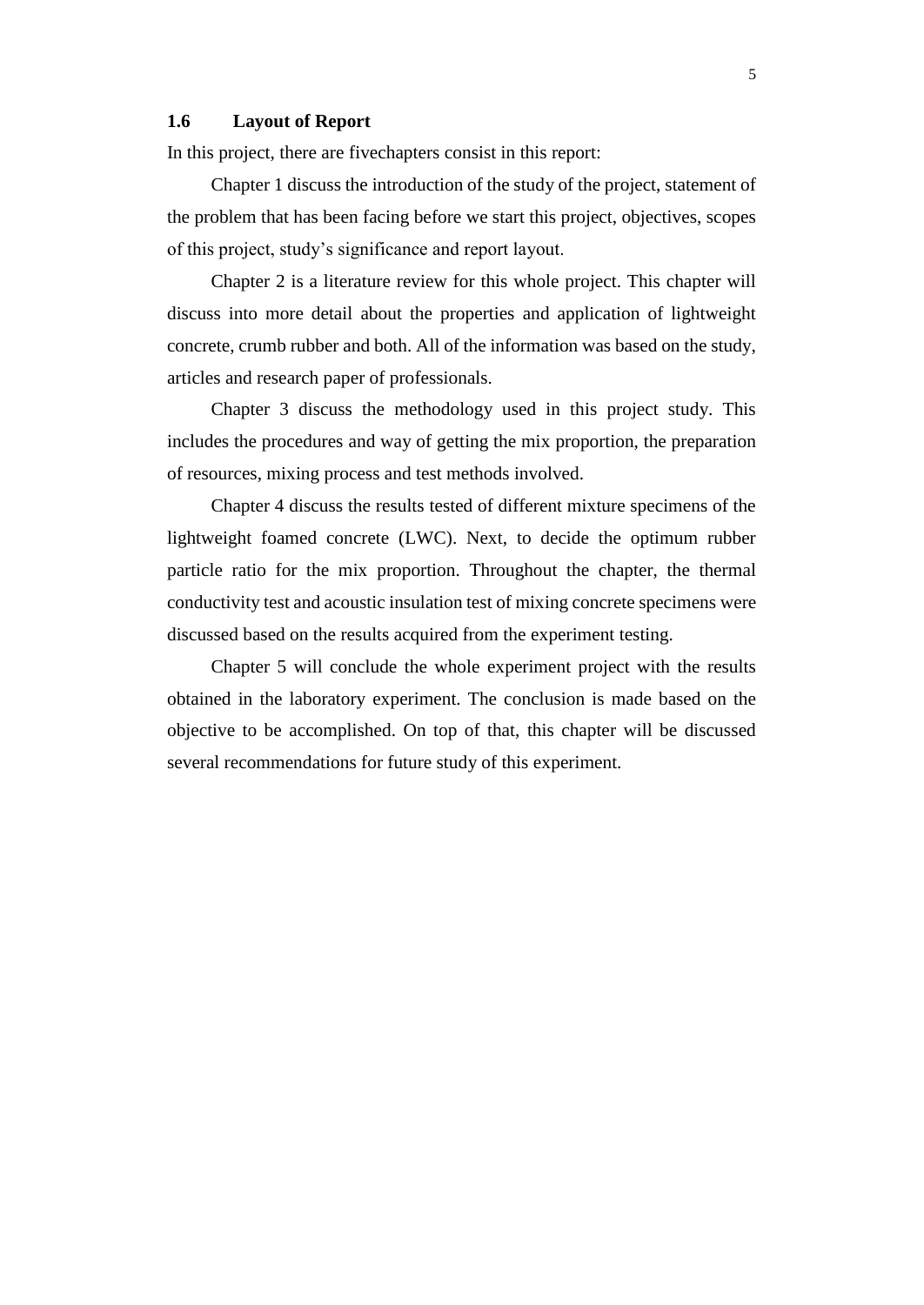#### **CHAPTER 2**

#### **2LITERATURE REVIEW**

#### <span id="page-18-1"></span><span id="page-18-0"></span>**2.1 Introduction**

There were several types of concrete and each of them has their own properties and applications. First, Normal Strength Concrete is the most commonly used in and its basic ingredients are mixing with cement, aggregate and water, which will give normal strength around 10 MPa to 40 MPa. The initial setting time is in the range of 30 minutes to 90 minutes (depends on the cement properties and weather condition). Plain Concrete is the main constituents of this type of concrete are similar to Normal Strength Concrete (cement, aggregate, water) and its used mix design is 1:2:4. This type of concrete was used in the construction of the building and also pavement. It is not advisable to use in an area where there is a high demand for tensile strength. Next, High-Density Concrete (a.k.a Heavyweight Concrete), the density of this concrete is much higher than normal-weight concrete due to existent of heavyweight aggregates (Barytes). The density of this type of concrete is around  $3000 \text{ kg/m}^3 - 4000$  $kg/m<sup>3</sup>$ . This type of concrete usually constructed in the construction of atomic or radiation power plants because the heavyweight concrete is able to make the structure to resist radiations. Then, High-Strength Concrete has a strength higher than 40 MPa. To achieve desire high strength, the water-cement ratio has to set lower than 0.35. Hence, it will affect the workability to reduce. Calcium hydroxide crystal that was used during hydration for forming the strength properties is reduced by the incorporation of silica fume. High-Performance Concrete is known as a high strength concrete. However, not all highperformance concretes are high strength concrete. There are several standards that conform to the high-performance concrete which are gaining strength in the primary stage, settlement of the concrete is easy, permeability and density factors, durable concrete, environmental concerns, toughness and life term mechanical properties and heat of hydration.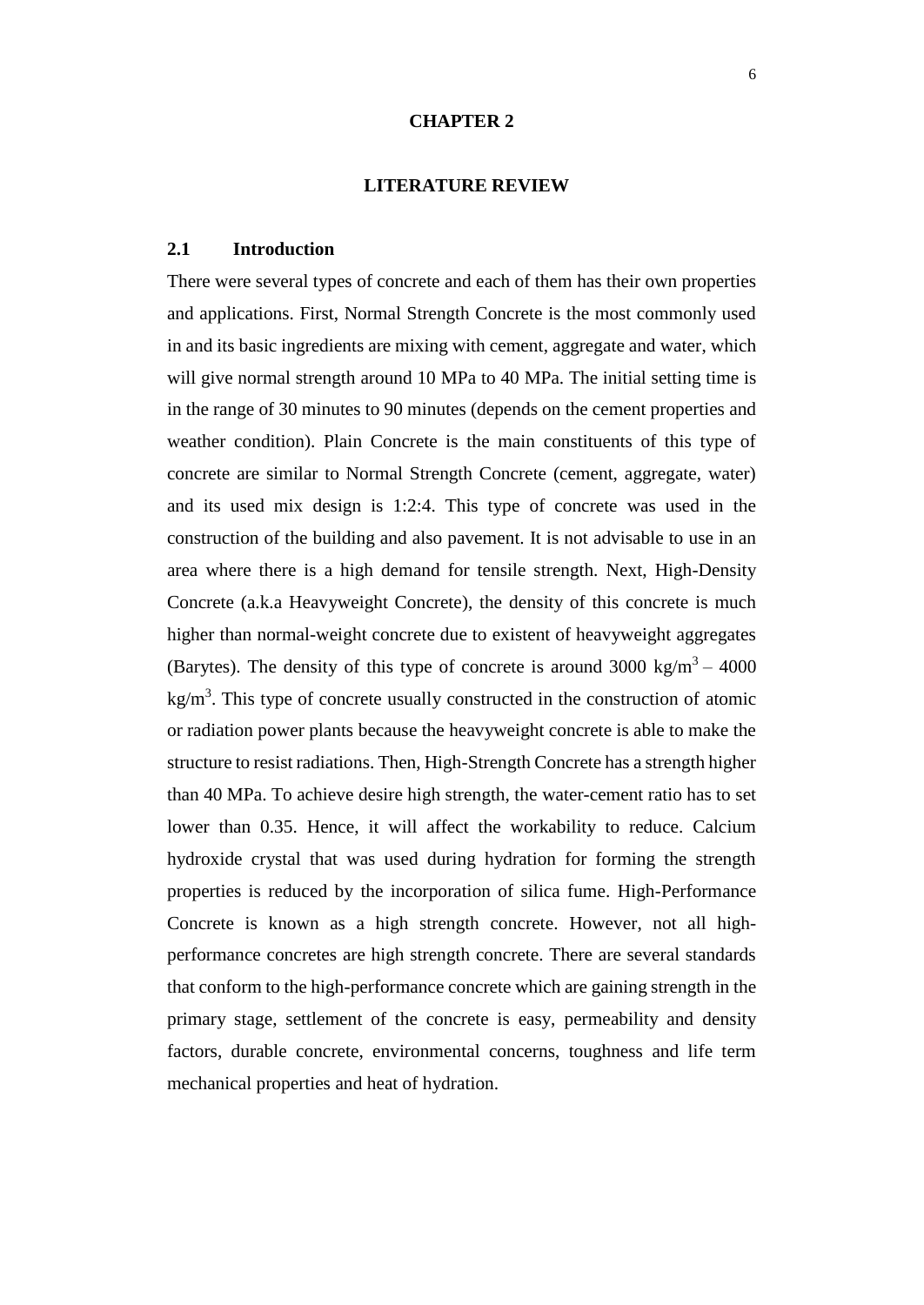## <span id="page-19-0"></span>**2.2 Literature Review**

Lightweight Concrete was first founded by the Romans in  $2<sup>nd</sup>$  century. The density of lightweight concrete is from 300 kg/m<sup>3</sup> – 1840 kg/m<sup>3</sup> (Newman and Choo, 2003). It is actually lighter than the normal weight or plain concrete. Pumice which is the most common type of aggregate, has been used to construct "The Pantheon". In the following time, use of lightweight concrete has been widely spread throughout the world. (Kamsiah, 2004).

Lightweight concrete can be categories into three groups which are No-Fines Concrete (NFC), Lightweight Aggregate Concrete (LWAC) and Aerated Concrete. In Figure 2.1 below shows, the microstructures among the lightweight concrete. These three groups of concretes have different materials and their own purpose. In the following topic will further define those types of concrete.



<span id="page-19-2"></span>Figure 2.1: Basic Microstructure of Lightweight Concrete (Newman and Choo, 2003).

## <span id="page-19-1"></span>**2.2.1 No-Fines Concrete (NFC)**

The concrete mix of NFC is without the presence of fine aggregates, and it only consists of course aggregates, cement and water. To produce this type of concrete, the size of course aggregate shall be passing through the sieve size of 20 mm and retained on 10 mm size. Thus, water can actually sip through the No-Fine Concrete due to its large void. No-Fines concrete was used in the construction of external loading bearing load and small retaining wall. Other than that, it also can be used as a damp proof material. (Suryakanta, 2016)

No-Fines Concrete has a low drying shrinkage compare to plain or normal weight concrete. Besides, the movement of water is negligible due to its capillary. Amount of cement used in the concrete mix is low does not contain fine aggregates or sand (large surface area).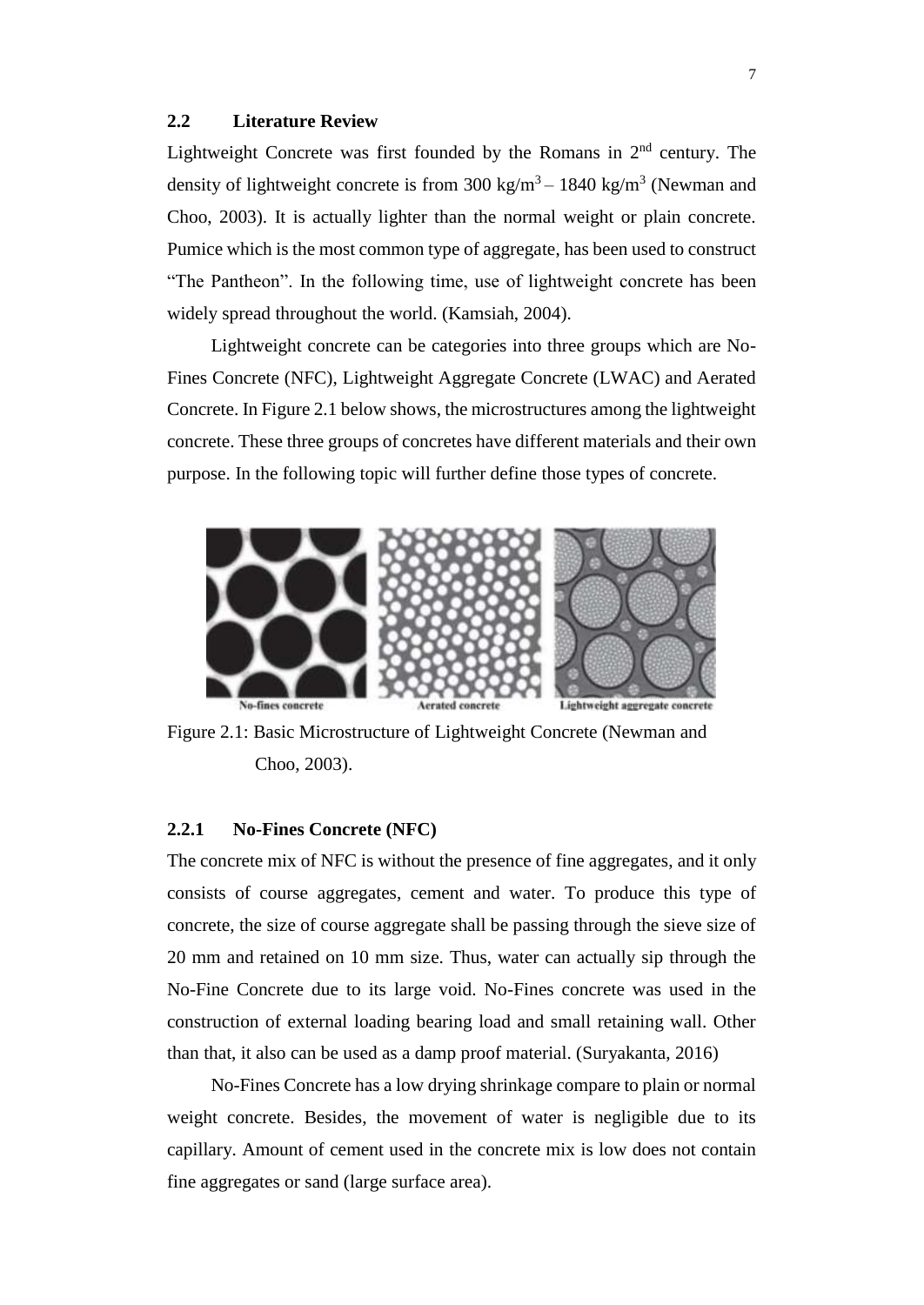

Figure 2.2: No-Fines Concrete (Saadiqbal, 2016).

## <span id="page-20-1"></span><span id="page-20-0"></span>**2.2.2 Lightweight Aggregate Concrete**

Lightweight aggregates concrete contains lightweight aggregates, cement and water. Recently, lightweight aggregates were produced in a very wide range of density from 50 kg/m<sup>3</sup> perlite to 1000 kg/m<sup>3</sup> for clinkers. With these aggregates, lightweight aggregates concrete will able to sustain a compressive strength of 80 MPa with a size of 15 cm cube. Figure 2.4 shows the graph of compressive strength compared with other lightweight concretes. The strength is highest among the other lightweight concrete is because the bond between the aggregates and matrix is much stronger than in normal-weight concrete. This reason why because cement pastes were able to sip through the aggregates due to their porous properties. (Satish and Leif, 2002).

<span id="page-20-2"></span>

Figure 2.3: Cut Section of Lightweight Aggregate Concrete (Pelcon, 2016).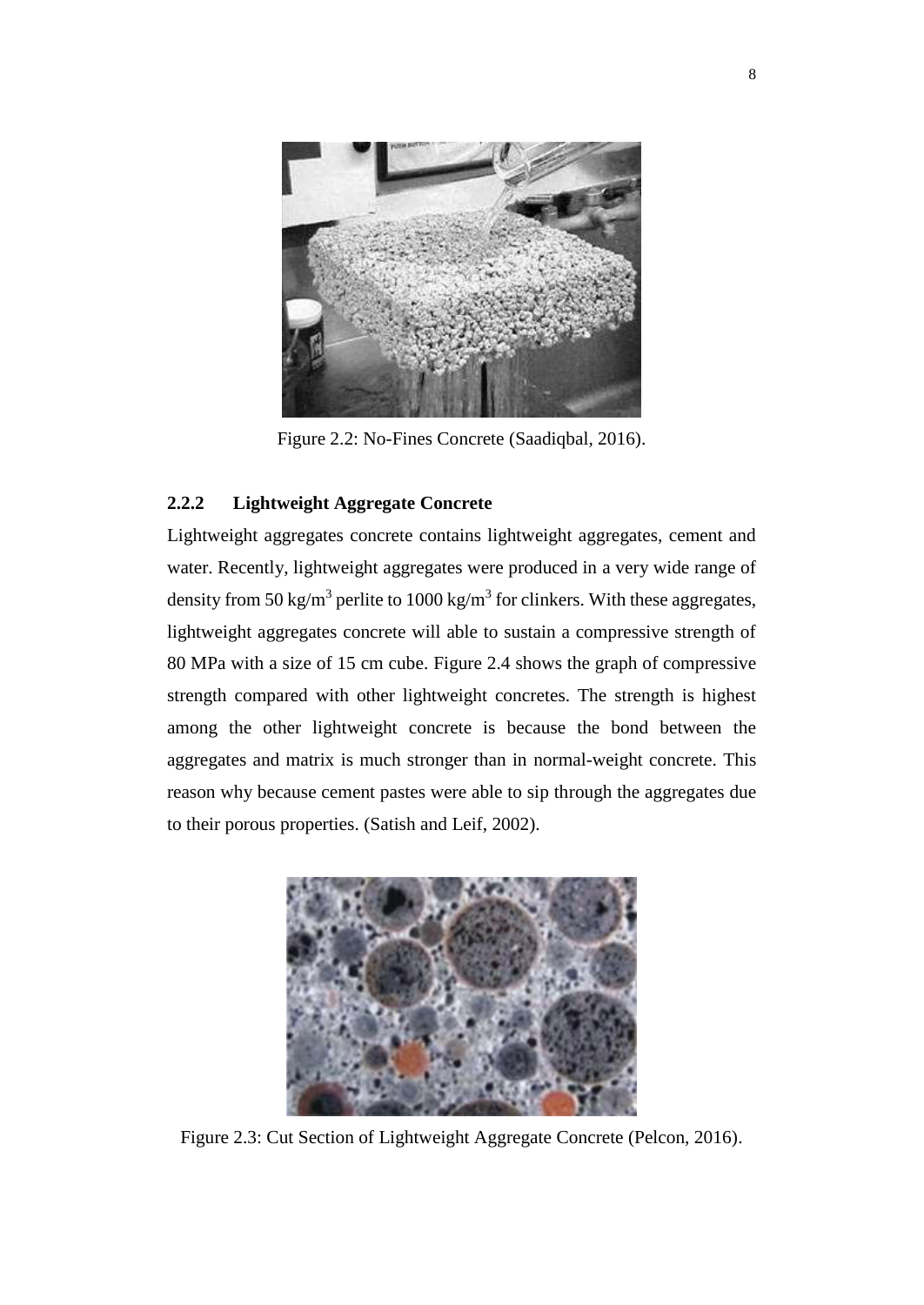

<span id="page-21-1"></span>Figure 2.4: Graph of Compressive Strength against Concrete Density (Satish and Leif, 2002).

#### <span id="page-21-0"></span>**2.2.3 Lightweight Foamed Concrete (LWC)**

Aerated Concrete, including Autoclaved Aerated Concrete (AAC) and Lightweight Foamed Concrete (LWC). The difference between AAC and LWC is one is adding expansion agent into the concrete mix and another one is adding a stable foam agent. The foaming agent was defined as an air-entraining admixture. By adding foam into the concrete mix, it will affect the density of the fresh concrete to decrease and make the concrete more workable. Besides, the foamed bubbles are the main substance to make cellular structure in concrete (Zulkarnian and Ramli, 2011). The density of LWC can be varied from range  $400 \text{ kg/m}^3$  to  $1600 \text{ kg/m}^3$  and for compressive strength from 1 MPa to 15 MPa (British Concrete Association, 1994).

LWC can be defined as Cellular Concrete with random air-void which formed from mixed foam agents in mortar. LWC has been recognised as concrete that has low viscosity, low cement and aggregate usage, and great thermal insulation. Foam concrete was also being considered as a cost-effective in production of large-scale, lightweight construction materials and components (Mugahed Amran, 2015). Foam concrete can be acquired for application of structural members, partitions, insulations and roofing. A lot of features such as the selection of foaming agents and materials, proportion of materials, mixture design tactics and also the performance of fresh and hardened concrete were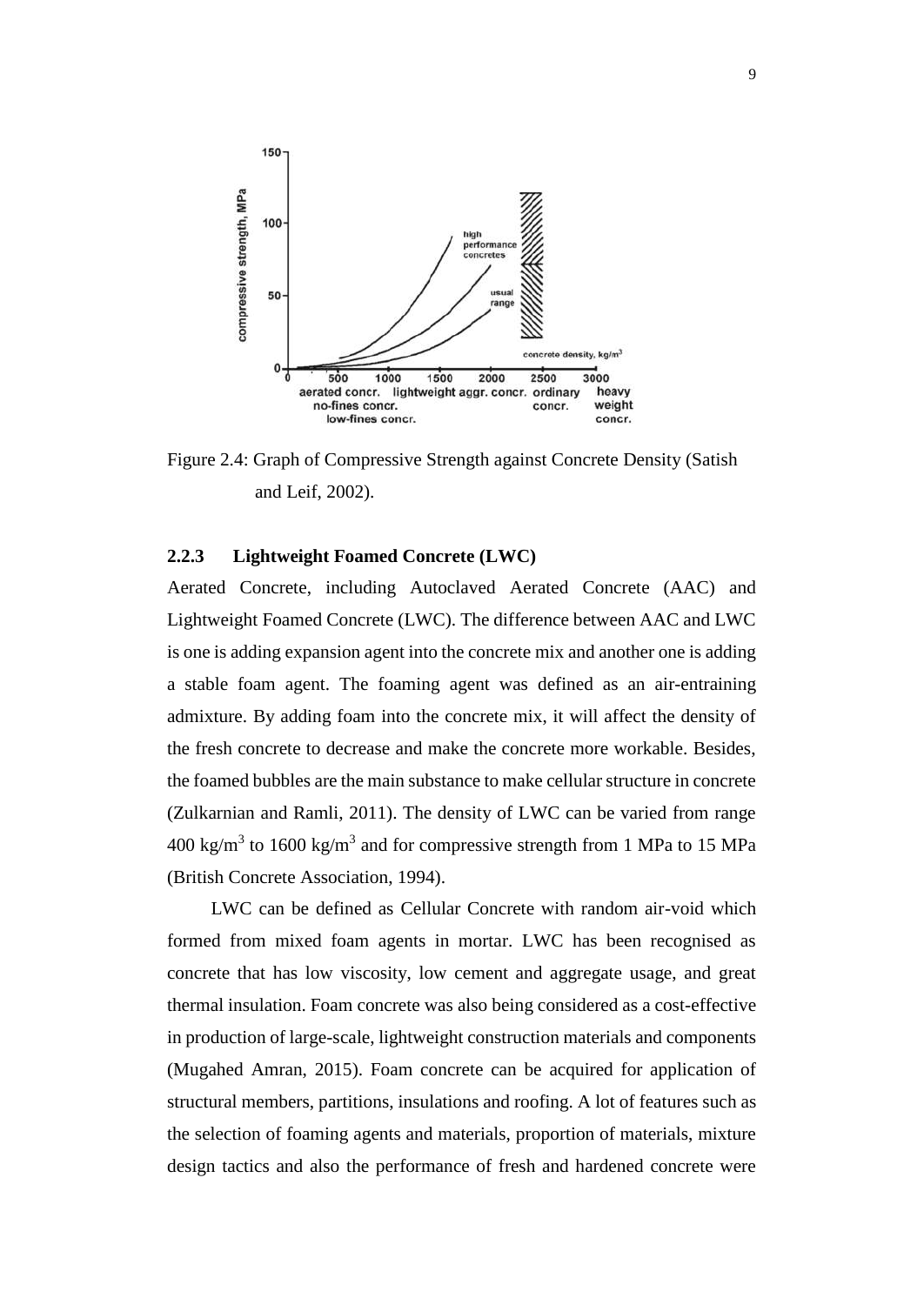depended by the production of Lightweight Foamed Concrete (Ramamurthy, 2009).



Figure 2.5: Cellular Structure in Lightweight Foamed Concrete (Arjun, 2016).

### <span id="page-22-1"></span>**2.2.3.1 Advantages of Lightweight Foamed Concrete**

LWC (a.k.a Cellular Lightweight Concrete [CLC]) has a lighter weight and thus it has a positive impact on the weight management of building materials and craning work. So, it can be reduced the bearing load acting on the building structure as the dead load was already reduced. On the other hand, for normal concrete that already sets into a form is very dense and makes it more difficult to work. Lightweight concrete has a higher fire resistance due to the air voids in its structure are liable to fire breakout. Besides, the lightweight concrete wall is non-combustible and can endure fire breakout for a few hours due to its irrespective of density range. CLC is a good thermal insulator and acoustical insulator due to high porous structure. Thus, the building is able to maintain in lower temperature than outdoor temperature (especially in hot weather country) since LWC able to prevent the hot temperature from penetrating through the wall into the indoor of the building. Even though at this low density has no structural reliability in term of strength, but CLC is substantially diminished cost of construction and is also termite proof and have higher freeze-thaw resistant too (Shaik, 2016).

## <span id="page-22-0"></span>**2.2.4 Functional Properties of Lightweight Foam Concrete**

Throughout this sub-topic will further explain the functional properties of lightweight foamed concrete. Functional properties are an actual behaviour of foam concrete towards acoustic and thermal insulation and fire resistance.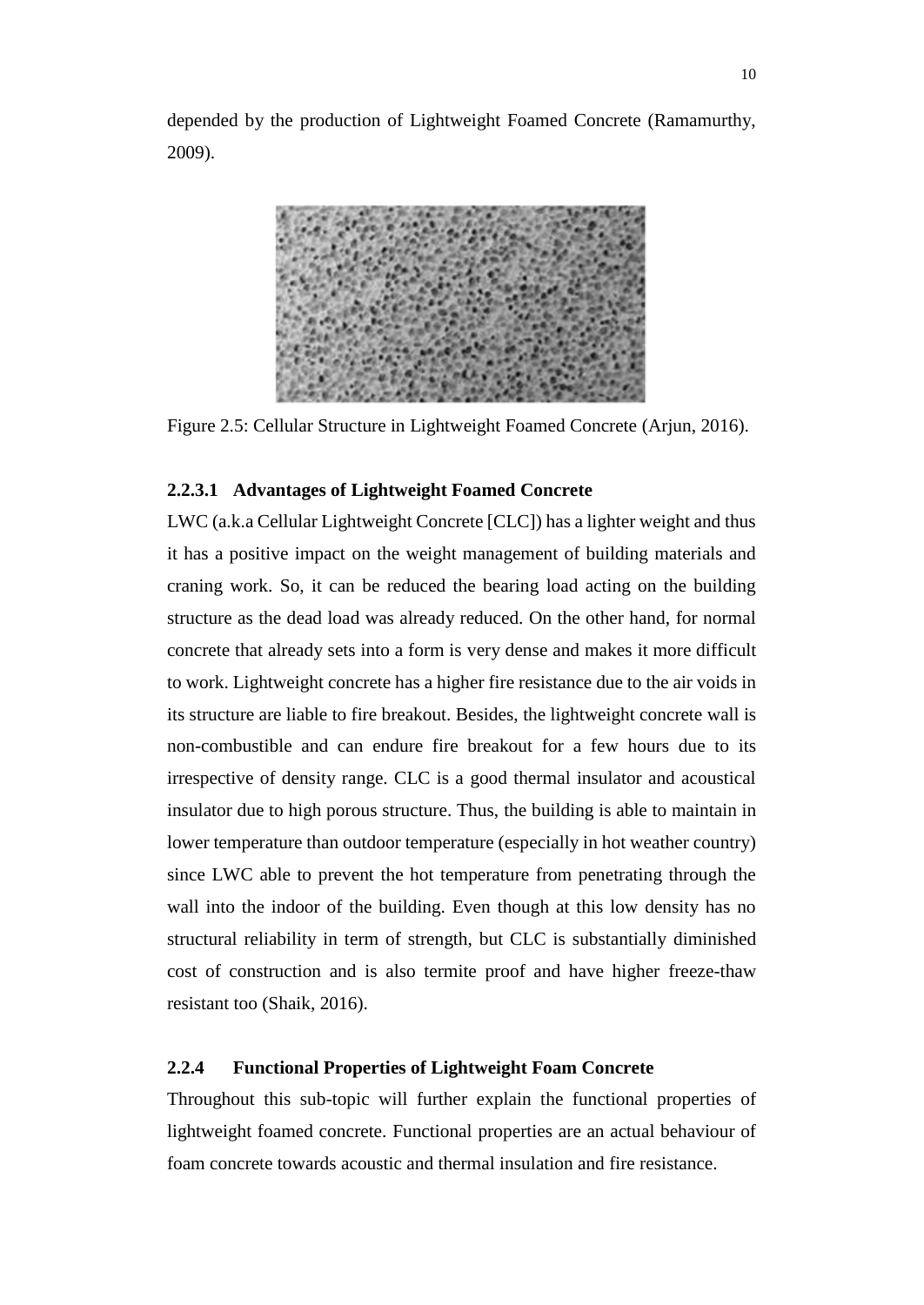#### **2.2.4.1 Acoustic Insulation Resistance**

Lightweight Foamed Concrete (LWC) does not have any significant sound insulation characteristic. As comparing with high dense concrete, LWC is less effective in blocking the transmission of sound. This is because the transmission loss of the sound depends on the mass law (Ramamurthy, 2009). The frequency of sound reflection hypothetically depends on the bulk density and thickness of the wall as according to the theory of solid wall sound resistance. Thus, the higher the density of the wall, the more sound would be reflected. LWC able to absorb sound instead of reflecting it. Foam concrete or cellular wall capable of transmitting the frequency of sound up to value of 3 % higher than normalweight concrete wall due to its cellular microstructure properties. The inclusion of foam amount, content, size and distribution of pores and also its uniformity can influence the acoustic insulation of foam concrete (Mugahed Amran, 2015).

#### **2.2.4.2 Thermal Conductivity**

Lightweight Foamed Concrete (LWC) has an excellent thermal insulating property due to its cellular microstructure. Foam concrete and normal weight concrete has a thermal conductivity up to value of 0.66 W/mK and 1.6 W/mK at a density of 1600 kg/m<sup>3</sup> and 2200 kg/m<sup>3</sup>. It is shown that the thermal conductivity of foam concrete is lower than plain concrete by 59 %. The thermal conductivity insulation reacts inversely proportional to density volume. According to the study, the degree of thermal insulation of foam concrete was also depended on mixture composition such as the mineral admixture and the aggregate types (Mugahed Amran, 2015). Alternating foam ratio will cause changes in density and has a huge influence on insulation capacity (Ramamurthy, 2009).

#### **2.2.4.3 Fire Resistance**

The heat was able to transfer through the porous materials by radiations while in the high temperature. Since the foam concrete has low thermal conductivity, it may result in well fire resistance compared to plain concrete (Ramamurthy,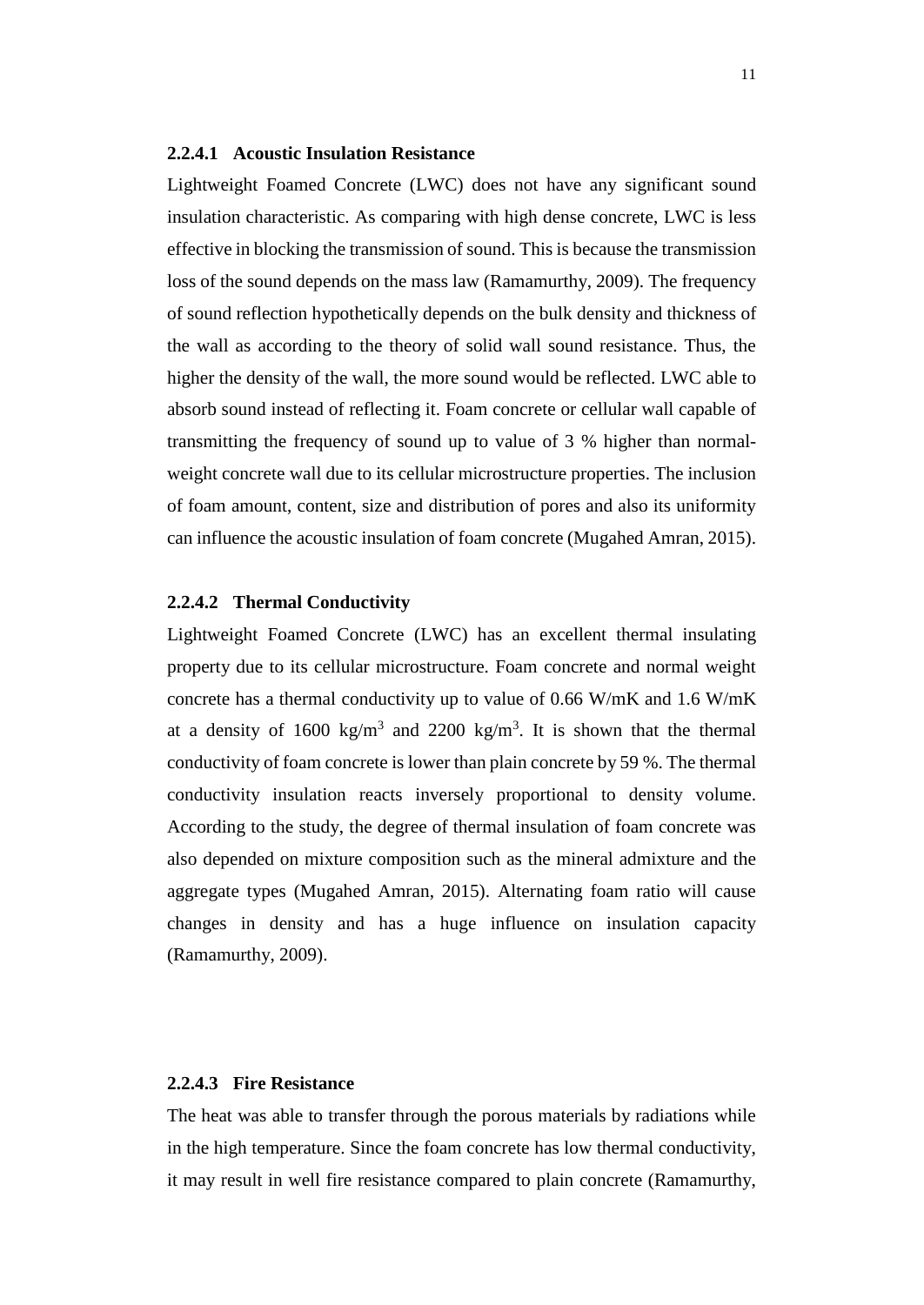2009). As the density is lower, it able to withstand fire longer time. Concrete with a density of 950 kg/m<sup>3</sup> can withstand fire for 3.5 hours whereas density with  $1200 \text{ kg/m}^3$  can withstand fire with only 2 hours. Other than density, the cement composition will also affect the behaviour of foam concrete at the high temperature too.

## <span id="page-24-0"></span>**2.3 Crumb Rubber Lightweight Foamed Concrete (CRLWC)**

The LWC with the additive of crumb rubber is called as Crumb Rubber Lightweight Foamed Concrete. The mixing content of Crumb Rubber with Lightweight Foam concrete is almost similar to foam concrete but have extra was material which is crumb rubber. The density of crumb rubber lightweight foam concrete in this research is from the range of 1050 kg/m<sup>3</sup> to 1150 kg/m<sup>3</sup>. With this range of density, it cannot be fulfilling the structural material standard. However, the properties of crumb rubber lightweight foamed concrete such as thermal and acoustic insulation has been determined and that insulation may be applicable and useful to those non-structural elements such as the wall of the library, cinema and more.

The participate of crumb rubber foam concrete may affect the properties such as enhanced the strength of concrete and reducing the fire resistance of concrete. A certain amount of crumb rubber can reduce the degradation rate of compressive strength after concrete exposed in high temperature, but excessive of crumb rubber will decrease the concrete strength significantly on unheated concrete (Guo et al., 2014).

#### <span id="page-24-1"></span>**2.4 Classification of Rubber**

There are many types of rubber that can be applied into construction materials or element. In this project, crumb rubber is one of those rubber that will be introduced into this topic. The various types of rubber can be classified as mechanical grinding, shredded rubber tires, crumb rubber, and ground rubber tire respectively.

## <span id="page-24-2"></span>**2.4.1 Mechanical Grinding**

Mechanical grinding of rubber will produce tyre chips called as edger chips. Edger Chips usually used to replace coarse aggregate. Edges chips after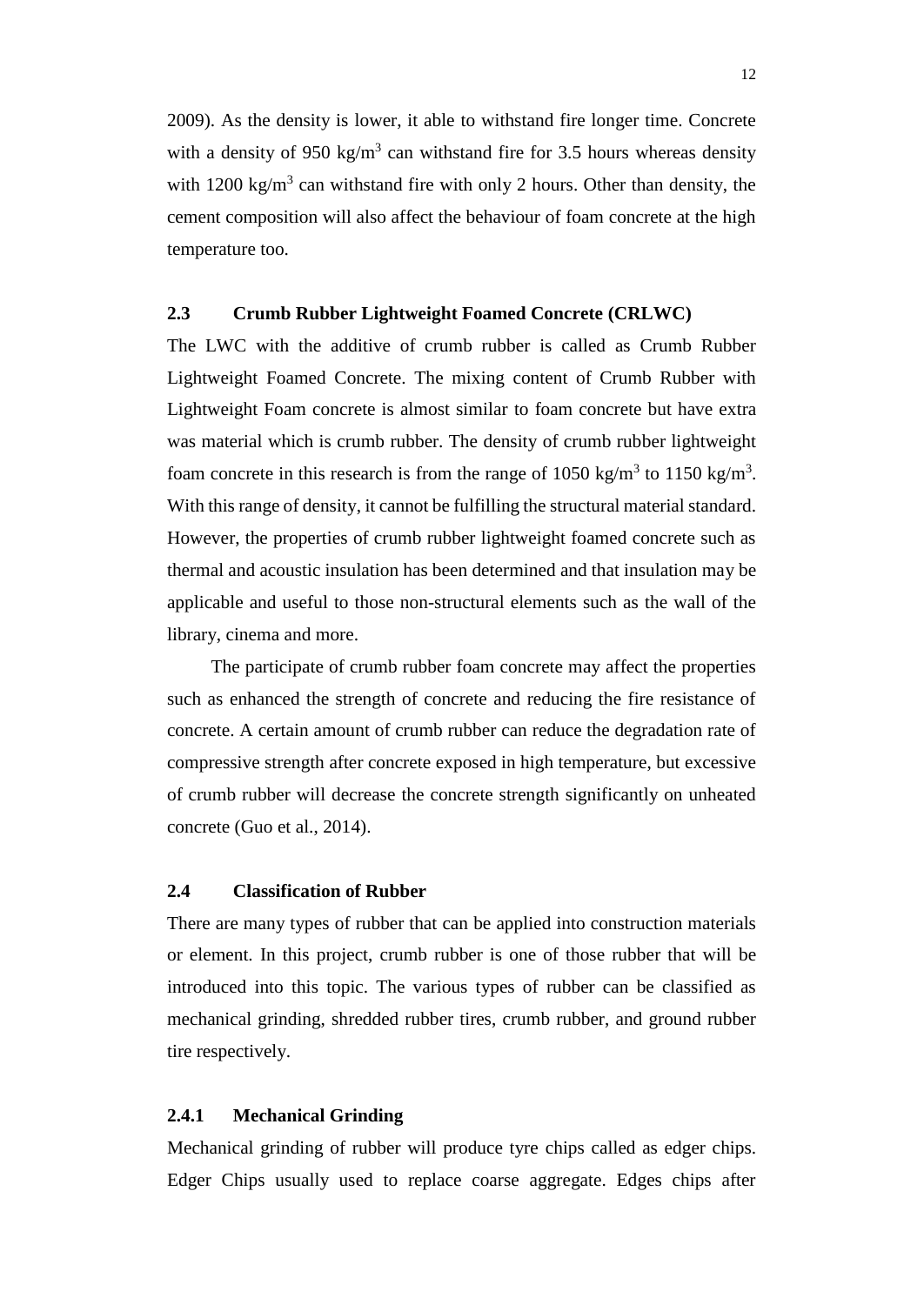manufactured will be then completely rinsed until removed the foreign substance such as soil, and organic material by using a high-speed nozzle. This is because the foreign substance of waste tyres such as soil and organic material will lower down the strength of the concrete (Eldin and Senouci, 1994). The size of the edger chip will be at range 0.75 mm to 1.5 mm due to the mechanical grinding limitation.

 The rubberized concrete provides adequate workability because rubber was impermeable substance. Therefore, as the rubber aggregate size increase will cause the workability of the concrete mix to be very hard to work. Besides, the compressive and tensile strength of edger chips concrete is lower than the crumb rubber concrete. Figure 2.6 shows the compressive and tensile strength of edger chips concrete and crumb rubber concrete, respectively. Group code 1 represents the aggregate replaced by edger chips, and group code 2 represents the aggregate replaced by crumb rubber (Eldin and Senouci, 1994).

| Group<br>code<br>(1) | Percent of rubber<br>aggregate<br>(2) | Percent volume<br>of rubber in<br>concrete mass<br>(3) | Compressive<br>strength<br>(4) | Tensile strength<br>(5) |
|----------------------|---------------------------------------|--------------------------------------------------------|--------------------------------|-------------------------|
|                      | 25                                    | 10.25                                                  | 19.2                           | 2.2                     |
|                      | 50                                    | 20.50                                                  | 11.6                           | 1.5                     |
|                      | 75                                    | 30.75                                                  | 8.2                            | 1.2                     |
|                      | 100                                   | 41.00                                                  | 6.0                            | 0.8                     |
|                      | 25                                    | 5.75                                                   | 23.4                           | 2.8                     |
|                      | 50                                    | 11.50                                                  | 19.2                           | 2.4                     |
|                      | 75                                    | 17.25                                                  | 14.7                           | 2.0                     |
|                      | 100                                   | 23.00                                                  | 12.4                           | 1.7                     |

<span id="page-25-1"></span>Figure 2.6: Table of Compressive and Tensile Strengths of Concrete Specimens (Eldin and Senouci, 1994).

#### <span id="page-25-0"></span>**2.4.2 Ground Rubber**

The size of the ground rubber is smaller compare with mechanical grinding as the size range from 0.475 mm to 0.075 mm. The workability will reduce during the concrete mix with the ground rubber because the friction between the particle of rubbers and cementitious are affecting the workability of concrete. Therefore, super-plasticizer will be added into the mixture in order to control the workability of concrete (Thomas, 2016).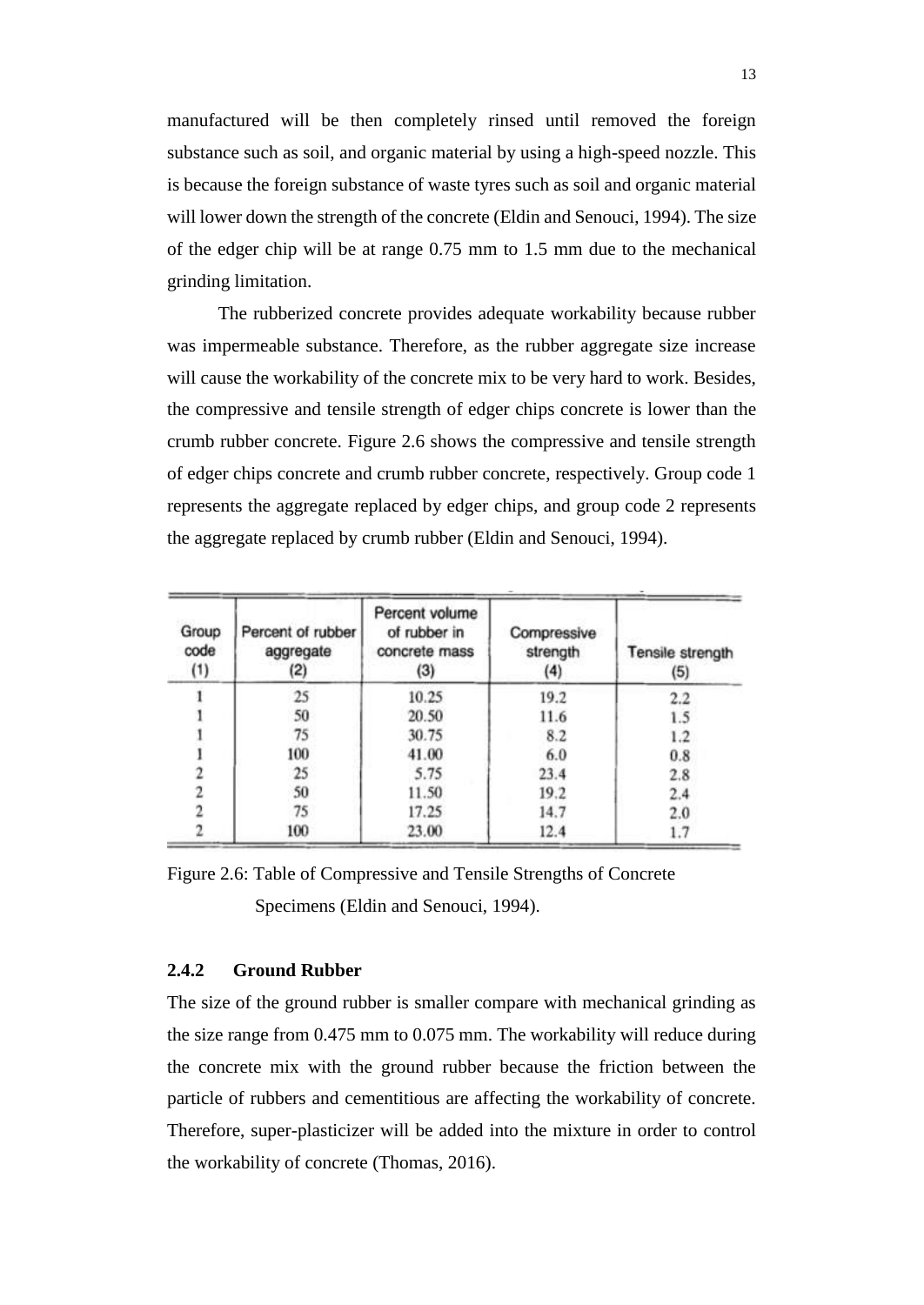The flexural strength of rubberized concrete will decrease up to 37 % by adding the ground rubber tire. This is because the strength of concrete depends on the density of concrete. The density of the concrete will reduce by adding the ground rubber tire. The ground rubber tyre can lower the density of concrete so can produce the lightweight concrete for some special purpose (Thomas and Gupta, 2016).

#### <span id="page-26-0"></span>**2.4.3 Shredded Rubber Tyres**

Shredded rubber tires have the less than 1 mm size and contain approximately 20 % of polypropylene fibre. The density of shredded rubber tires is around 430 kg/m<sup>3</sup> (Benazzouk et al., 2006). The size of distribution and the grade of the rubber aggregated are all base on the ASTM C33 (Eldin and Senouci, 1994). The shredded rubber tires mixing with the concrete will also affect the workability too. Hence, more water will be needed for the concrete mix to increase the workability and it might be affecting the strength of concrete (Toutanji, 1996).

#### <span id="page-26-1"></span>**2.4.4 Crumb Rubber (CR)**

CR is a product made by re-processing or grinding disposed of waste tyres. During the process of shredding, steel debris found in the steel-belted tyres will be removed and makes CR. There are few mechanical methods to scrap apart the tyres into CR which are through the cracker mill, micro mill and granulator method. CR is a fine rubber particle with a range from 0.075 mm to 4.75 mm. During the concrete mix, CR would replace some portion of the aggregates in the concrete mix (Camille, 2012).

## <span id="page-26-2"></span>**2.5 Application of Crumb Rubber**

In the last 20 years, civil construction decided to use crumb rubber as part of the construction materials to reduce pollution toward the environment. From that time onwards, waste tyres will ground into small particles to use in asphalt pavement, tuber sheets or raw material of concrete mixtures (Sukontasukkul, 2009).

One of the crumb rubber application is used in asphalt pavement. Crumb rubber is first applied as asphalt pavement since 1960. Technology nowadays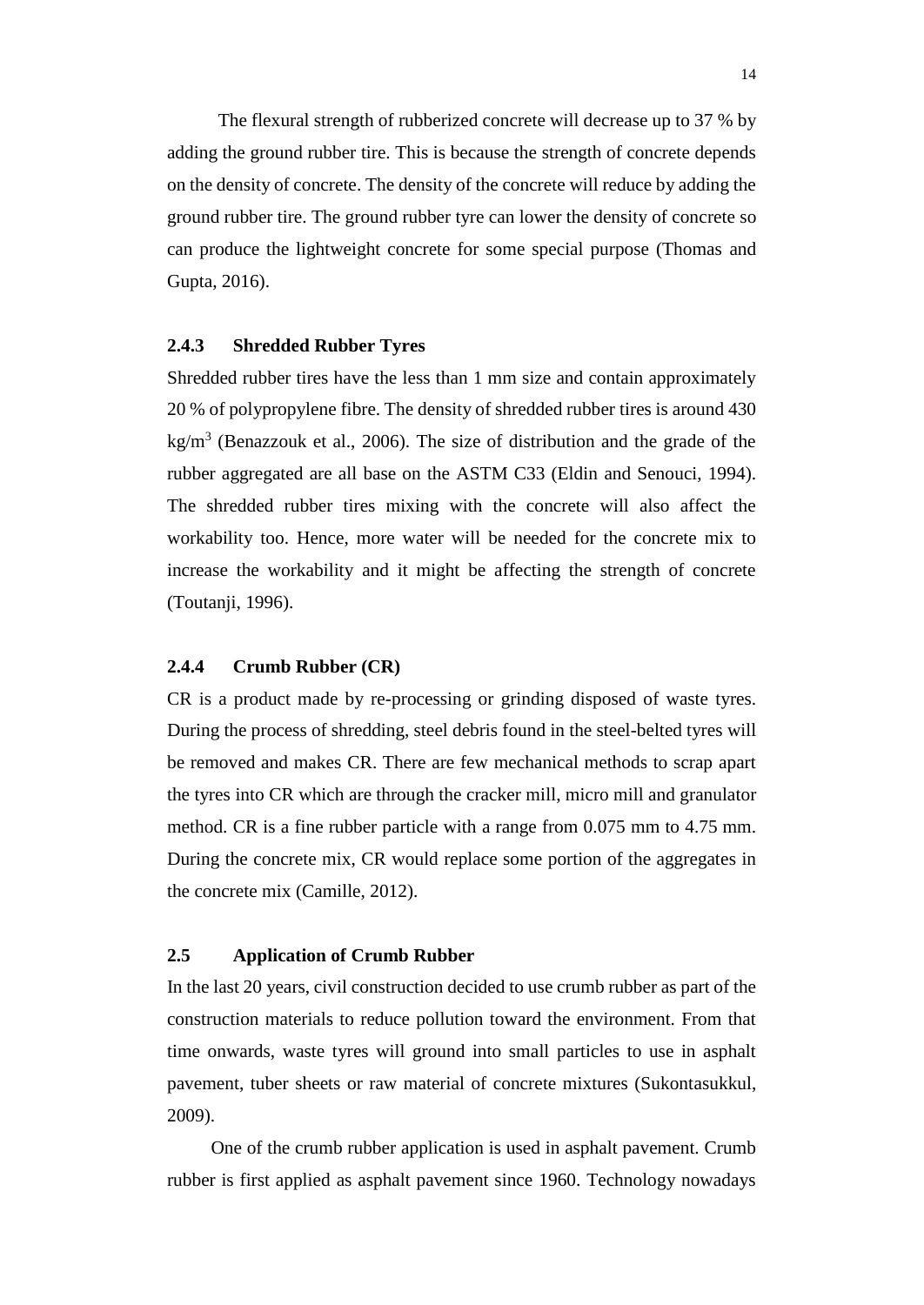can modify the properties of crumb rubber in asphalt to meet the applicationspecific requirements. One of the specific requirements according to Strategic Highway Research Program (SHRP) is the viscosity in 135 ºC should less than 3 Pas so that pump-ability and constructability of the binder were better based on the lower viscosity. Hence, the crumb rubber used in the asphalt pavement was modified base on the requirement (Bahia and Davies, 1991).



Figure 2.7: Rubberized Asphalt Pavement (ADOT, 2017).

<span id="page-27-1"></span>Next application of crumb rubber is to modify the concrete properties by adding it into the concrete mix. In this project, crumb rubber is going to add into the foam concrete mix to form a crumb rubber lightweight foamed concrete. The future application is to produce a wall panel using crumb rubber lightweight foamed concrete.

## <span id="page-27-0"></span>**2.6 Acoustic Properties of Rubberized Concrete**

The absorption of the coefficient was also known as the level of sound absorption where a hyperdense material can deflect mostly all of the sound away and gives the value of zero absorption coefficient. A concrete containing crumb rubber (CR) able to give value from range 0.3 to 0.7 which categories as a good absorber of sound. Besides, CR that added into concrete mix will produce a lighter, flexible and more durable concrete. CR is a material that replaced 20% of fine aggregates. The level of absorption coefficient increases when concretes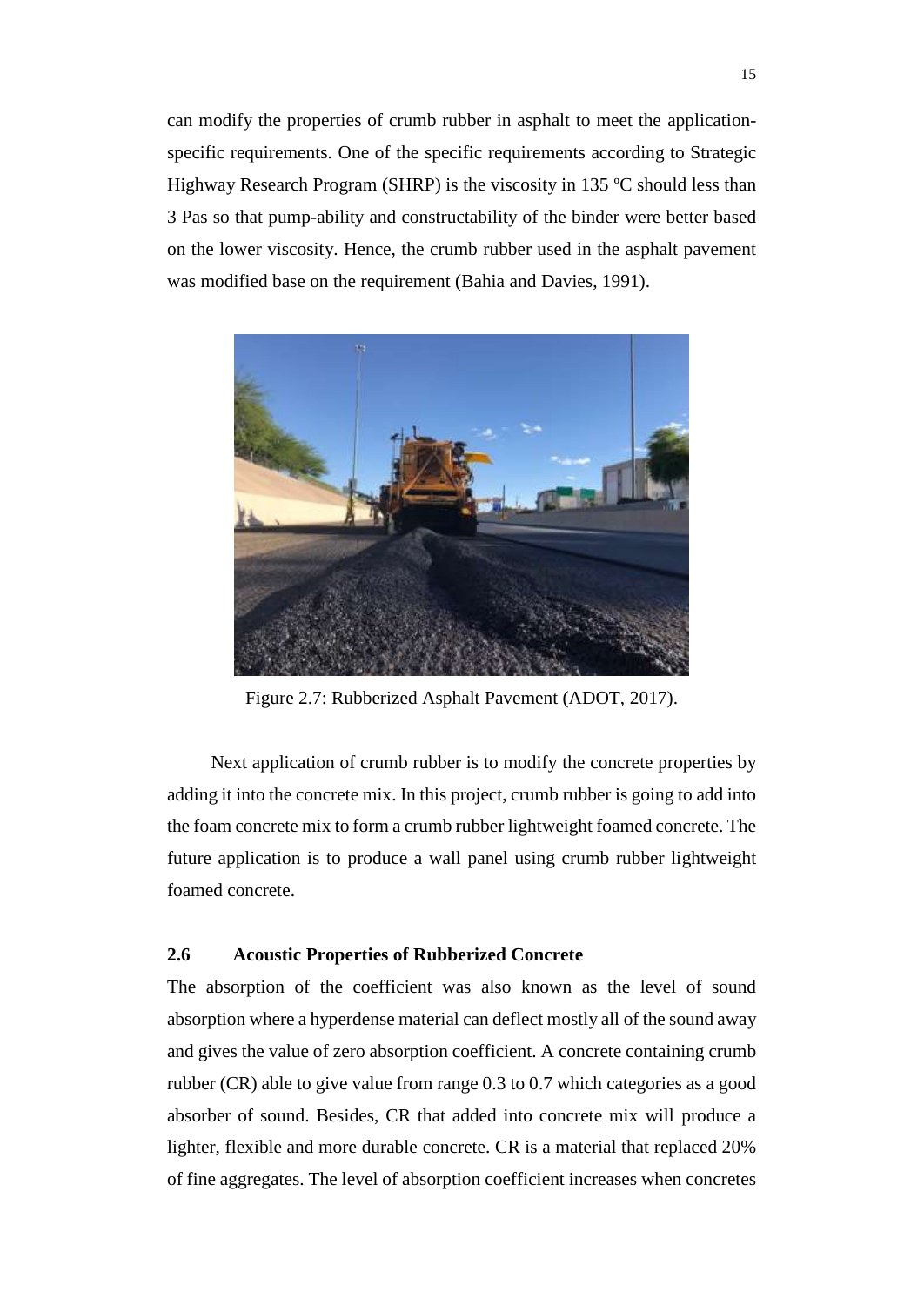were added or mixed with larger volume and larger size of crumb rubber (Nial, 2014).

<span id="page-28-1"></span>Table 2.1: Table of Common Construction Materials' Average Absorption Coefficients (Nial, 2014).

| Material            | Sound absorption co-efficient |
|---------------------|-------------------------------|
| Concrete            | $0.02 - 0.06$                 |
| Unpainted blockwork | $0.02 - 0.05$                 |
| Hardwood            | 03                            |



<span id="page-28-2"></span>Figure 2.8: Absorption Coefficient with Crumb Rubber size and Replacement (Nial, 2014).

## <span id="page-28-0"></span>**2.7 Thermal Properties of Rubberized Concrete**

An ability for a material to conduct heat is called thermal conductivity (k). A great heat conductor will give a high value of k whereas a good heat insulator will give low values of k. There are several features that can affect the thermal conductivity of a certain material which are moisture content, density and temperature. According to the study, the value of k is directly proportional to the density of the material. Thus, while replacing CR as aggregates in concrete, the density of concrete will decrease and cause the thermal conductivity level of concrete to decrease.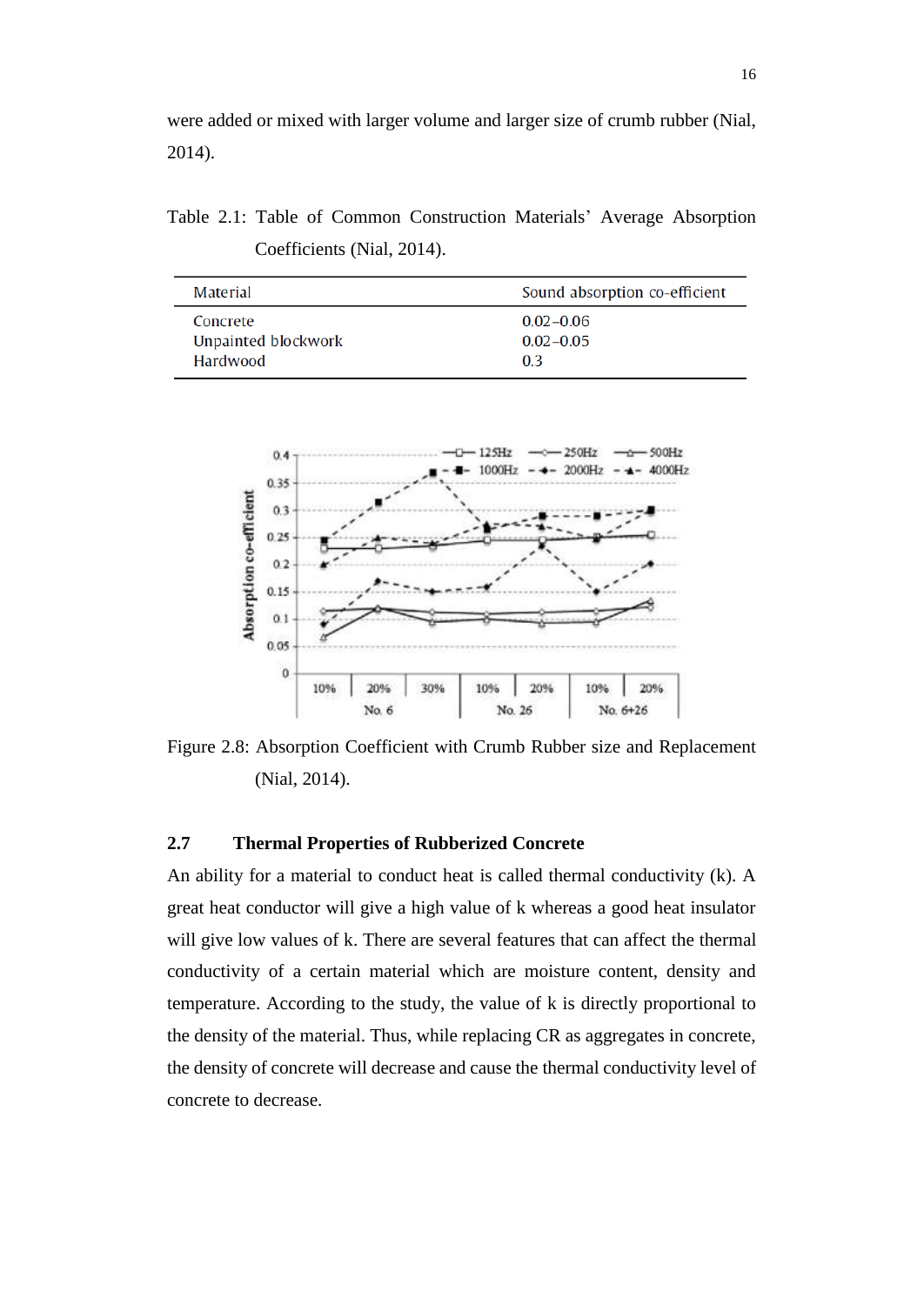| Concrete type | $k$ (W/m K) |  |  |
|---------------|-------------|--|--|
| PC            | 0.531       |  |  |
| 6CR10         | 0.443       |  |  |
| 6CR20         | 0.295       |  |  |
| 6CR30         | 0.241       |  |  |
| 26CR10        | 0.290       |  |  |
| 26CR20        | 0.275       |  |  |
| 26CR30        | 0.267       |  |  |
| 626CR10       | 0.313       |  |  |
| 626CR20       | 0.304       |  |  |
| 626CR30       | 0.296       |  |  |

<span id="page-29-3"></span>Figure 2.9: Table of Average Conductivity of Crumb Rubber Concrete. (Sukontasukkul. 2009)

#### <span id="page-29-0"></span>**2.7.1 Ordinary Portland Cement (OPC)**

Most of the cement still using in the construction market was OPC. It can use in any condition as long as there is no sulphates exposure occur. This cement was classified as Type 1 OPC according to reference ASTM C150 standard.

<span id="page-29-2"></span>

| Component        | Content, % |  |
|------------------|------------|--|
| $C_3S$           | $42 - 67$  |  |
| $C_2S$           | $8 - 31$   |  |
| C <sub>3</sub> A | $5 - 14$   |  |
| $C_4AF$          | $6 - 12$   |  |

Table 2.2: Compound Composition in OPC (Nevile, 2010).

## <span id="page-29-1"></span>**2.7.2 Aggregate**

Aggregates are produced from gravel and sand. Aggregate is also known as one of the most important civil construction material. For the mixing of concrete, there are two types of aggregates which are fine aggregate and coarse aggregate for casting concrete. The size of the aggregates may affect the properties of a concrete. Particles size of fine aggregates should be less than 4.75 mm. From ASTM C33 mentioned that the fine modulus for fine aggregate has to be maintained in the range between 2.3 to 3.1.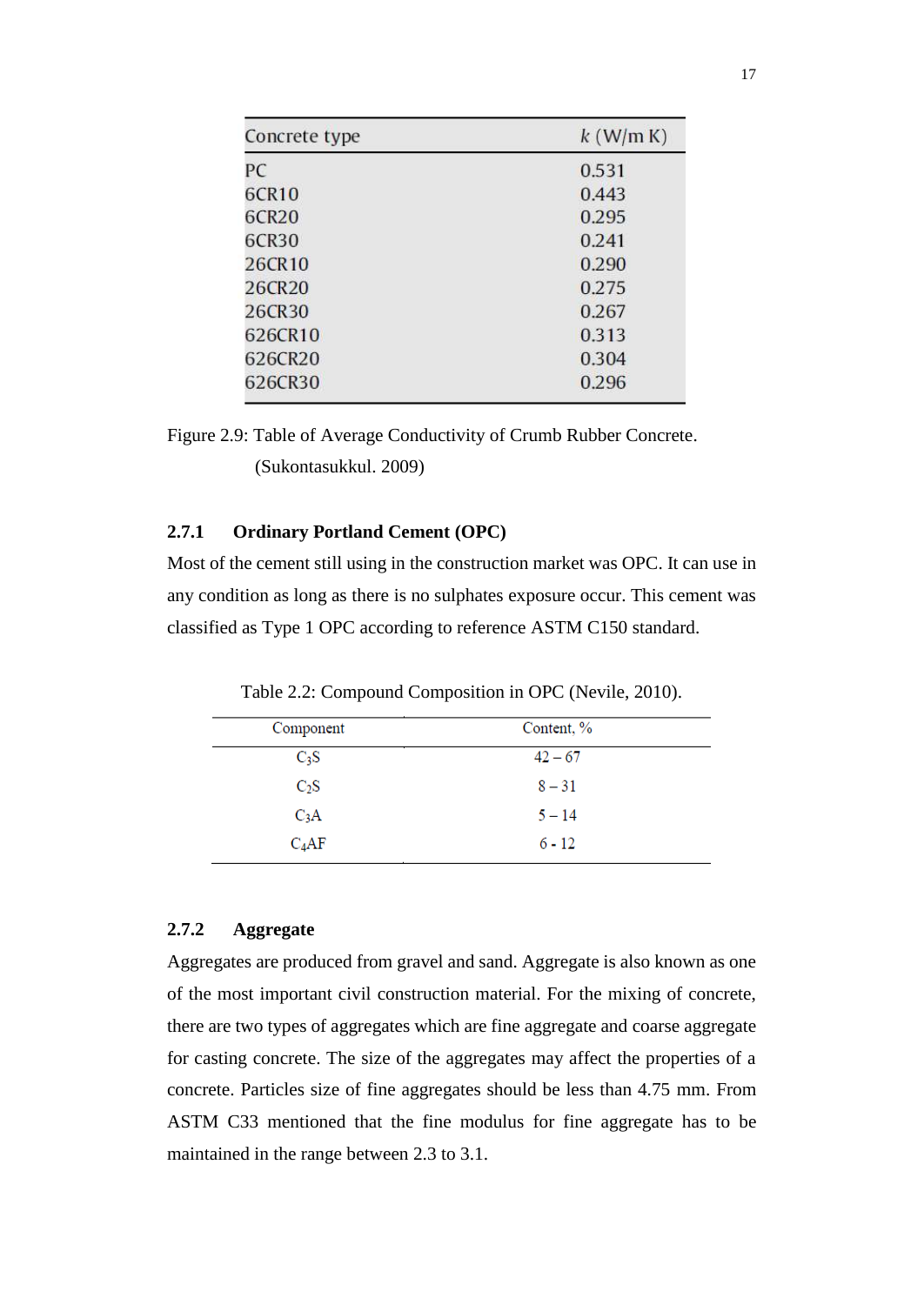#### <span id="page-30-0"></span>**2.7.3 Foam**

The foaming agent can be split into two main groups which are natural foaming agents and synthetic foaming agents. , The natural foaming agent, is ordinarily used in industry and are a tannic extract from the leather industry. While synthetic foaming agents are produced according to technical requirement and will have a longer working life. To determine the production of foam agent, it is necessary to depend on the production capacity, regional condition and also the concrete mix production method (MD Jalal, 2017).

The main requirement of foam is capable of remaining stable and not collapsing for the period of placement, pumping and curing. According to the journal, it stated that the density of the foam is around 110 kg/m<sup>3</sup> (MD Jalal, 2017). Thus, during the concrete mix with foam was added along, the density will be decrease depends on how much volume that has been added into the concrete mix.

## <span id="page-30-1"></span>**2.8 Summary**

They are three types of lightweight concrete which are No-Fine Concrete (NFC), Lightweight Aggregate Concrete (LWAC) and Aerated Concrete. Lightweight Foamed Concrete (LWC) is under the category of Aerated Concrete. LWC is made up of mortar mix with foam agents whereas Autoclaved Aerated Concrete is adding expansion agent instead of foam agent. According to journals, the properties of LWC has a low density compared with normal weight or plain concretes. So as due to its low density, the compressive, splitting and tensile strength of foamed concrete are very low. Foam agent is the main material that will affect the concrete to decrease its own density. How low is the concrete mix will be depending on how much foam was added into the concrete mix. Due to the additive of foam agent, the microstructure of foam concrete is in cellular shape. Thus, LWC is also called Cellular Lightweight Concrete (CLC). With the cellular microstructure, foam concrete is a good thermal and acoustic insulator. Lastly, CLC has a very high fire resistance too, as depending on the concrete density.

According to the problem, statement has been mention in chapter 1, crumb rubber is going to be used in LWC to provide an environmentally friendly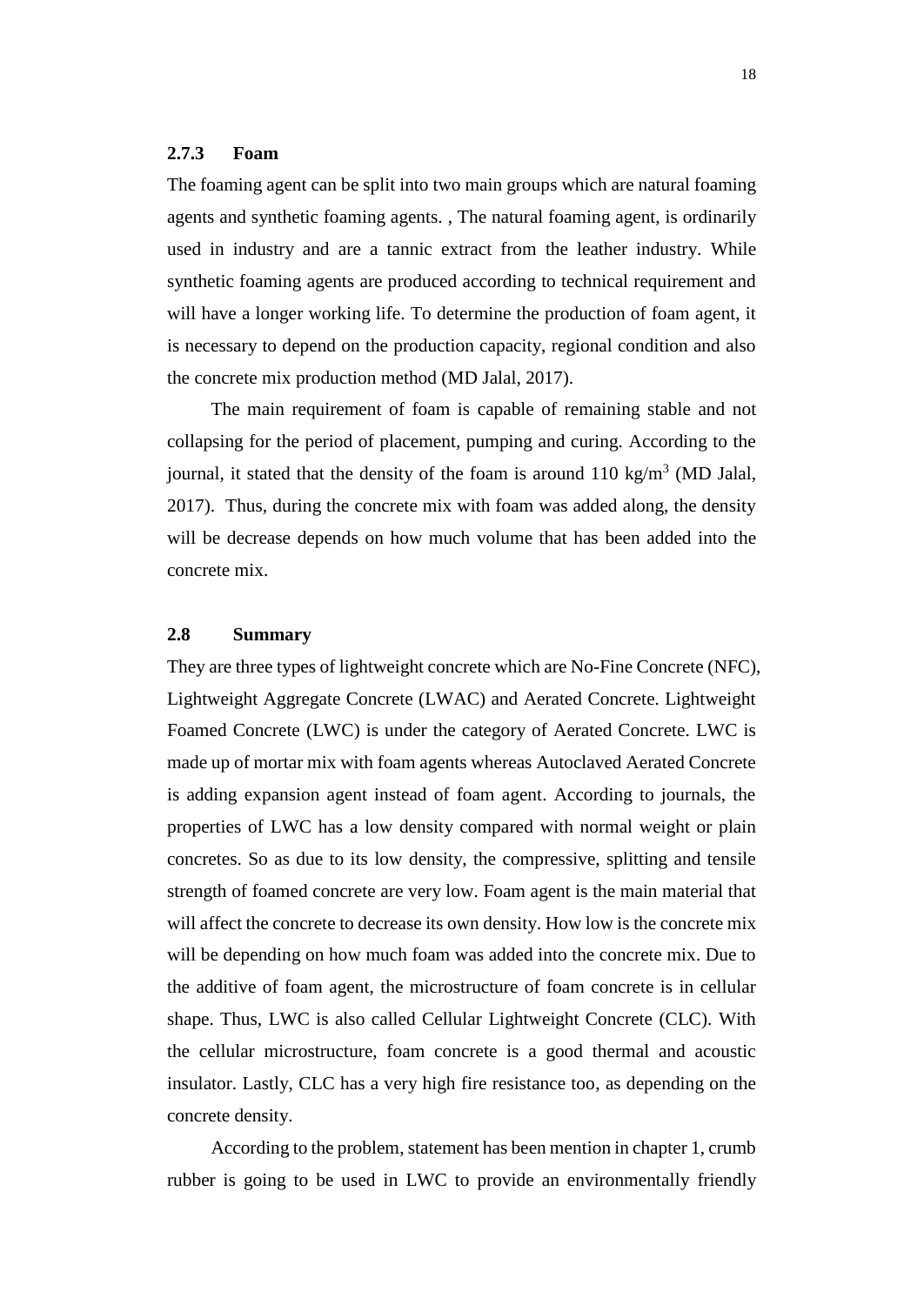concrete structure. Other than that, with reusing waste material such as waste tyres, it able to reduce the cost of construction too. Besides that, properties of the LWC will be enhanced too while adding in crumb rubber into the mixing foam concrete. After adding in the crumb rubber into LWC, it would be called as Crumb Rubber Lightweight Foamed Concrete (CRLWC). CRLWC strength will be higher compare with LWC. Other than that, it will be better for sound insulation too. Hence, it can be applying for the partition of wall panel for better sound absorption environment such as the library.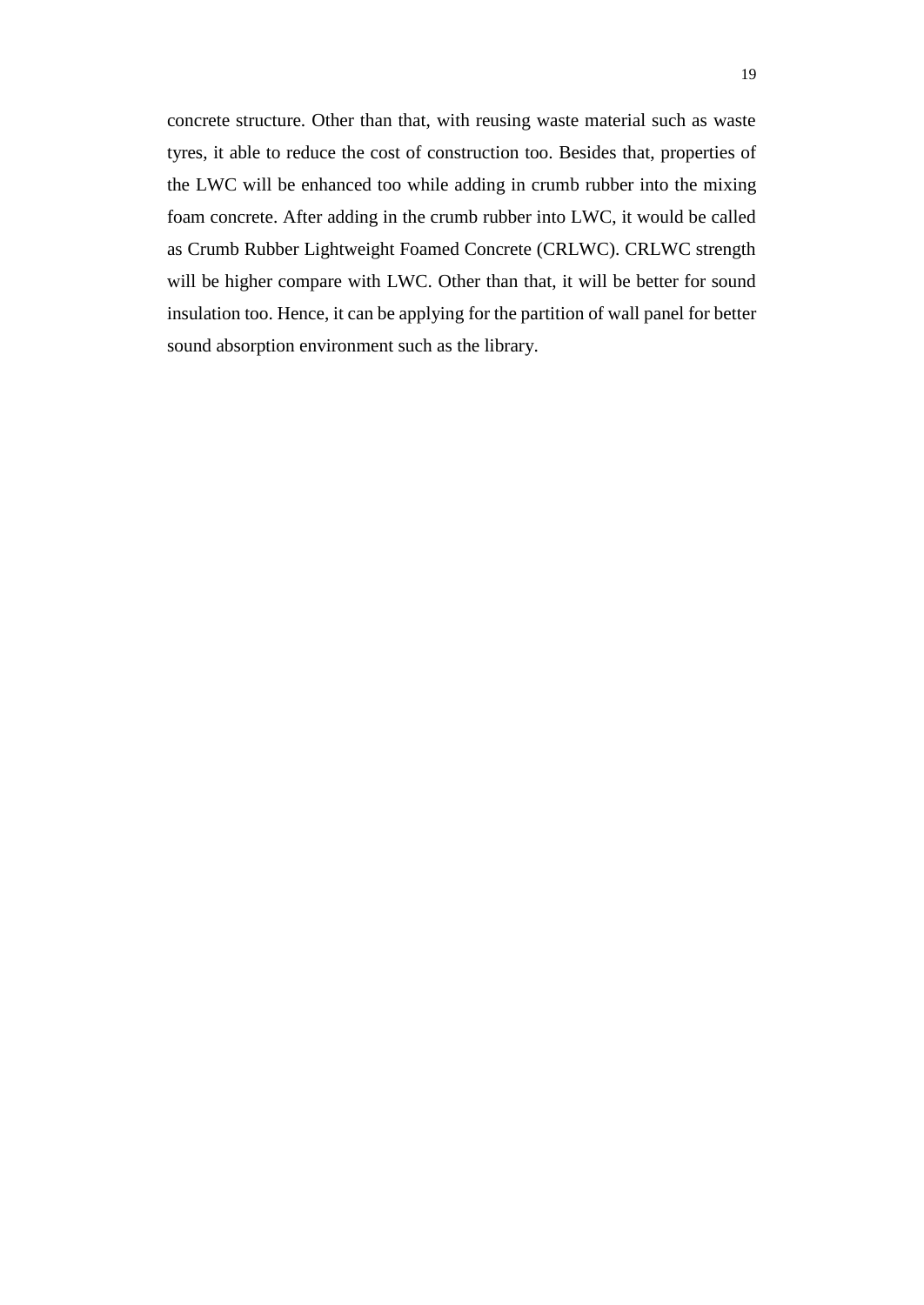#### **CHAPTER 3**

## **3METHODOLOGY**

## <span id="page-32-1"></span><span id="page-32-0"></span>**3.1 Introduction**

Throughout this topic will be briefed on methodology and testing requirements on thermal conductivity and acoustic performance of crumb rubber lightweight foamed concrete (CRLWC). Preparation of materials and requirement of steps will be discussed at the sub-topic below.

## <span id="page-32-2"></span>**3.2 Raw Materials**

Raw materials used in the production of CRLWC include crumb rubber, fine aggregate, foam, water and Ordinary Portland Cement.

## <span id="page-32-3"></span>**3.2.1 Ordinary Portland Cement (OPC)**

Brand of OPC that was used in this experiment is "Orang Kuat"; the product from YTL supplier in Malaysia. Before the cement was used in the mixing, it was sieved through a 600 μm tube to make sure they remove the hydrated cement particles. This cement was used throughout the project in order to standardize the result.

<span id="page-32-4"></span>

Figure 3.1: "Orang Kuat" OPC (Tan, 2016).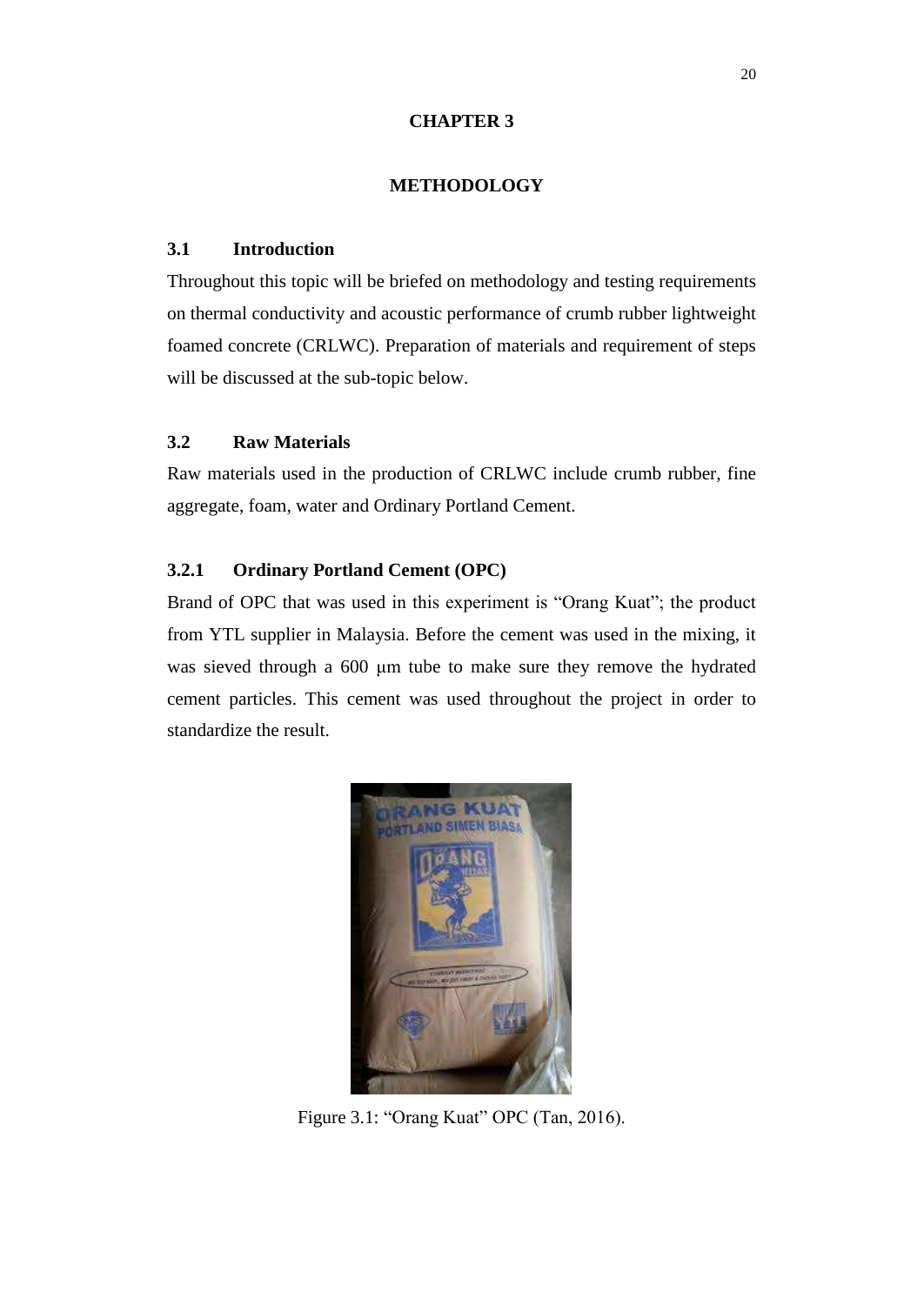#### <span id="page-33-0"></span>**3.2.2 Fine Aggregate**

Throughout the project, fine aggregates according to the standard specification of ASTM C33 which the particle size of the fine aggregate is within 75 µm (No. 200 sieve) and pass through 4.5 mm (No. 4 Mesh). Thus, the size of the fine aggregates used in this project should be sieved through 600 µm sieve. Before the fine aggregates were used, they were oven-dried at the temperature at around 100  $\degree$ C for twenty-four hours to ensure the fine aggregates were in dry condition. The dried fine aggregates were then put into the container and stored well.

## <span id="page-33-1"></span>**3.2.3 Foaming Agent (FA)**

Pre-form foaming method was performed in this project. The foaming agent standard has been stated on ASTM C796-97. SikaAER@ - 50/50 is the foaming agent used in this project. This type of foaming agent was able to provide stable foam to the concrete mix and therefore, the inaccurate result could be avoided. A foam with a density of  $45 \pm 5$  kg/m<sup>3</sup> that yielding the volume of 800 litres was formed by mixing the diluted foam agent and 20 litres of tap water per litre of foam agent in foam generator. The first batch of foam was discarded before start to mix with concrete due to unstable foam which will affect the density of concrete.

<span id="page-33-2"></span>

Figure 3.2: SikaAER@ - 50/50, FA (Kelvin, 2019).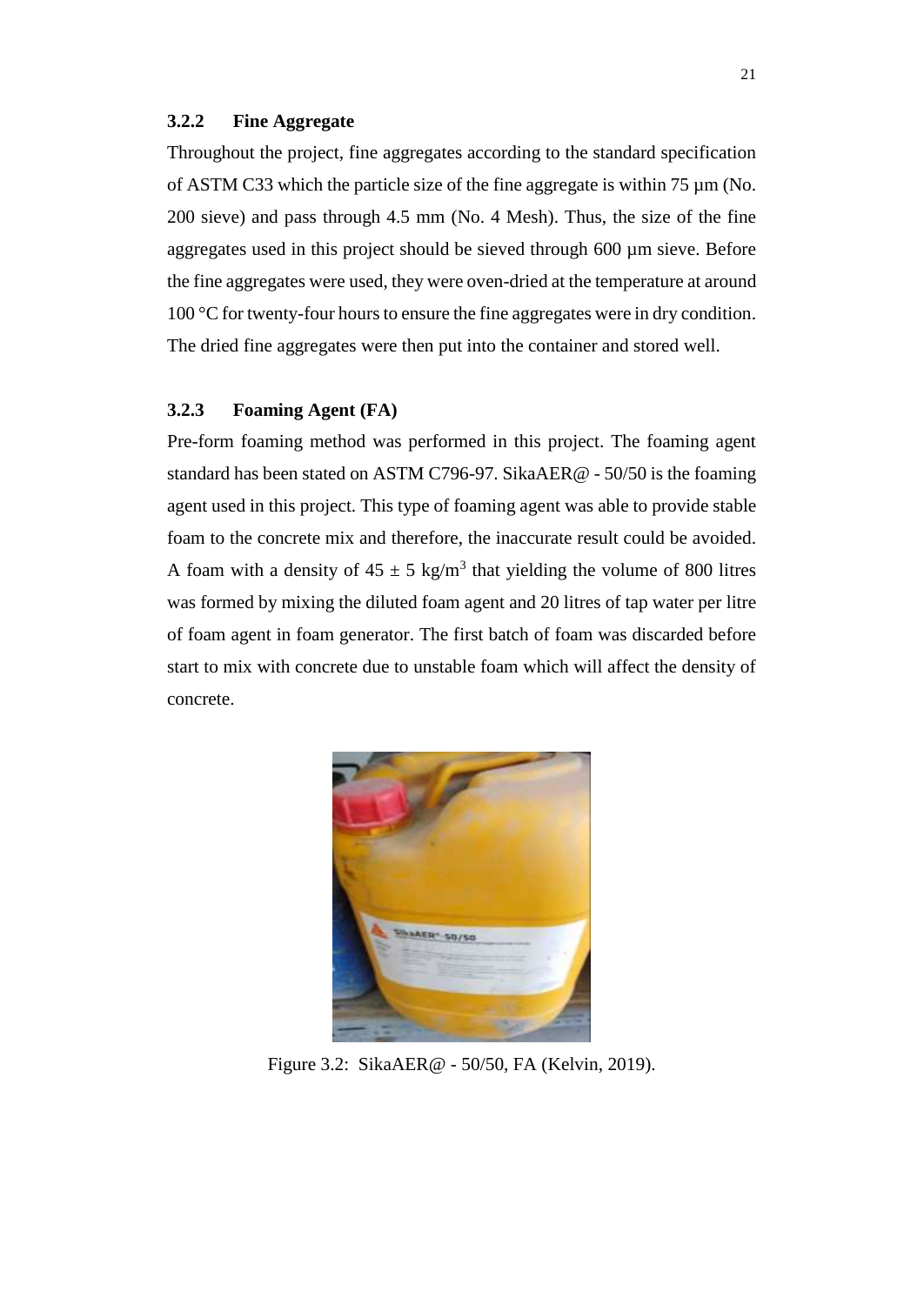

Figure 3.3: Foam Generator.

## <span id="page-34-3"></span><span id="page-34-0"></span>**3.2.4 Crumb Rubber (CR)**

The sizes of CR employed in this study are 1 mm to 4 mm (granular CR) and below 40 Mesh (powdered CR). The CR was manufactured from the waste tyre and the usage of this CR was to replace the fine aggregate in the ratio of 0 % to 80 % with an increment interval of 10 %.

## <span id="page-34-1"></span>**3.2.5 Water**

According to ASTM C1602, tap water is used in the concrete mixing purpose. The water-cement ratio for this project is specified in the ratio of 0.6 as this project is to compare the result of different type of CR and CR proportion under the same water to cement ratio.

## <span id="page-34-2"></span>**3.3 Specimen Designation**

Thermal conductivity test and acoustic performance test were carried out in this project. The mixture specimen will be classified into a different ratio of crumb rubber replacement as fine aggregates (0 % to 80 % with an increment interval of 10 %) and different type of crumb rubber. The designation and number of the specimen of each mix proportion of crumb rubber lightweight foamed concrete were stated in Tables 3.1 and 3.2. The control sample (LWC-G0) in this study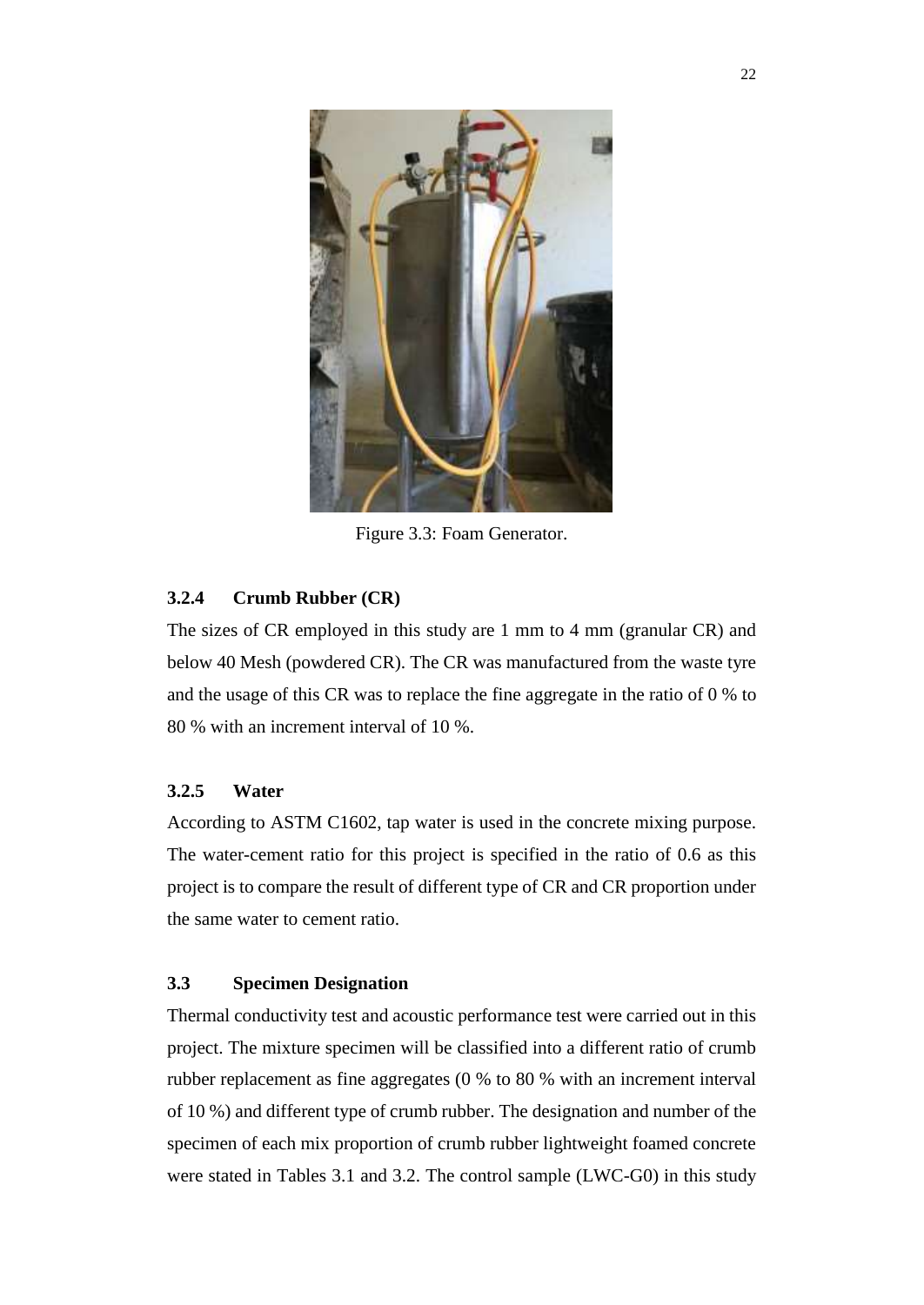denotes lightweight foamed concrete without the inclusion of any types of crumb rubber. LWC-G10 represents granular crumb rubber lightweight foamed concrete with a crumb rubber replacement level of 10 %. On the contrary, LWC-P70 indicates powdered crumb rubber lightweight foamed concrete with a crumb rubber replacement level of 70 %.

<span id="page-35-0"></span>

| <b>Designation</b> | W/C | Size of Specimen (mm)      | Quantity     |
|--------------------|-----|----------------------------|--------------|
| $LWC-G0$           | 0.6 | 300 x 300 x 50             | $\mathbf{1}$ |
| $LWC-G10$          | 0.6 | 300 x 300 x 50             | $\mathbf{1}$ |
| $LWC-G20$          | 0.6 | 300 x 300 x 50             | $\mathbf{1}$ |
| $LWC-G30$          | 0.6 | 300 x 300 x 50             | $\mathbf{1}$ |
| $LWC-G40$          | 0.6 | 300 x 300 x 50             | 1            |
| $LWC-G50$          | 0.6 | 300 x 300 x 50             | 1            |
| $LWC-G60$          | 0.6 | 300 x 300 x 50             | 1            |
| $LWC-G70$          | 0.6 | 300 x 300 x 50             | 1            |
| $LWC-G80$          | 0.6 | 300 x 300 x 50             | 1            |
| $LWC-P103$         | 0.6 | $300 \times 300 \times 50$ | $\mathbf{1}$ |
| $LWC-P20$          | 0.6 | 300 x 300 x 50             | $\mathbf{1}$ |
| $LWC-$ P30         | 0.6 | 300 x 300 x 50             | 1            |
| $LWC-P40$          | 0.6 | 300 x 300 x 50             | $\mathbf{1}$ |
| $LWC-PS0$          | 0.6 | 300 x 300 x 50             | 1            |
| $LWC-P60$          | 0.6 | 300 x 300 x 50             | 1            |
| $LWC- P70$         | 0.6 | 300 x 300 x 50             | 1            |
| LWC-P80            | 0.6 | 300 x 300 x 50             | 1            |

Table 3.1: Thermal Conductivity Test Specimens.

Note:

 $W/C = W$ ater to Cement Ratio.

LWC-G10 = Lightweight Foamed Concrete with the replacement of 10 % Granular Crumb Rubber.

LWC-P10 = Lightweight Foamed Concrete with the replacement of 10 % Powdered Crumb Rubber.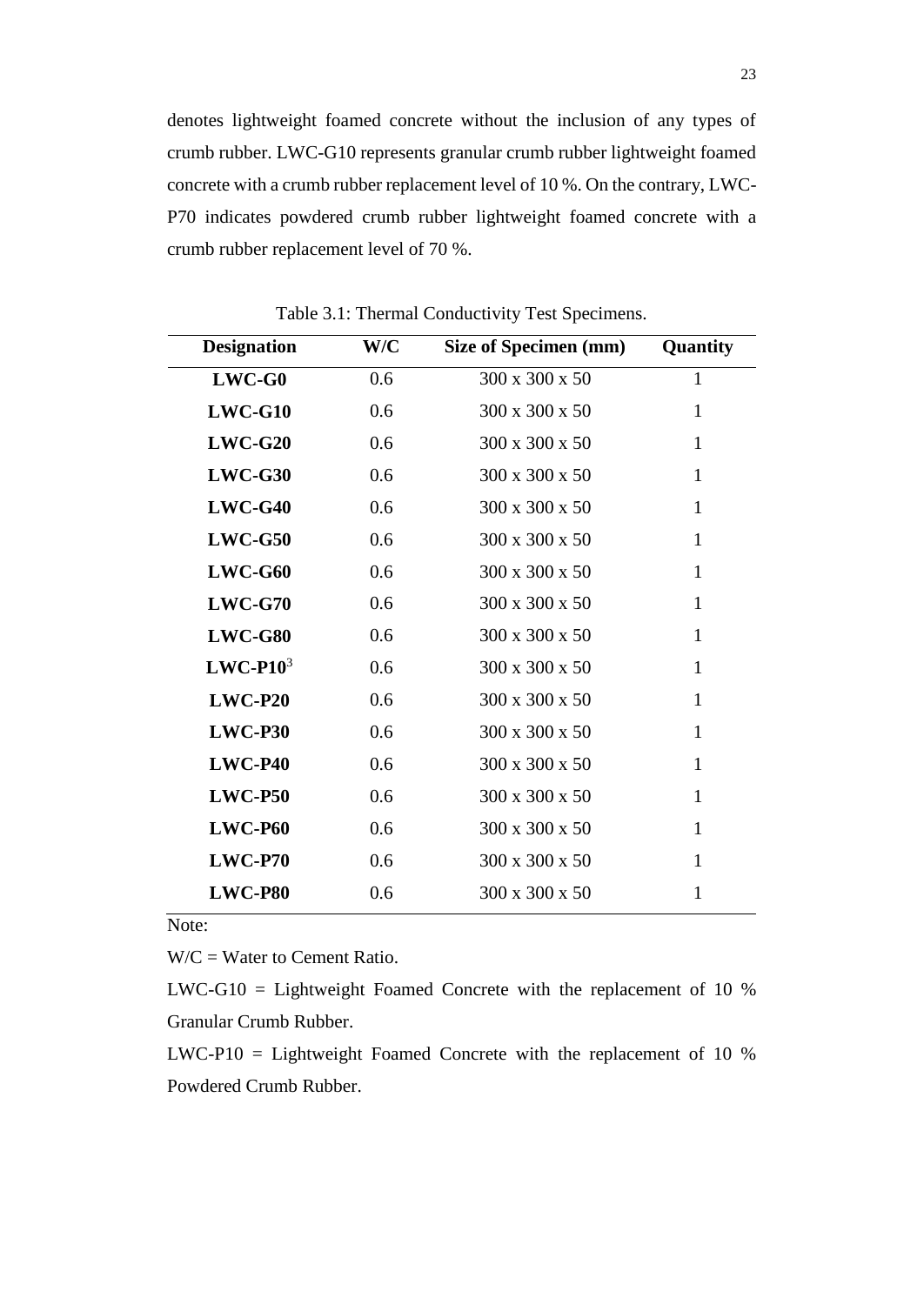<span id="page-36-1"></span>

| <b>Concrete</b> | W/C | <b>Quantity of Specimen</b> |                |  |  |  |  |
|-----------------|-----|-----------------------------|----------------|--|--|--|--|
| <b>Specimen</b> |     | Diameter 60mm               | Diameter 30mm  |  |  |  |  |
| $LWC-G0$        | 0.6 | $\overline{2}$              | $\overline{2}$ |  |  |  |  |
| $LWC-G10$       | 0.6 | $\overline{2}$              | $\overline{2}$ |  |  |  |  |
| $LWC-G20$       | 0.6 | $\overline{2}$              | $\overline{2}$ |  |  |  |  |
| $LWC-G30$       | 0.6 | $\overline{2}$              | $\overline{2}$ |  |  |  |  |
| $LWC-G40$       | 0.6 | $\overline{2}$              | $\overline{2}$ |  |  |  |  |
| $LWC-G50$       | 0.6 | $\overline{2}$              | $\overline{2}$ |  |  |  |  |
| $LWC-G60$       | 0.6 | $\overline{2}$              | $\overline{2}$ |  |  |  |  |
| $LWC-G70$       | 0.6 | $\overline{2}$              | $\overline{2}$ |  |  |  |  |
| $LWC-G80$       | 0.6 | $\overline{2}$              | $\overline{2}$ |  |  |  |  |
| $LWC-P103$      | 0.6 | $\overline{2}$              | $\overline{2}$ |  |  |  |  |
| $LWC-P20$       | 0.6 | $\overline{2}$              | $\overline{2}$ |  |  |  |  |
| $LWC-$ P30      | 0.6 | $\overline{2}$              | $\overline{2}$ |  |  |  |  |
| $LWC-P40$       | 0.6 | $\overline{2}$              | $\overline{2}$ |  |  |  |  |
| $LWC-P50$       | 0.6 | $\overline{2}$              | $\overline{2}$ |  |  |  |  |
| $LWC-P60$       | 0.6 | $\overline{2}$              | $\overline{2}$ |  |  |  |  |
| $LWC- P70$      | 0.6 | $\overline{2}$              | $\overline{2}$ |  |  |  |  |
| <b>LWC-P80</b>  | 0.6 | 2                           | 2              |  |  |  |  |

Table 3.2: Acoustic Performance Test Specimens.

Note:

 $W/C = W$ ater to Cement Ratio.

LWC-G10 = Lightweight Foamed Concrete with the replacement of 10 % Granular Crumb Rubber.

LWC-P10 = Lightweight Foamed Concrete with the replacement of 10 % Powdered Crumb Rubber.

## <span id="page-36-0"></span>**3.3.1 Mixing Procedure**

The amount of crumb rubber to be added into the concrete has been calculated prior to the commencement of concrete casting works. The replacement of crumb rubber is according to the requirement of specimens.

Ordinary Portland Cement, aggregates, water, crumb rubber were weighed according to the calculated amount. Next, cement, aggregates and crumb rubber were poured into the mixer and mixed uniformly. After that, tap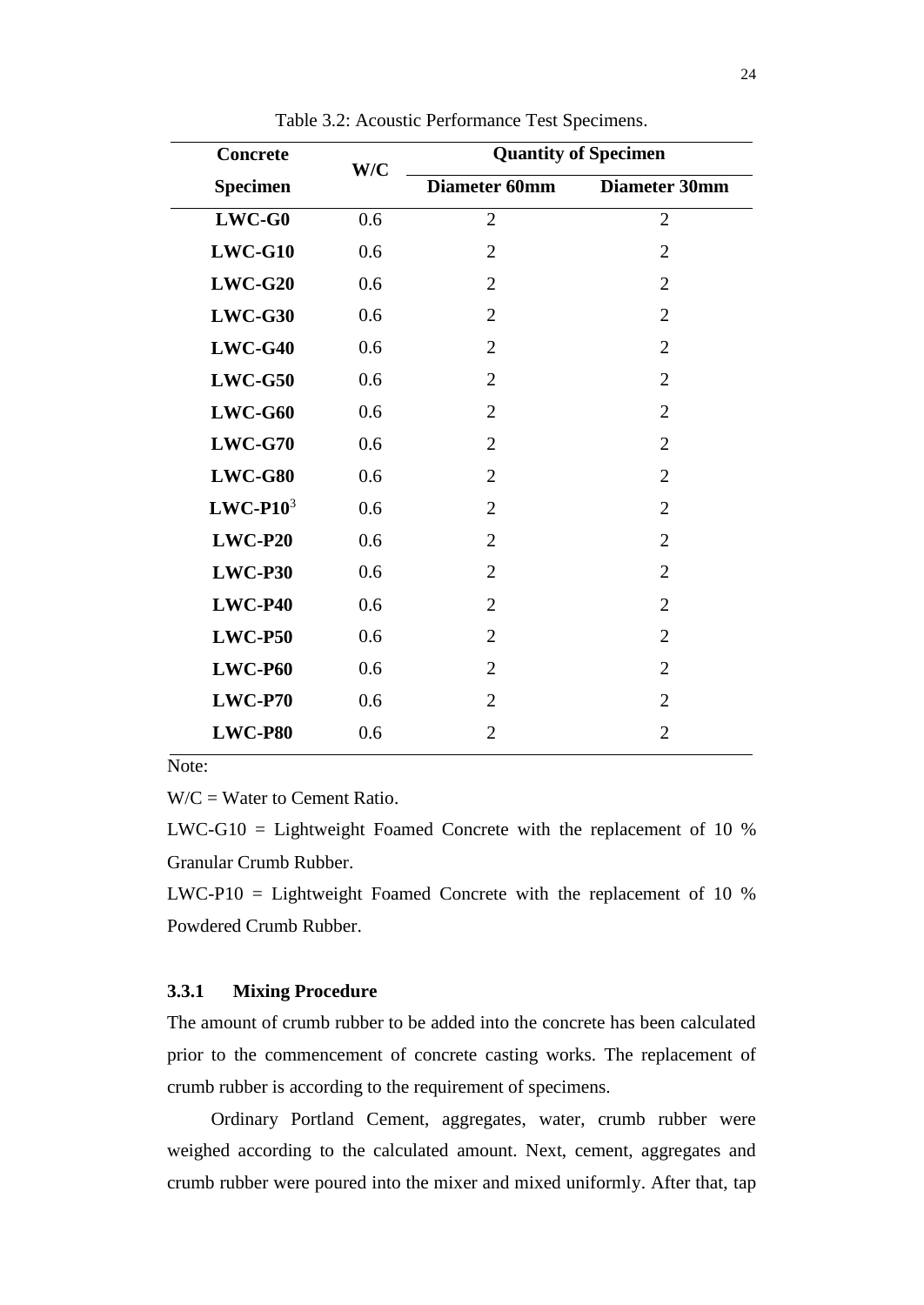water was poured into the mixer and start to mix to form mortar. Then, the fresh density of the aqueous mortar was used to calculate the amount of foam to be added to the mortar to reach a density of 1050 kg/m<sup>3</sup> to 1150 kg/m<sup>3</sup>.

## <span id="page-37-0"></span>**3.3.2 Casting and Curing Condition**

When the concrete mix had achieved the desired density, which was within 1050 kg/m<sup>3</sup> to 1150 kg/m<sup>3</sup>, the concrete mix was cast in different types of moulds for different tests. For acoustic performance test, the sizes of moulds are 60 mm (d) x 20 mm (h) and 30 mm (d) x 20 mm (h). On the contrary, for a thermal conductivity test, the mould size is 300 mm x 300 mm x 50 mm. Before pouring the fresh concrete into the mould, a layer of oil was applied to the internal surface of the mould in order to ease the demoulding work afterwards. Next, the mould was tapped simultaneously after the concrete mix was poured in order to remove unstable foam in the specimen. Then, the concrete mix was let dry for 24 hours to set into harden concrete.

After 24 hours, the concrete specimens were demoulded and water curing was conducted on them. The curing process is a process which incubates the concrete specimen into the water tank. During the curing process, the temperature of the water was maintained within the range of 25  $\mathrm{^{\circ}C}$  to 28  $\mathrm{^{\circ}C}$ . After the curing process of 28 days, the concrete specimens were removed from the water tank, and the oven-dried for another 24 hours to remove excess moisture content.

<span id="page-37-1"></span>

Figure 3.4: Curing Process.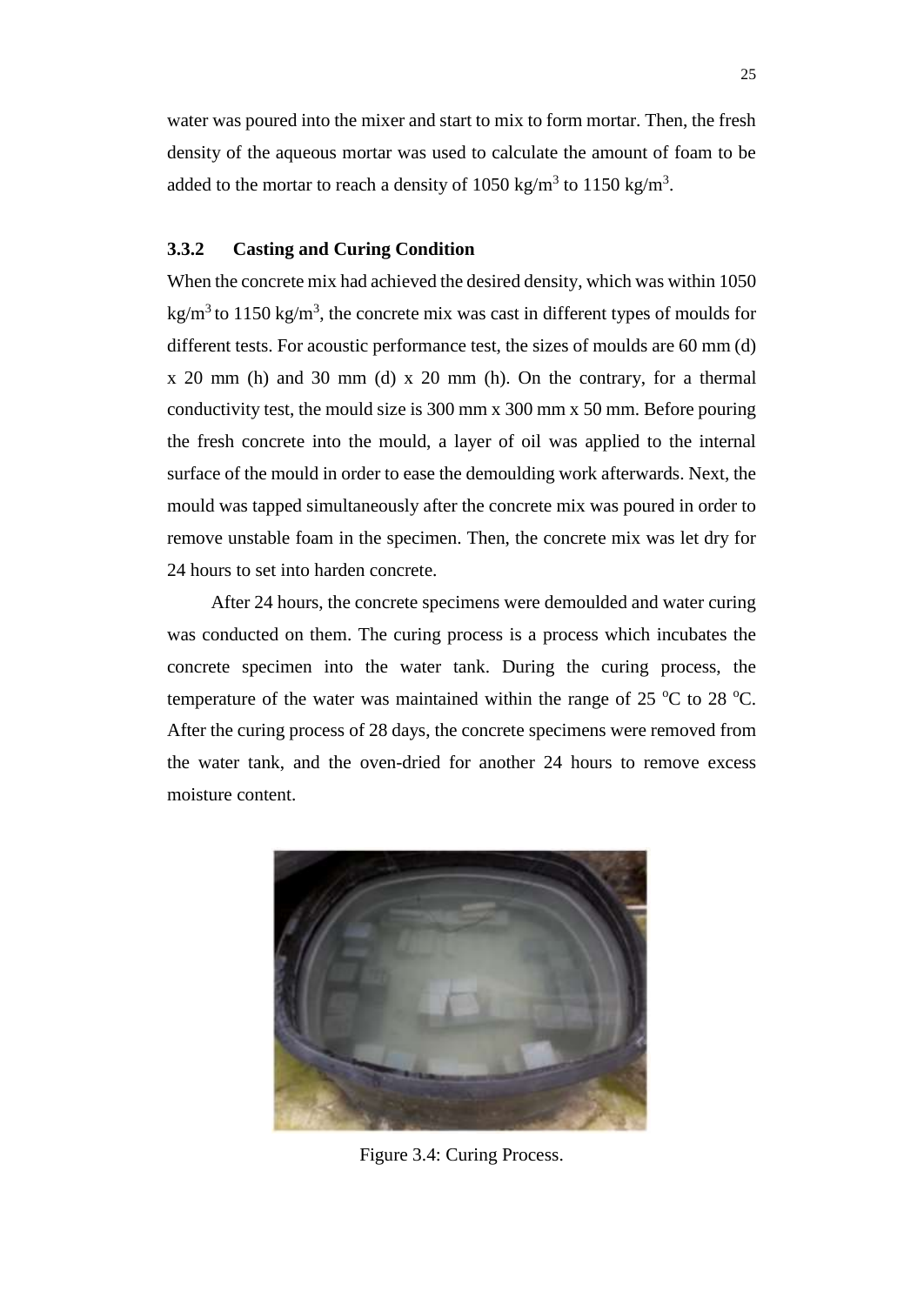#### <span id="page-38-0"></span>**3.4 Laboratory Test**

In this study, two different tests were conducted on the concrete specimens of each mix proportion, namely thermal conductivity and sound absorption tests. For thermal conductivity the thermal insulation properties of the concrete specimen was tested by thermal insulation measurement machine. For acoustic performance test, the sound absorption coefficient of the concrete specimen at a frequency between 100 Hz to 5000 Hz was tested by using impedance tube.

#### <span id="page-38-1"></span>**3.4.1 Thermal Conductivity**

According to ASTM C177, thermal transmission properties and steady-state heat flux (SSHF) measurement were conducted. The concrete specimen with the dimensions of 300 mm x 300 mm x 50 mm was set up between two plates which are hot plate were cold plate assemblies. This test was started by raising the temperature of the hot plate and chilling the cold plate at the temperatures of 40 <sup>o</sup>C and 24 <sup>o</sup>C, respectively. Simultaneously, the temperature changes in both hot and cold plate assemblies were measured and recorded in every hour. The process of heating up was continued until the SSHF state was attained. This experiment test took around 20 hours to complete.

<span id="page-38-2"></span>

Figure 3.5: Thermal Transmission Properties Testing Machine.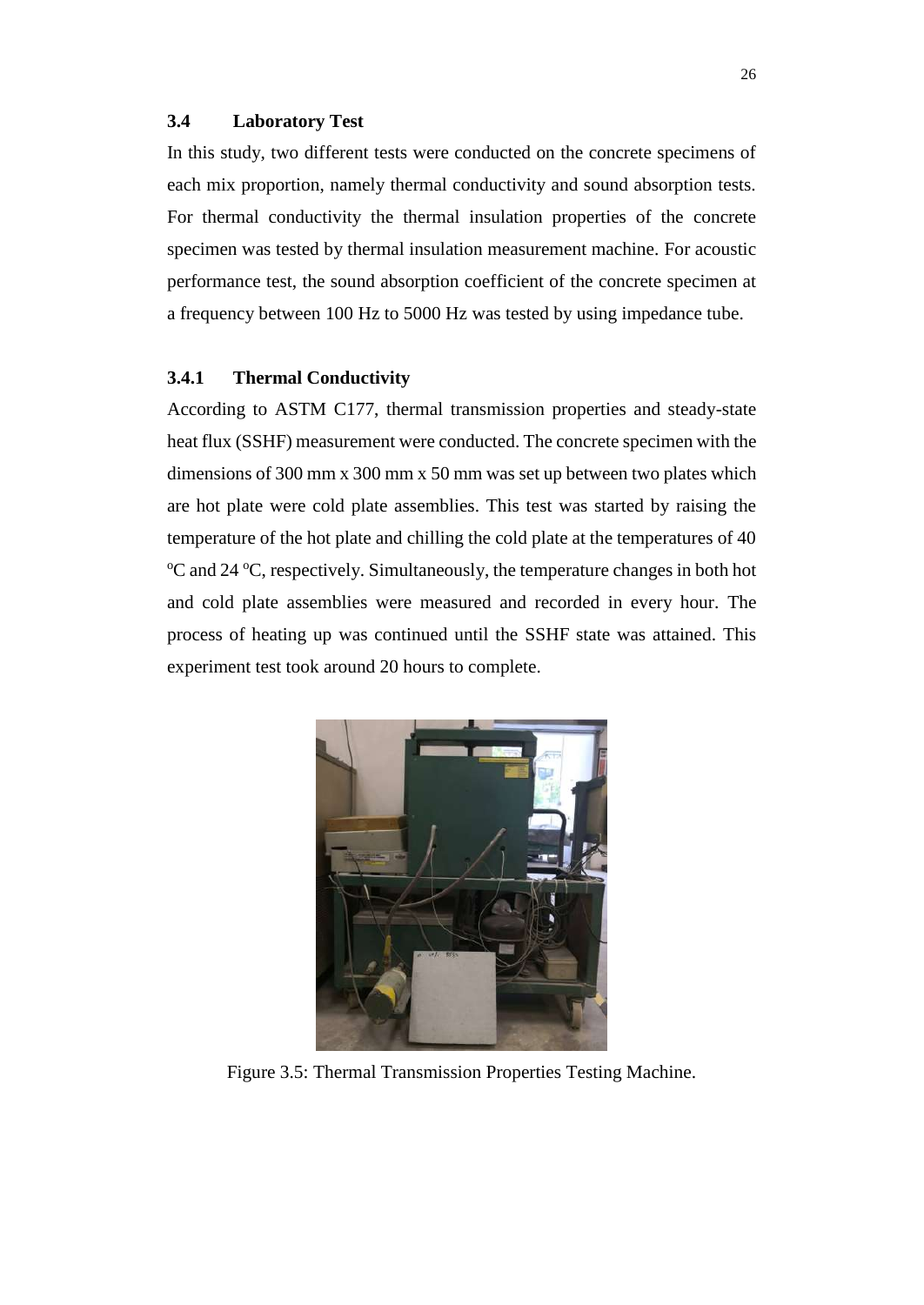#### <span id="page-39-0"></span>**3.4.2 Acoustic Performance**

The acoustic performance test was carried out to determine the coefficient of sound absorption and impedance of the concrete sample. This test was executed using impedance tube as specified in (ISO 10534-1, 1996). Two different sizes of specimens in the form of the dish were prepared for this test. Two specimens with diameters of 30 mm and 60 mm will be using two different frequency ranges comprising high-frequency range and the low-frequency range. The ratio between the maximum and minimum sound pressure was measured when the standing wave was produced in the tube. Then, the absorption coefficient of the test sample for 0° incident sound wave was tabulated from the collected data.



Figure 3.6: Impedance Tube to Access the Acoustic Performance of Material.

## <span id="page-39-2"></span><span id="page-39-1"></span>**3.5 Summary**

There are a total of seventeen sets of mix proportion in this project. These seventeen sets of mix proportion specimen are classifying into a different ratio of crumb rubber replacement as fine aggregates (0 % to 80 % with increment interval of 10 %) and different type of crumb rubber which are granular crumb rubber and powdered crumb rubber. The size of granular crumb rubber is with 1 mm to 4 mm whereas powdered crumb rubber is below 40 Mesh. In this project, the water to cement ratio is fixed at 0.6 to achieve the objective in this research.

The concrete materials are cement, water, fine aggregates, crumb rubber and foam. The casting of concrete is starting with a dry mix which is mixing the crumb rubber, cement and fine aggregates. Next step will be wet mix by adding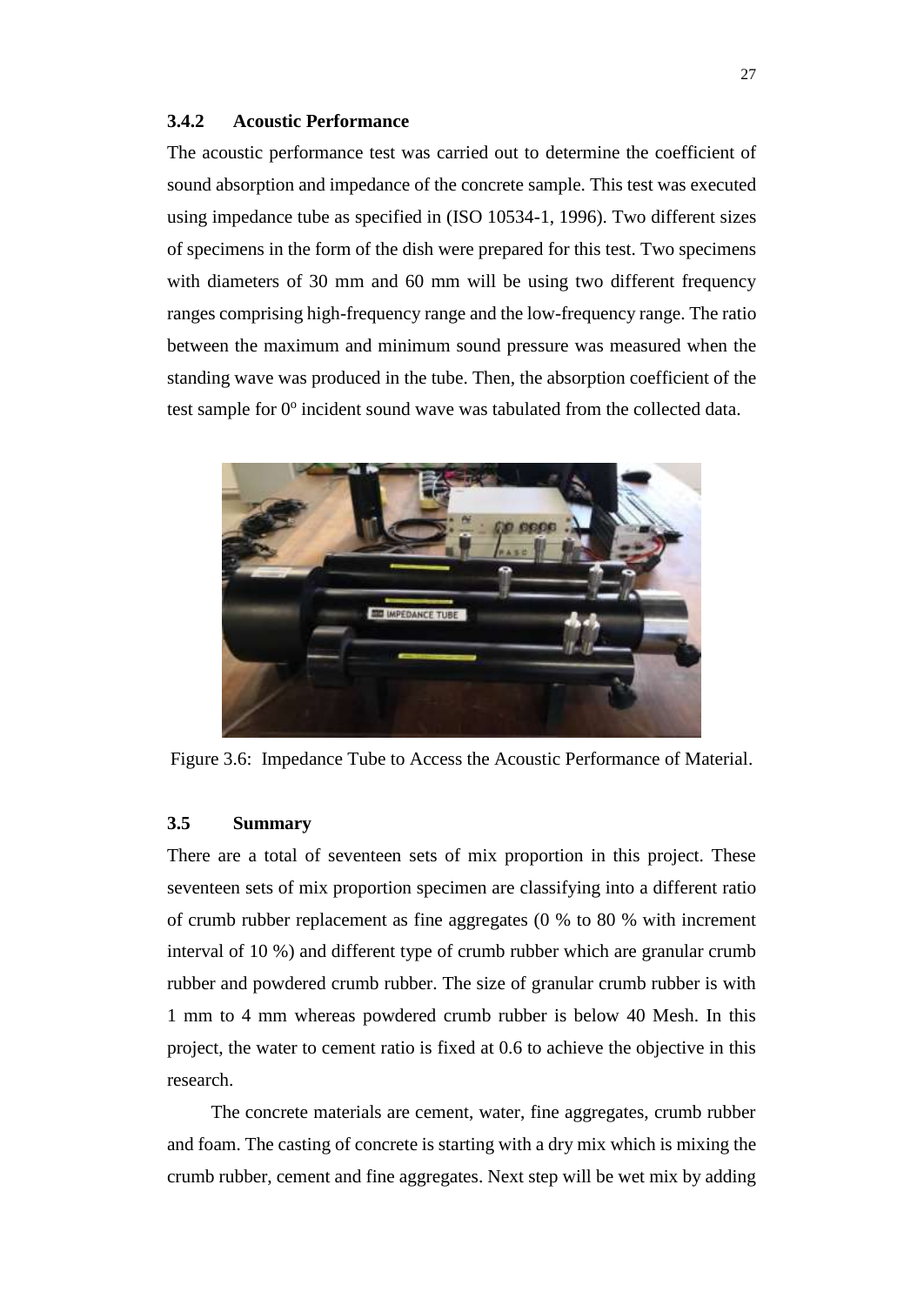water and start to mix until cluster concrete disappeared. The foam was added at last until it reaches the density of  $1050 \text{ kg/m}^3 - 1150 \text{ kg/m}^3$ . The foam used in this project is the pre-forming method.

Each set of concrete mix contain one panel mould and two types of cylindrical mould. The size of panel mould is 300 mm x 300 mm x 50 mm whereas cylindrical mould is 30 mm and 60 mm in diameter and both with 20 mm height. The concrete panel is used for thermal conductivity test and the cylindrical specimen is for the acoustic performance test. The size of the concrete specimen is cast according to the standard of the machine that use to test the result for this research.

In a nutshell, the concrete mix was let dry for 24 hours to set into harden concrete. After 24 hours, the concrete specimens were demoulded and water curing was conducted on them. The curing process is a process which incubates the concrete specimen into the water tank. During the curing process, the temperature of the water was maintained within the range of 25  $\mathrm{^{\circ}C}$  to 28  $\mathrm{^{\circ}C}$ . After the curing process of 28 days, the concrete specimens were removed from the water tank, and the oven-dried for another 24 hours to remove excess moisture content. Hence, the concrete specimens are ready to be tested.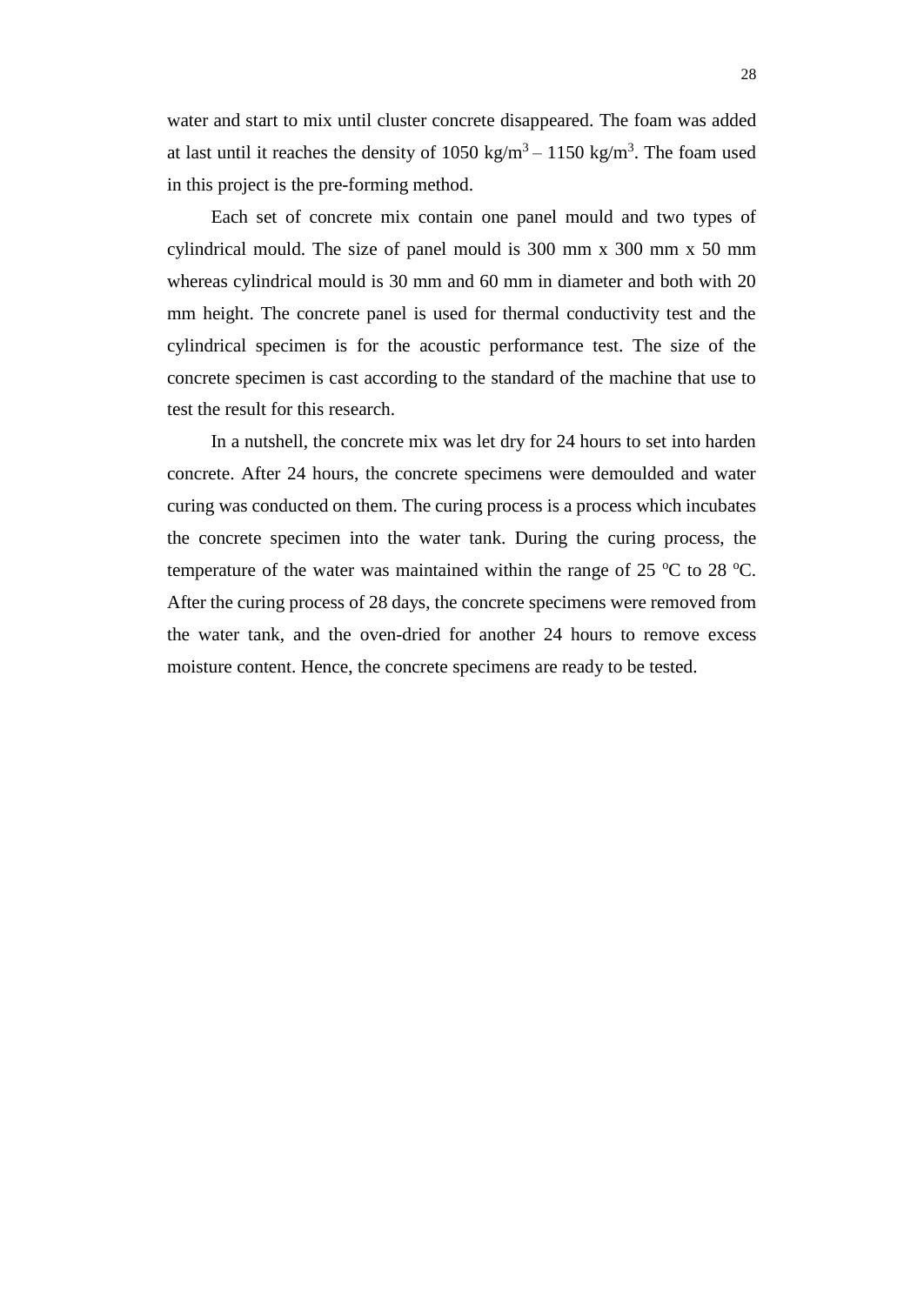#### **CHAPTER 4**

## **4RESULT AND DISCUSSION**

#### <span id="page-41-1"></span><span id="page-41-0"></span>**4.1 Introduction**

Throughout this chapter will be discussing the result of a thermal conductivity test and acoustic performance test on the crumb rubber lightweight foamed concrete (CRLWC). There are several types of specimens tested according to the test standard. In this project, there are total of one experiment testing in thermal conductivity and three experiments testing in the acoustic performance test. In a thermal conductivity test, thermal conductivity measurement machine was used to determine the thermal conductivity of LWC. On the contrary, the impedance tube was used to test the acoustic performance of the concrete specimen. There are total of three ranges to test for acoustic performance which is 60 mm of specimen diameter in a wide range, 60 mm of specimen diameter in the normal range and 30 mm of specimen diameter in the normal range. Each range was tested in different frequency and those frequencies has been combined at the end of the result.

## <span id="page-41-2"></span>**4.2 Mixed Proportion of Concrete Specimen**

In order to achieve the desired density of 1050 kg/m<sup>3</sup>to1150 kg/m<sup>3</sup> in this study, the mix proportion of every type of concrete mixture was calculated and tabulated in Table 4.1. Table 4.1 shows the mix proportion of cement, sand, water, crumb rubber and foam in the unit of weight per cubic meter  $\frac{kg}{m^3}$  of each designation.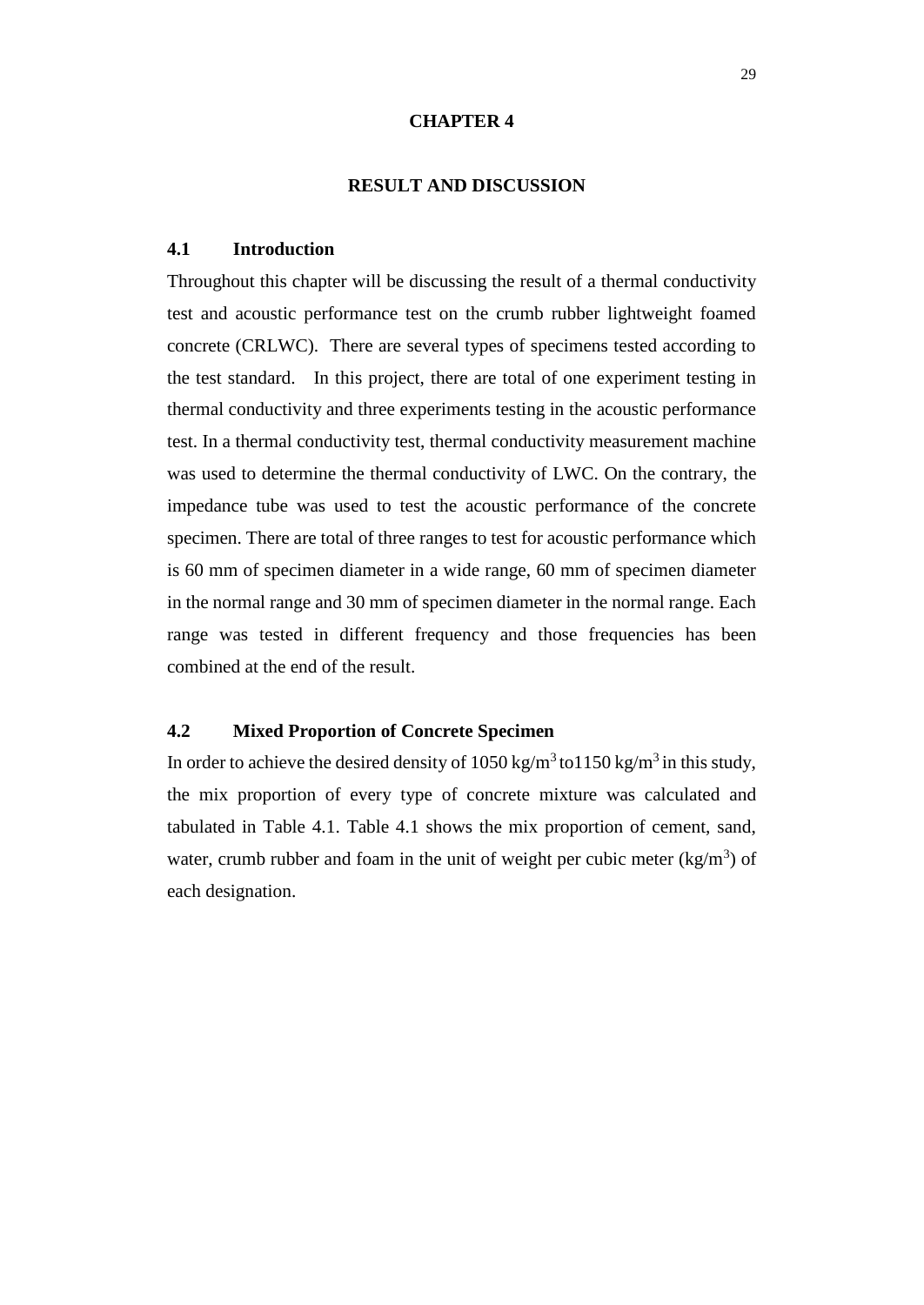<span id="page-42-1"></span>

| <b>Concrete</b> | Material $(kg/m^3)$ |             |        |                     |               |       |  |  |  |  |
|-----------------|---------------------|-------------|--------|---------------------|---------------|-------|--|--|--|--|
| Specimen        | <b>Cement</b>       | <b>Sand</b> | Water  | <b>Crumb Rubber</b> |               | Foam  |  |  |  |  |
|                 |                     |             |        | <b>Granular</b>     | <b>Powder</b> |       |  |  |  |  |
| $LFC-0$         | 415.07              | 415.07      | 249.04 | 0.00                | 0.00          | 20.82 |  |  |  |  |
| $LFC-G10$       | 424.85              | 382.36      | 254.91 | 17.64               | 0.00          | 20.25 |  |  |  |  |
| $LFC-G20$       | 435.10              | 348.08      | 261.06 | 36.12               | 0.00          | 19.65 |  |  |  |  |
| $LFC-G30$       | 445.85              | 312.10      | 267.51 | 55.52               | 0.00          | 19.02 |  |  |  |  |
| $LFC-G40$       | 457.15              | 274.29      | 274.29 | 75.90               | 0.00          | 18.36 |  |  |  |  |
| $LFC-G50$       | 469.04              | 234.52      | 281.42 | 97.35               | 0.00          | 17.67 |  |  |  |  |
| $LFC-G60$       | 481.56              | 192.62      | 288.94 | 119.94              | 0.00          | 16.94 |  |  |  |  |
| $LFC-G70$       | 494.77              | 148.43      | 296.86 | 143.76              | 0.00          | 16.17 |  |  |  |  |
| LFC-G80         | 508.73              | 101.75      | 305.24 | 168.94              | 0.00          | 15.36 |  |  |  |  |
| <b>LFC-P10</b>  | 424.85              | 382.36      | 254.91 | 0.00                | 17.64         | 20.25 |  |  |  |  |
| $LFC-P20$       | 435.10              | 348.08      | 261.06 | 0.00                | 36.12         | 19.65 |  |  |  |  |
| <b>LFC-P30</b>  | 445.85              | 312.10      | 267.51 | 0.00                | 55.52         | 19.02 |  |  |  |  |
| <b>LFC-P40</b>  | 457.15              | 274.29      | 274.29 | 0.00                | 75.90         | 18.36 |  |  |  |  |
| <b>LFC-P50</b>  | 469.04              | 234.52      | 281.42 | 0.00                | 97.35         | 17.67 |  |  |  |  |
| <b>LFC-P60</b>  | 481.56              | 192.62      | 288.94 | 0.00                | 119.94        | 16.94 |  |  |  |  |
| <b>LFC-P70</b>  | 494.77              | 148.43      | 296.86 | 0.00                | 143.76        | 16.17 |  |  |  |  |
| <b>LFC-P80</b>  | 508.73              | 101.75      | 305.24 | 0.00                | 168.94        | 15.36 |  |  |  |  |

Table 4.1: Mix proportion of each designation.

Note:

LWC-G10 = Lightweight Concrete with replacement of 10 % Granular Crumb Rubber

LWC-P10 = Lightweight Concrete with replacement of 10 % Powdered Crumb Rubber

## <span id="page-42-0"></span>**4.3 Thermal Conductivity Test**

The thermal conductivity test experiment was conducted by using a thermal conductivity measurement machine. Granular crumb rubber lightweight foamed concrete and powdered crumb rubber lightweight foamed concrete specimens were tested for at least 20 hours and the thermal conductivity value of each hour was recorded.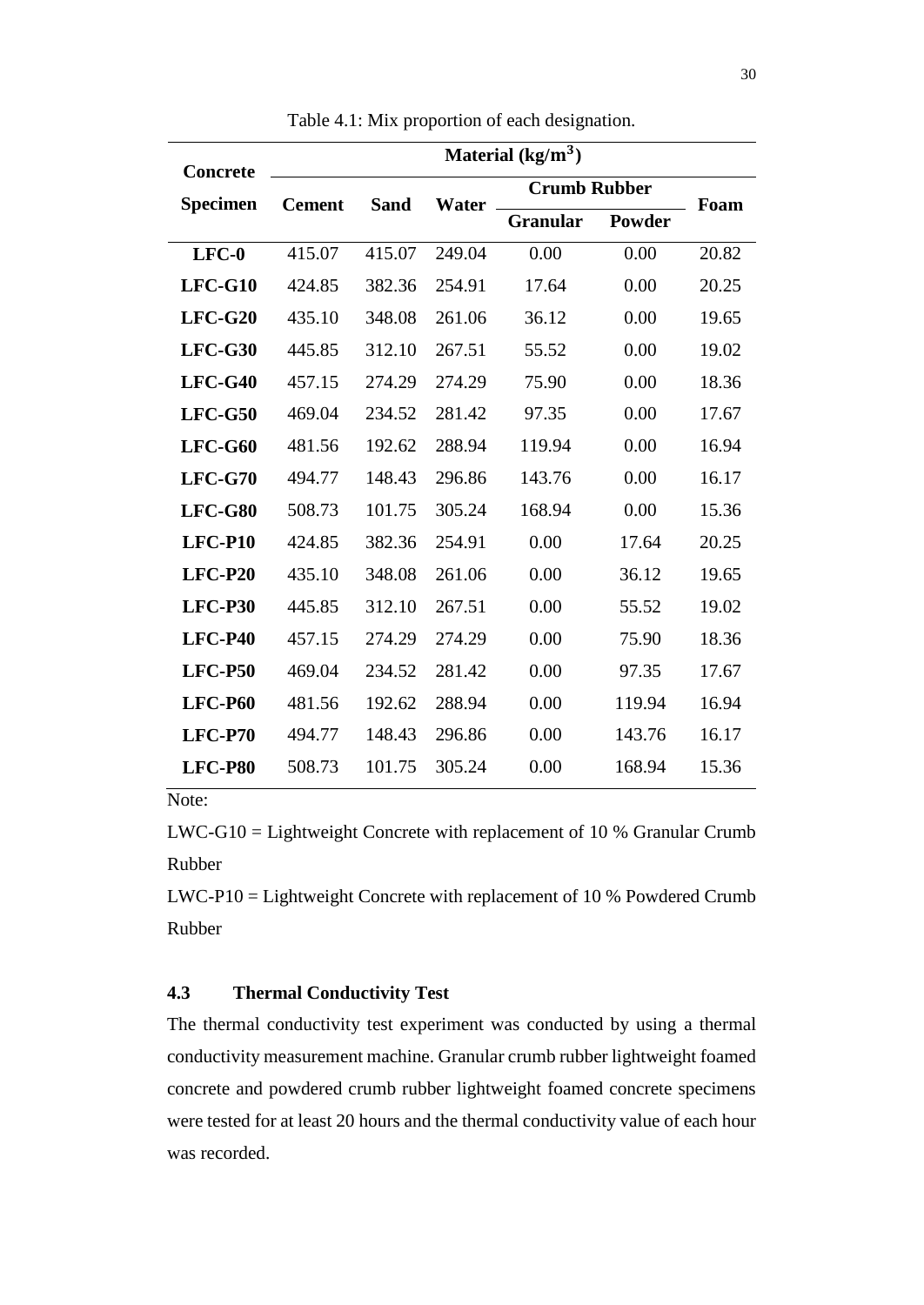# <span id="page-43-0"></span>**4.3.1 Thermal Conductivity of Granular Crumb Rubber Lightweight Foamed Concrete**

Table 4.2 indicates the thermal conductivity result of granular crumb rubber lightweight foamed concrete specimens. The volume of foam and crumb rubber proportion in the concrete was stated down for a further explanation.

| <b>Specimens</b> | <b>Density</b><br>(kg/m <sup>3</sup> ) | Percentage<br><b>Volume of</b><br>Foam $(\% )$ | Percentage<br><b>Volume of</b><br><b>Crumb Rubber</b><br>(%) | <b>Thermal</b><br>Conductivity,<br>$\bf k$<br>$(\mathbf{W} \cdot \mathbf{K}^{-1} \cdot \mathbf{m}^{-1})$ |
|------------------|----------------------------------------|------------------------------------------------|--------------------------------------------------------------|----------------------------------------------------------------------------------------------------------|
| $\mathbf{CS}$    | 1103                                   | 46                                             | 0.0                                                          | 0.3490                                                                                                   |
| <b>G10</b>       | 1046                                   | 48                                             | 0.9                                                          | 0.2963                                                                                                   |
| G20              | 1105                                   | 43                                             | 1.9                                                          | 0.2533                                                                                                   |
| <b>G30</b>       | 1059                                   | 43                                             | 3.0                                                          | 0.2406                                                                                                   |
| <b>G40</b>       | 1128                                   | 41                                             | 4.0                                                          | 0.2395                                                                                                   |
| G50              | 1129                                   | 38                                             | 5.6                                                          | 0.2455                                                                                                   |
| G60              | 1091                                   | 38                                             | 6.8                                                          | 0.2448                                                                                                   |
| G70              | 1055                                   | 39                                             | 8.1                                                          | 0.2511                                                                                                   |
| <b>G80</b>       | 1092                                   | 35                                             | 10.2                                                         | 0.2622                                                                                                   |

<span id="page-43-1"></span>Table 4.2: Thermal Conductivity of Granular Crumb Rubber Lightweight

Foamed Concrete specimens

Note:

CS = Control Sample

G10 = Lightweight Foamed Concrete with 10% volume replacement of sand by Granular Crumb Rubber

Figure 4.1 shows the graph of the thermal conductivity of granular CRLWC. According to the graph in Figure 4.1, the increment in the percentage content of crumb rubber in concrete is able to reduce the thermal conductivity of concrete. Above 40 % of crumb rubber replacement level, the thermal conductivity of the concrete increases gently. This shows that there are several factors affecting the thermal conductivity which are the density of CRLWC and the crumb rubber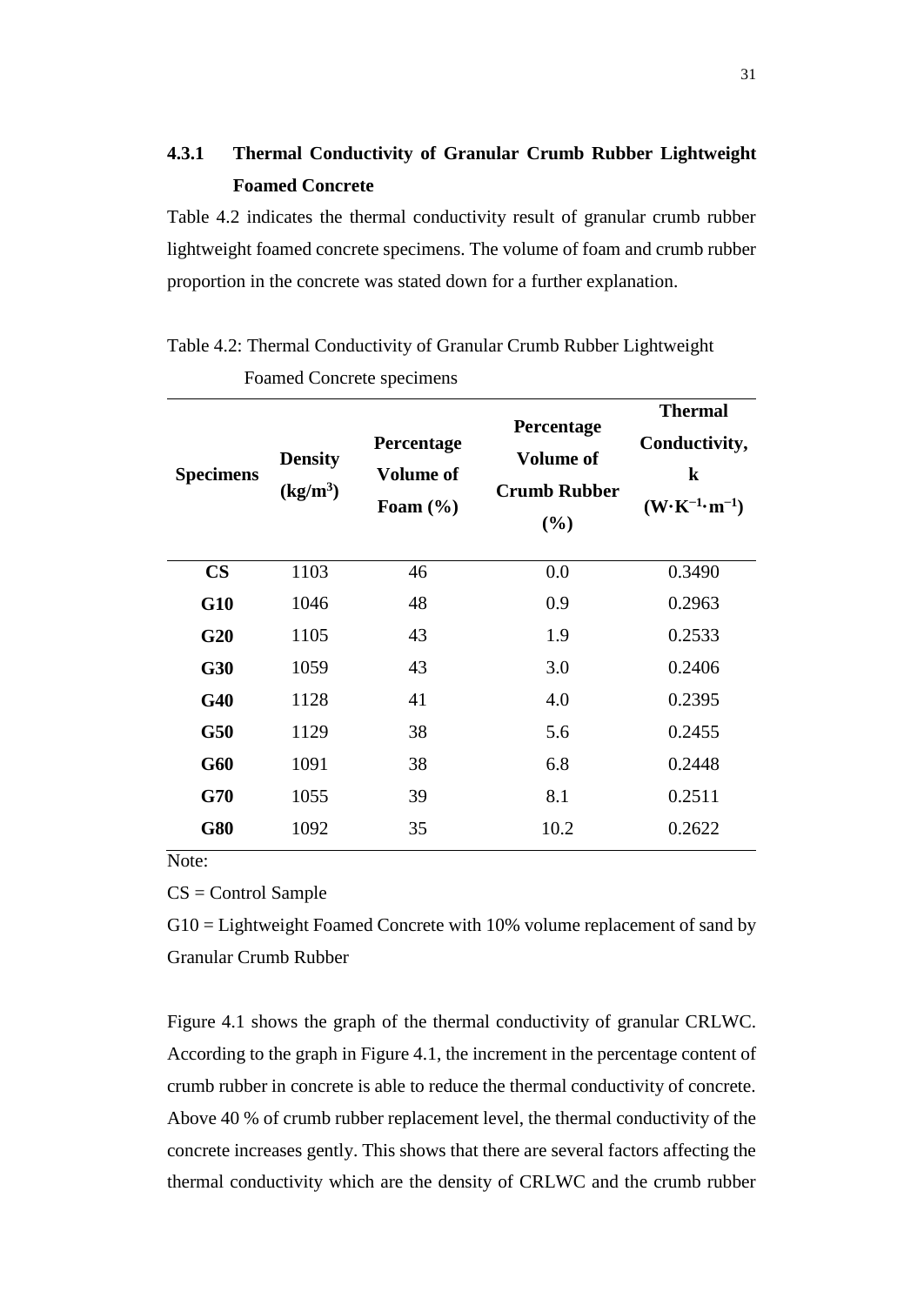proportion. Figure 4.1 shows that 40 % of granular crumb rubber replacement gives the optimum result, which has the lowest k value of 0.2395 W⋅K<sup>-1</sup>⋅m<sup>-1</sup>. The thermal conductivity reduction for an increment of crumb rubber from 30 % to 40 % is about 2 % to 5 % (Fadiel et al*.*, 2014). There is only a small decrement from G30 to G40 due to the difference in the density of concrete. According to Table 4.2, the density of G40 is greater than that of G30. This is due to the higher volume of foam in G30 and this leads to lower the density of concrete G30. With a higher quantity of foamed in concrete, it will make the concrete to have greater void content. It is known that void content has the tendency of reducing the thermal conductivity of the concrete. As compared with control sample which has greater void content than other concrete samples, it has the highest thermal conductivity. This is because the addition of crumb rubber reduces the thermal conductivity by reducing the void content in concrete. While adding in the granular crumb rubber into the concrete, the particle of crumb rubber will have occupied the void space in the LWC. There are two related factors that affect thermal conductivity which is the increase in air content and low thermal conductivity properties of rubber (Fadiel et al., 2014). The increment in thermal conductivity value from G30 onwards is less than 1%. This can be explained according to Table 4.2. From G30 onwards, the foam volume starts to decrease, whereas the crumb rubber proportion increases simultaneously. Hence, this shows the thermal conductivity factors are countering each other and making the trend line stable.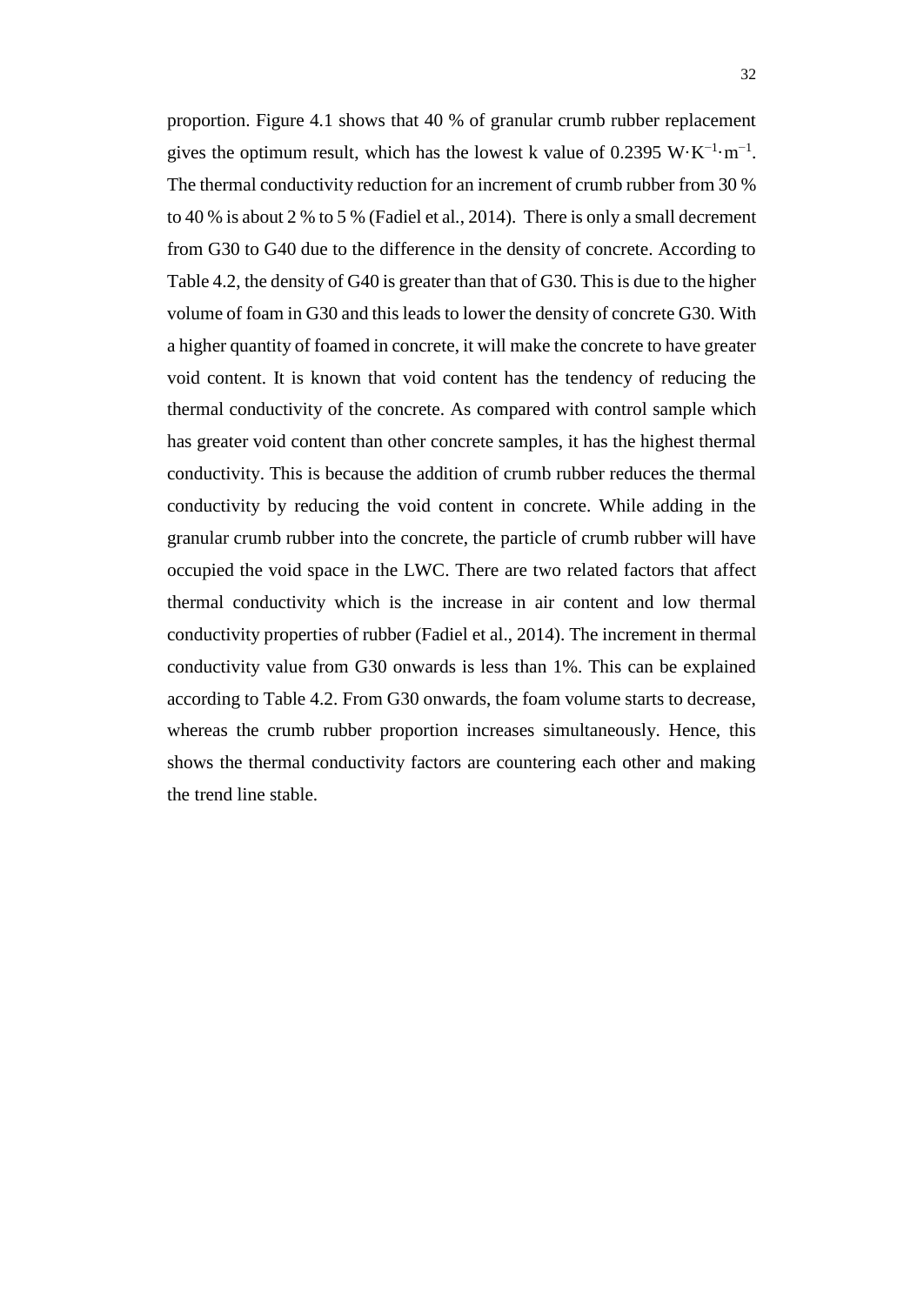

<span id="page-45-1"></span>Figure 4.1: Thermal Conductivity Graph of Granular Crumb Rubber Lightweight Foamed Concrete.

# <span id="page-45-0"></span>**4.3.2 Thermal Conductivity of Powdered Crumb Rubber Lightweight Foamed Concrete**

Table 4.3 indicates the thermal conductivity result of powdered crumb rubber lightweight foamed concrete specimens. The volume of foam and crumb rubber proportion in the concrete was stated down for a further explanation.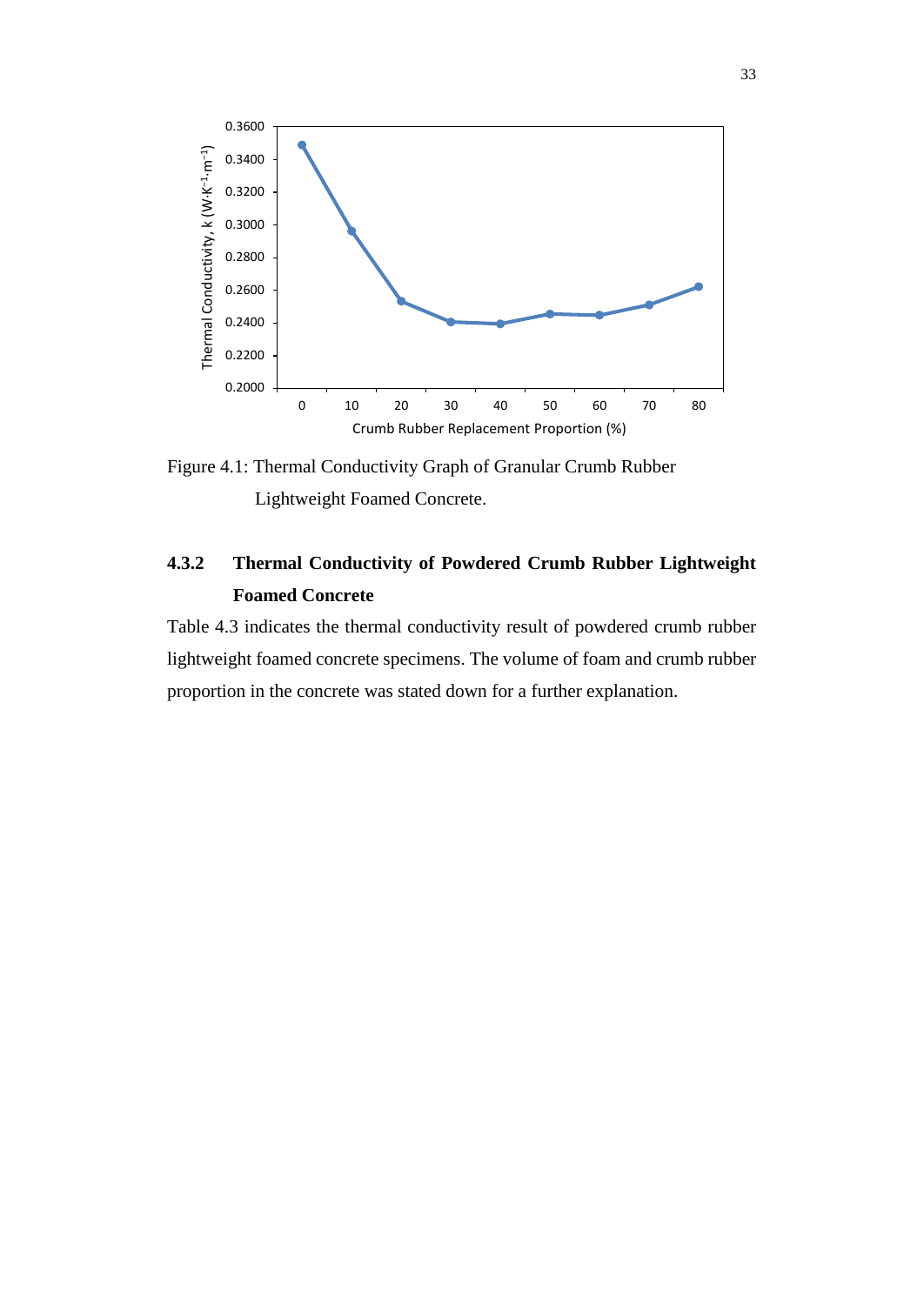| <b>Specimens</b> | <b>Density</b><br>(kg/m <sup>3</sup> ) | Percentage<br><b>Volume of</b><br>Foam $(\% )$ | Percentage<br><b>Volume of</b><br><b>Crumb Rubber</b><br>(%) | <b>Thermal</b><br>Conductivity,<br>$\bf k$<br>$(W\cdot K^{-1}\cdot m^{-1})$ |
|------------------|----------------------------------------|------------------------------------------------|--------------------------------------------------------------|-----------------------------------------------------------------------------|
| $\mathbf{CS}$    | 1103                                   | 46                                             | 0.0                                                          | 0.3490                                                                      |
| <b>P10</b>       | 1083                                   | 46                                             | 0.9                                                          | 0.3410                                                                      |
| <b>P20</b>       | 1166                                   | 40                                             | 2.0                                                          | 0.3255                                                                      |
| <b>P30</b>       | 1030                                   | 46                                             | 2.8                                                          | 0.3193                                                                      |
| <b>P40</b>       | 1036                                   | 44                                             | 3.9                                                          | 0.3155                                                                      |
| <b>P50</b>       | 1042                                   | 43                                             | 5.2                                                          | 0.3022                                                                      |
| <b>P60</b>       | 1066                                   | 40                                             | 6.7                                                          | 0.2805                                                                      |
| <b>P70</b>       | 1044                                   | 39                                             | 8.0                                                          | 0.2456                                                                      |
| <b>P80</b>       | 1045                                   | 38                                             | 9.7                                                          | 0.2288                                                                      |

<span id="page-46-0"></span>Table 4.3: Thermal Conductivity of Powdered Crumb Rubber Lightweight Foamed Concrete.

Note:

 $CS =$  Control Sample

P10 = Lightweight Foamed Concrete with 10% volume replacement of sand by Powdered Crumb Rubber

Figure 4.2 shows the graph of the thermal conductivity of powdered CRLWC. According to the trend in Figure 4.2, the thermal conductivity of concrete reduces with the increase in the crumb rubber proportion. Crumb rubber is one of the factors that contribute to the decline in thermal conductivity. The lower thermal conductivity of concrete is mainly due to the addition of crumb rubber in the lightweight foamed concrete which has the thermal conductivity value of 0.15 to 0.25 W⋅K<sup>-1</sup>⋅m<sup>-1</sup> which is lower than sand or fine aggregates whose thermal conductivity value is around  $1.5 \text{ W} \cdot \text{K}^{-1} \cdot \text{m}^{-1}$  (Abdel Kader et al., 2012). Thus, P80 has the lowest thermal conductivity value of 0.2288 W⋅K<sup>-1</sup>⋅m<sup>-1</sup> among the powdered CRLWC specimens. This is because the crumb rubber proportion of P80 is the highest among other concrete mix specimens. Other than that, the density of specimens from P30 onwards is lower than that of the control sample, P10 and P20. This shows that density acts as another significant factor affecting the thermal conductivity of a concrete specimen.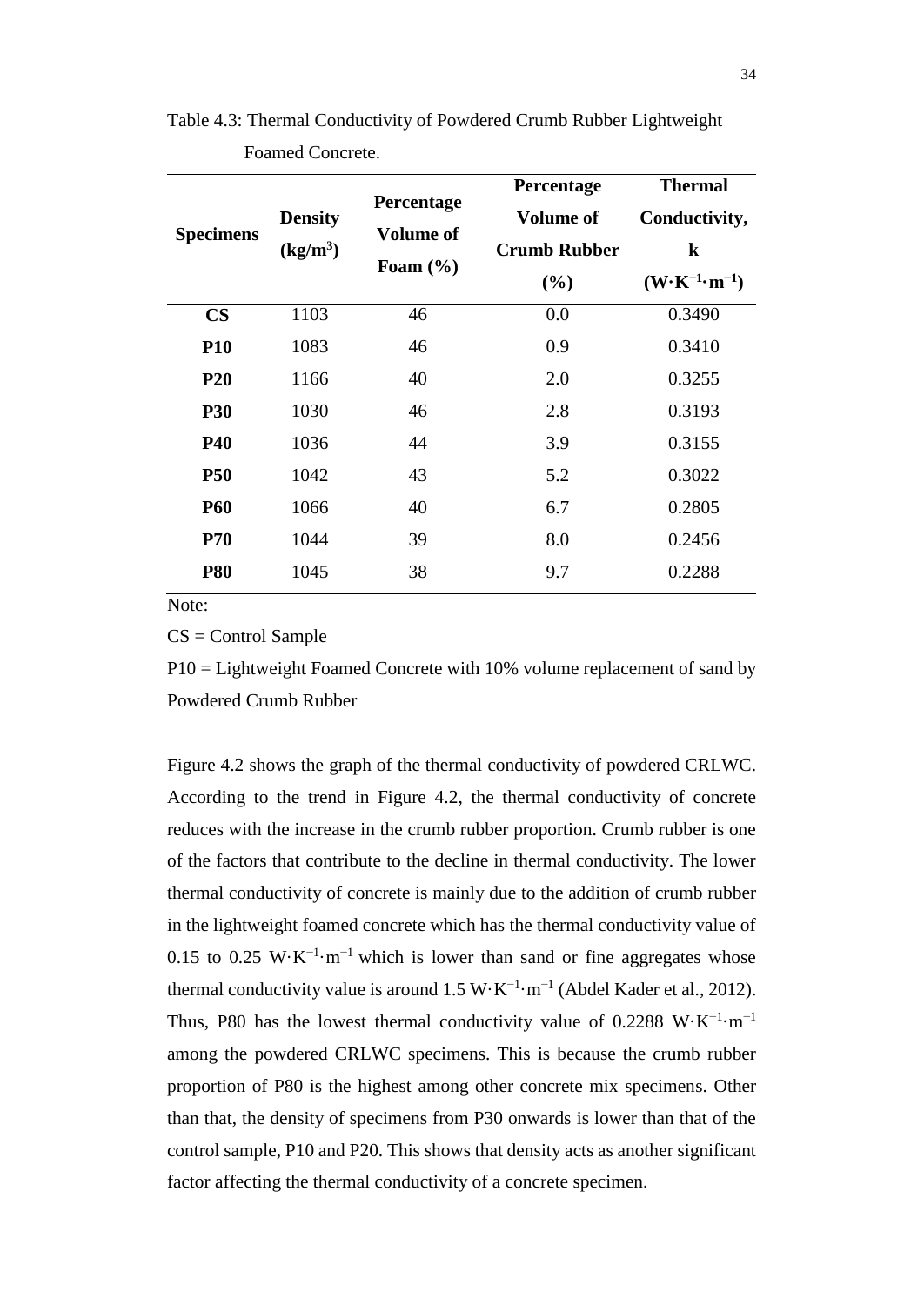

<span id="page-47-1"></span>Figure 4.2: Thermal Conductivity Graph of Powdered Crumb Rubber Lightweight Foamed Concrete.

# <span id="page-47-0"></span>**4.3.3 Discussion on Overall Concrete Specimens in Thermal Conductivity**

Figure 4.3 shows the comparison graph between granular and powdered crumb rubber lightweight foamed concretes. The thermal conductivity value of powdered crumb rubber lightweight foamed concrete is gradually decreases with the crumb rubber proportion. On the other hand, the graph of granular crumb rubber lightweight foamed concrete shows a sudden decrease from control sample with a value of 0.3490 W $\cdot$ K<sup>-1</sup> $\cdot$ m<sup>-1</sup>, towards G40 which shows a value of 0.2395 W⋅K<sup>-1</sup>⋅m<sup>-1</sup> and then the value was rebounded towards G80. This shows that the trend line for granular CRLWC was presented the optimum crumb rubber proportion, which is G40 whereas powdered crumb rubber curve does not. The difference between the granular and powdered crumb rubbers is the size of the crumb rubber particle. The particle size of crumb rubber acts as a main factor that causes the difference between them. The size of rubber particles could affect the reduction of thermal conductivity. In rubberized concrete, a large particle of crumb rubber tends to reduce thermal conductivity due to large particle which has greater surface compare with smaller particle. The large surface of large rubber particles tends to entrap air due to the nature of rubber. So, plain concrete with the addition of large crumb rubber particles has a higher thermal conductivity value compared to concrete containing small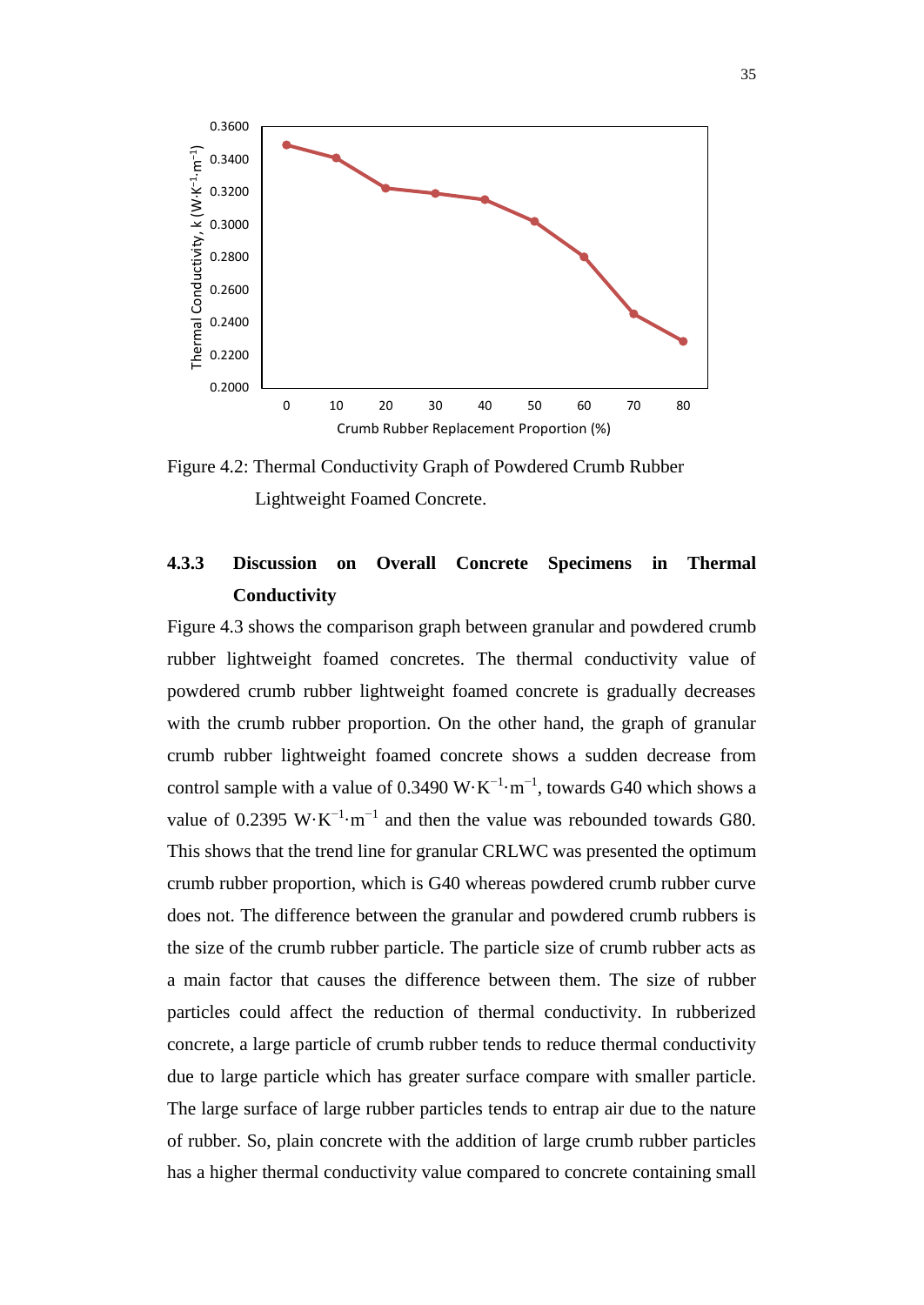crumb rubber particles. This can be explained due to large particle entraps more air than a small particle in plain concrete (Fadiel et al., 2014). Oppositely in foamed concrete, the addition of large particle crumb rubber is reducing air void in foamed concrete. For small size crumb rubber, other than not reducing the air voids in concrete, it still can fill up the capillaries in the concrete to reduce the absorption of water.



<span id="page-48-0"></span>Figure 4.3: Thermal Conductivity Graph of Granular and Powdered Crumb Rubber Lightweight Foamed Concrete.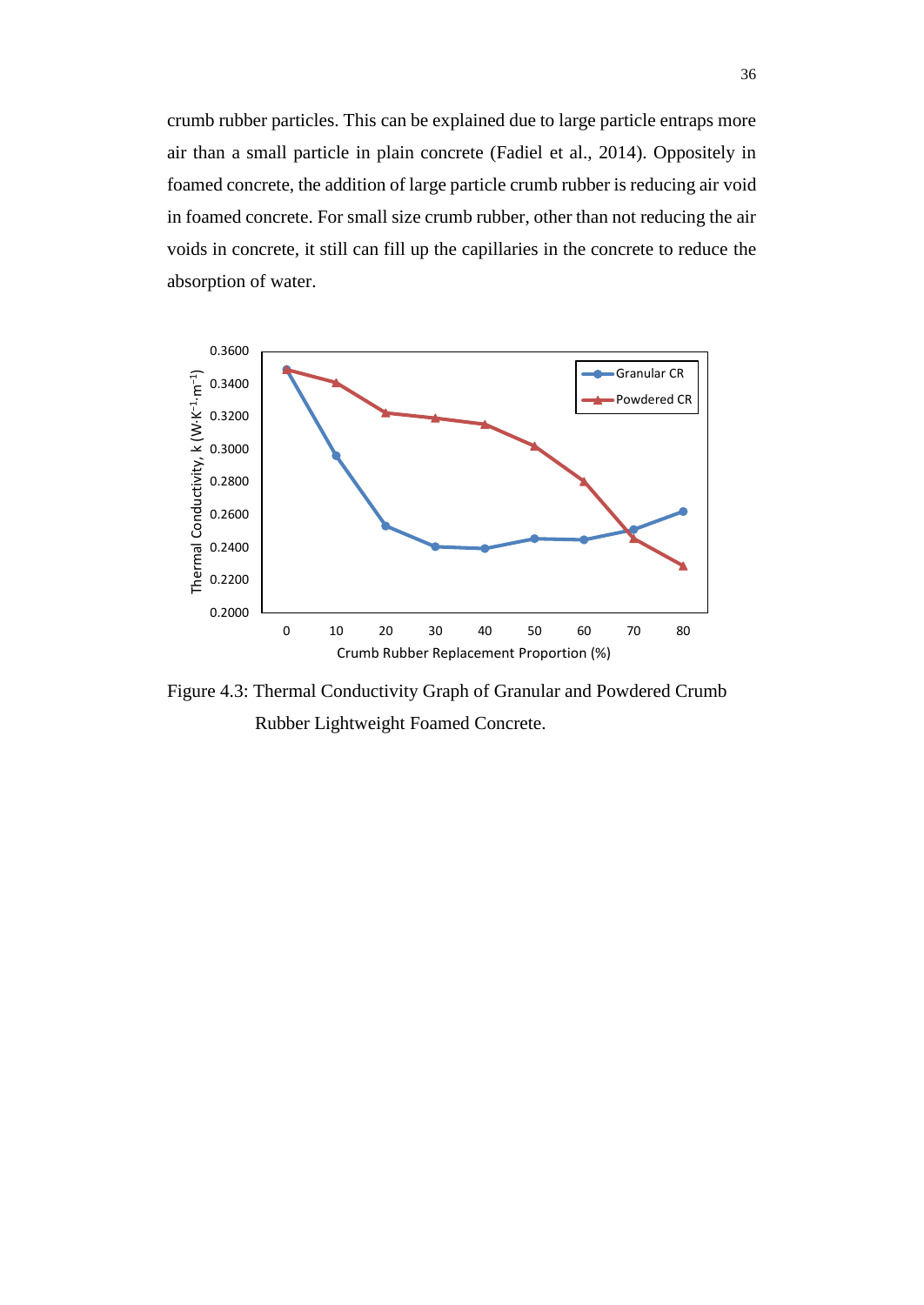<span id="page-49-0"></span>

| <b>Specimens</b>      | <b>Thermal Conductivity,</b><br>$\mathbf K$                | <b>Reduction Efficiency</b> |  |  |
|-----------------------|------------------------------------------------------------|-----------------------------|--|--|
|                       | $(\mathbf{W} \cdot \mathbf{K}^{-1} \cdot \mathbf{m}^{-1})$ | $(\%)$                      |  |  |
| <b>Control Sample</b> | 0.3490                                                     | -                           |  |  |
| G10 <sup>1</sup>      | 0.2963                                                     | 15.1                        |  |  |
| G20                   | 0.2533                                                     | 27.4                        |  |  |
| G30                   | 0.2406                                                     | 31.1                        |  |  |
| G40                   | 0.2395                                                     | 31.4                        |  |  |
| G50                   | 0.2455                                                     | 29.7                        |  |  |
| G60                   | 0.2448                                                     | 29.9                        |  |  |
| G70                   | 0.2511                                                     | 28.1                        |  |  |
| <b>G80</b>            | 0.2622                                                     | 24.9                        |  |  |
| P10 <sup>2</sup>      | 0.3410                                                     | 2.3                         |  |  |
| P <sub>20</sub>       | 0.3255                                                     | 7.6                         |  |  |
| <b>P30</b>            | 0.3193                                                     | 8.5                         |  |  |
| <b>P40</b>            | 0.3155                                                     | 9.6                         |  |  |
| <b>P50</b>            | 0.3022                                                     | 13.4                        |  |  |
| <b>P60</b>            | 0.2805                                                     | 19.6                        |  |  |
| <b>P70</b>            | 0.2456                                                     | 29.6                        |  |  |
| <b>P80</b>            | 0.2288                                                     | 34.4                        |  |  |
|                       |                                                            |                             |  |  |

Table 4.4: Thermal Conductivity Reduction Efficiency.

Note:

G10 = Lightweight Foamed Concrete with 10% volume replacement of sand by Granular Crumb Rubber

P10 = Lightweight Foamed Concrete with 10% volume replacement of sand by Powdered Crumb Rubber

Figure 4.4 shows the thermal conductivity reduction efficiency of granular and powdered crumb rubber lightweight foamed concretes. In overall, P80 has the highest thermal conductivity reduction efficiency with a value of 34.4 %. The overall thermal conductivity of concrete decreases as the fine aggregates replace with crumb rubber particles which have higher thermal conductivity (Fadiel et al., 2014). On the other hand, granular crumb rubber lightweight foamed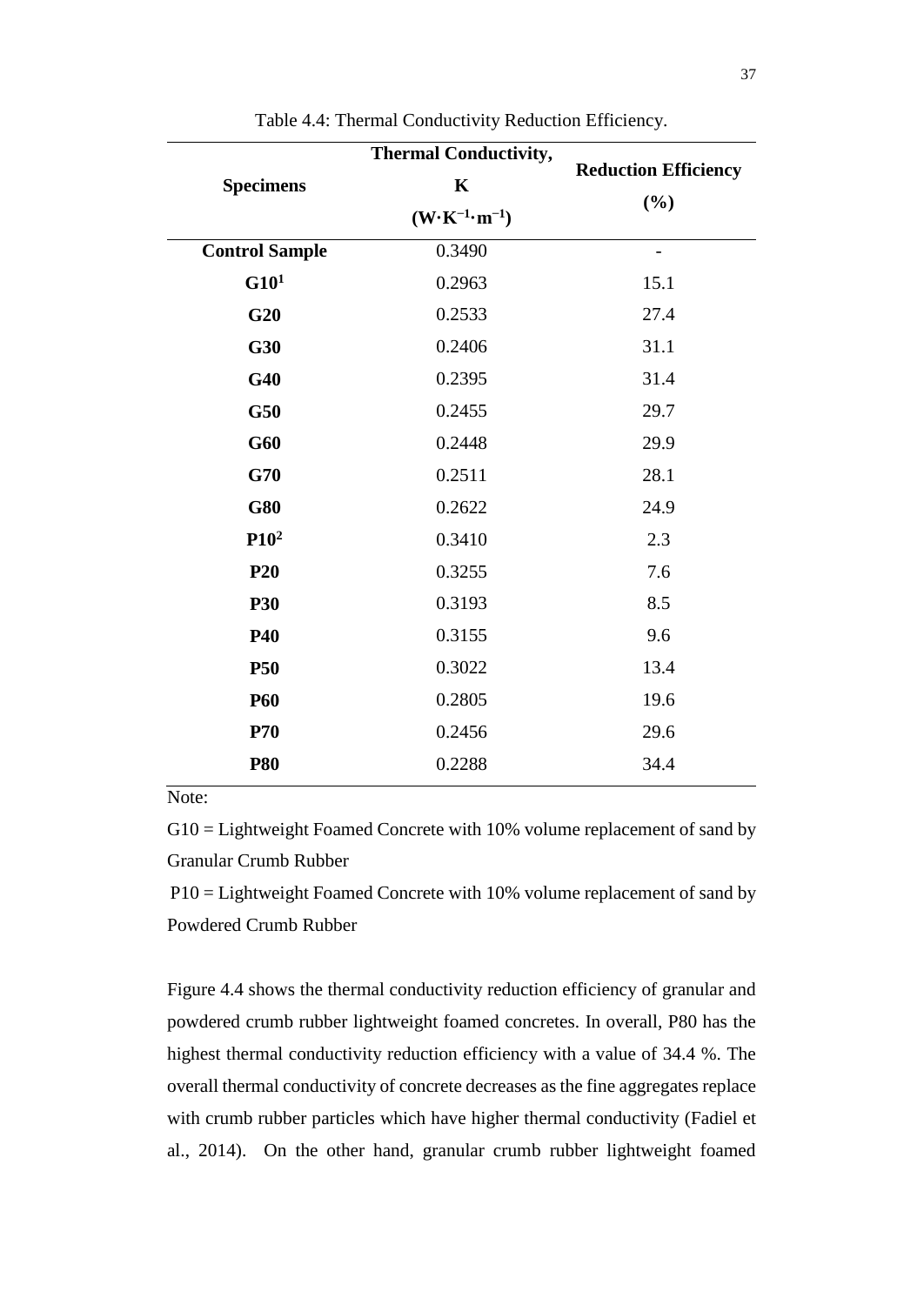



<span id="page-50-2"></span>Figure 4.4: Thermal Conductivity Reduction Efficiency of Granular and Powdered Lightweight Foamed Concrete.

## <span id="page-50-0"></span>**4.4 Acoustic Performance Test**

The purpose of an acoustic performance test is to test the sound absorption of each crumb rubber lightweight concrete specimen. There are 3 steps in total, were carried out in order to receive the complete result from sound absorption test. First, the dish specimens having a diameter of 60 mm were tested in a normal spacing category whose frequency ranged from 400 Hz to 2500 Hz. Next, 60 mm diameter of the specimen was tested again in wide range spacing category whose frequency ranged from 100 Hz to 800 Hz. Lastly, 30 mm diameter of the specimen was tested in a normal spacing category whose frequency ranged from 1000 Hz to 5000 Hz. Eventually, those three tested results were recorded and combined.

#### <span id="page-50-1"></span>**4.4.1 Acoustic Performance of Granular Crumb Rubber LWC**

Table 4.5 shows the sound absorption coefficient of granular crumb rubber lightweight foamed concrete.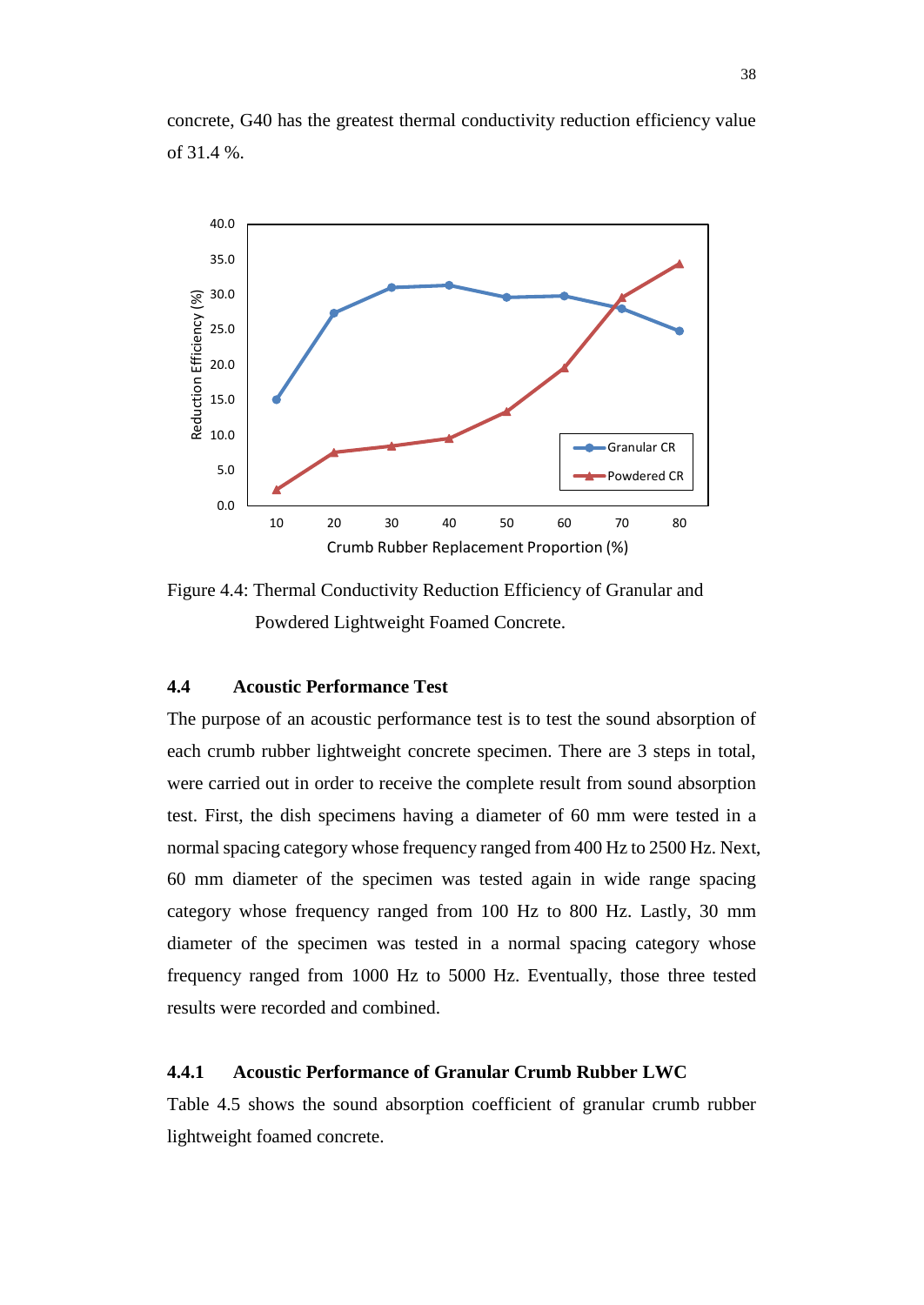| <b>Frequency</b> | <b>Absorption Coefficient (%)</b> |                  |                  |                  |                  |                |                |                |                |
|------------------|-----------------------------------|------------------|------------------|------------------|------------------|----------------|----------------|----------------|----------------|
| (Hz)             | CS <sup>1</sup>                   | G10 <sup>2</sup> | G20              | G30              | G40              | G50            | G60            | G70            | <b>G80</b>     |
| 100              | 61                                | 22               | 9                | 41               | 35               | 46             | 9              | 14             | 30             |
| 125              | 32                                | 16               | $\mathbf{1}$     | 18               | 5                | 23             | 10             | 3              | 11             |
| 160              | 36                                | 32               | 12               | 7                | $\mathbf{1}$     | $\overline{2}$ | 24             | 27             | 6              |
| 200              | 51                                | $\mathbf{1}$     | $\overline{2}$   | $\tau$           | 3                | $\mathbf{1}$   | 19             | 11             | $\overline{2}$ |
| 250              | 46                                | $\mathbf{1}$     | $\mathbf{1}$     | 6                | 8                | 8              | 16             | 6              | 6              |
| 315              | 21                                | 8                | 6                | 6                | 9                | 10             | 13             | 8              | 11             |
| 400              | 12                                | 7                | 7                | 7                | 6                | 6              | $\tau$         | 6              | 6              |
| 500              | 8                                 | 3                | 3                | 6                | 3                | 3              | $\overline{4}$ | 5              | $\overline{4}$ |
| 630              | 6                                 | $\mathbf{1}$     | $\boldsymbol{0}$ | $\boldsymbol{0}$ | $\mathbf{1}$     | $\mathbf{1}$   | $\mathbf{1}$   | $\mathbf{1}$   | $\mathbf{1}$   |
| 800              | 3                                 | $\overline{2}$   | $\overline{2}$   | $\overline{2}$   | $\overline{2}$   | $\overline{2}$ | $\overline{2}$ | $\mathbf{1}$   | $\overline{2}$ |
| 1000             | 9                                 | 7                | 8                | 9                | 8                | 8              | 9              | $\overline{7}$ | 8              |
| 1250             | 6                                 | $\overline{4}$   | $\mathbf{2}$     | 5                | 5                | 5              | 5              | 3              | 5              |
| 1600             | 8                                 | 9                | 5                | 6                | $\overline{4}$   | 5              | 6              | 3              | 5              |
| 2000             | 8                                 | 10               | 7                | 6                | 6                | 9              | 6              | 6              | 3              |
| 2500             | 14                                | 17               | 9                | 9                | 9                | 11             | 10             | 6              | 5              |
| 3150             | 15                                | 14               | 9                | 5                | $\boldsymbol{7}$ | 5              | 10             | $\overline{4}$ | 6              |
| 4000             | 26                                | 10               | 10               | $\overline{4}$   | 9                | 8              | 12             | 6              | 10             |
| 5000             | 33                                | 13               | 18               | 15               | 21               | 16             | 17             | 13             | 14             |

<span id="page-51-0"></span>Table 4.5: Absorption Coefficient of Granular Crumb Rubber Lightweight Foamed Concrete.

Note:

CS = Control Sample

G10 = Lightweight Foamed Concrete with 10% volume replacement of sand by Granular Crumb Rubber

Figure 4.5 illustrates the results of the sound absorption coefficient of granular crumb rubber lightweight foamed concrete. According to the trend in Figure 4.5, the sound absorption coefficient from 100 Hz to 250 Hz fluctuates. Above 315 Hz, the absorption coefficient of concrete specimens falls to the range of 1% to 21%. This shows that the concrete specimens are able to absorb sound from frequency 100 Hz to 315 Hz as the absorption coefficient is able to reach 46%.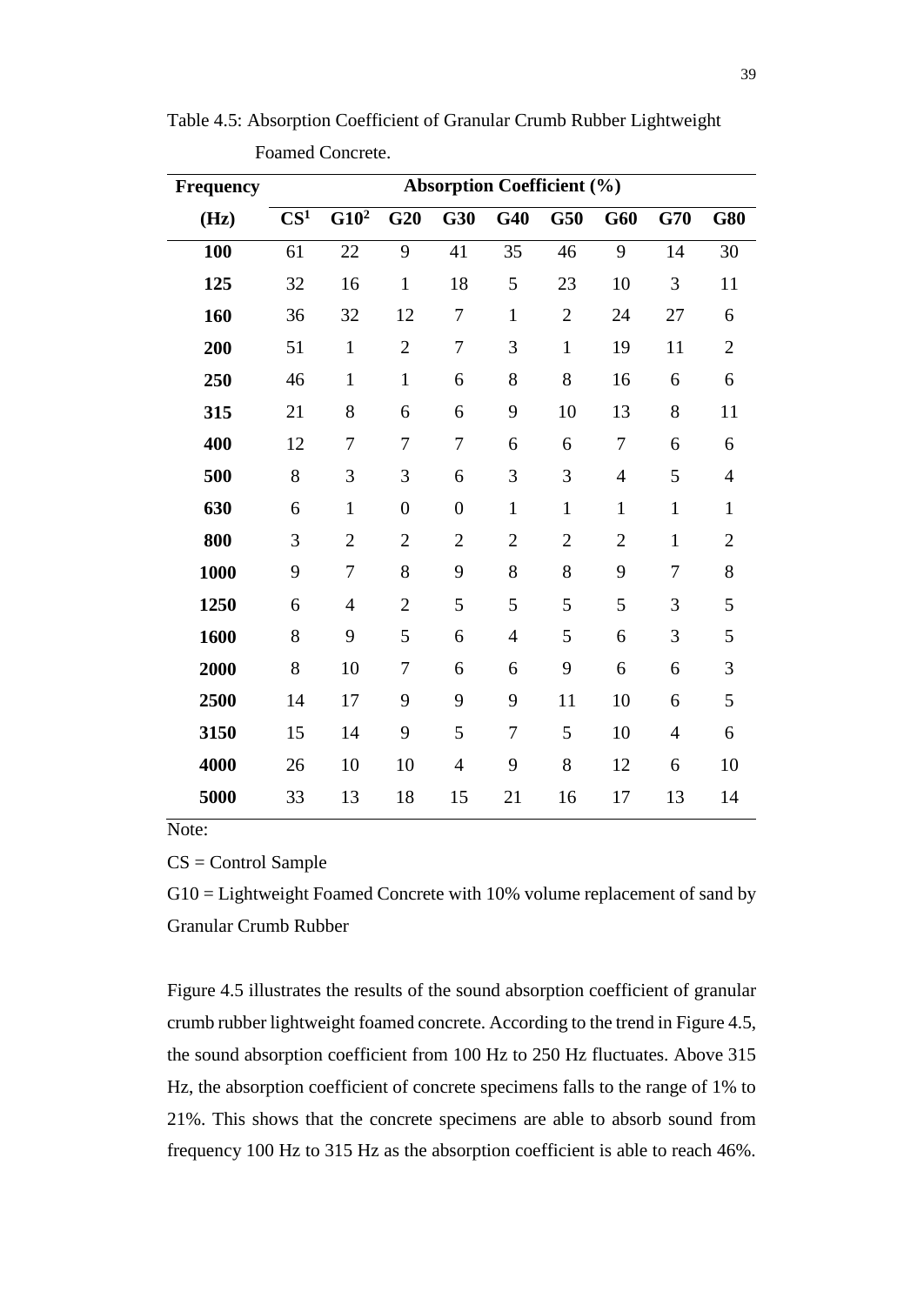At the frequency of 630 Hz, the absorption coefficient of the concrete specimen is the lowest which falls to nearly 0 %.

From Figure 4.5, the result trends are most likely the same. The most favourable absorption coefficient in overall granular CRLWC is G10 as a result is stable as compared to other mix proportion. G10 has the lowest proportion of crumb rubber among the other concrete mix. Factors that affect sound absorption coefficient is due to the density of concrete, void content in concrete and inclusion of crumb rubber in concrete. Since the density of every specimen is the same, density can be excluded out from factors that affecting the acoustic performance of concrete. In G10 have a lower volume of crumb rubber and a high volume of void content. As compare to G80, the absorption value seems to be lower. This is due to the crumb rubber particle that had occupied the space of void in foamed concrete. Formed concrete tends to absorb more sound and gave a higher sound absorption coefficient (Ramamurthy et al., 2009).



<span id="page-52-1"></span>Figure 4.5: Granular Crumb Rubber Lightweight Foamed Concrete Results.

#### <span id="page-52-0"></span>**4.4.2 Acoustic Performance of Powdered Crumb Rubber LWC**

Table 4.6 shows the sound absorption coefficient of powdered crumb rubber lightweight foamed concrete.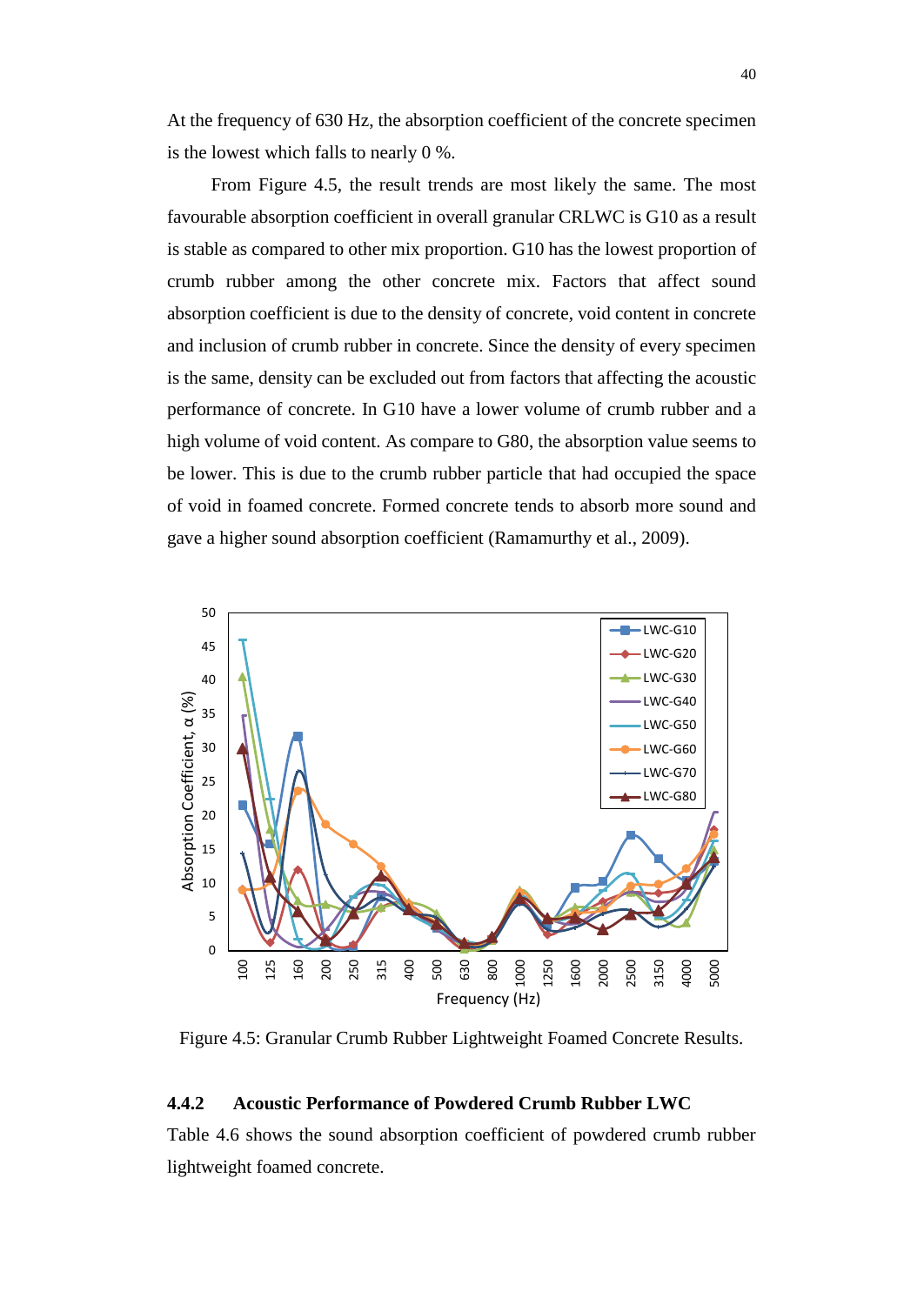| <b>Frequency</b> | <b>Absorption Coefficient (%)</b> |                  |                  |                |                |                |                  |              |                  |
|------------------|-----------------------------------|------------------|------------------|----------------|----------------|----------------|------------------|--------------|------------------|
| (Hz)             | CS <sup>1</sup>                   | P10 <sup>2</sup> | <b>P20</b>       | <b>P30</b>     | P40            | <b>P50</b>     | <b>P60</b>       | <b>P70</b>   | <b>P80</b>       |
| 100              | 61                                | 50               | 49               | 50             | 51             | 50             | 51               | 49           | 50               |
| 125              | 32                                | 10               | 25               | 20             | 20             | 23             | 38               | 30           | 15               |
| 160              | 36                                | 35               | 49               | 20             | 48             | 27             | 34               | 14           | 13               |
| 200              | 51                                | 39               | 37               | 49             | 42             | 35             | 35               | 46           | 42               |
| 250              | 46                                | 35               | 36               | 35             | 37             | 36             | 36               | 37           | 37               |
| 315              | 21                                | 8                | 8                | 6              | 10             | 10             | 13               | 12           | 12               |
| 400              | 12                                | $\overline{0}$   | $\mathbf{1}$     | $\overline{2}$ | $\mathfrak{2}$ | $\mathbf{1}$   | $\overline{0}$   | $\mathbf{1}$ | $\boldsymbol{0}$ |
| 500              | 8                                 | $\overline{4}$   | 3                | $\overline{4}$ | $\overline{4}$ | 3              | 5                | 3            | 3                |
| 630              | 6                                 | $\overline{0}$   | $\boldsymbol{0}$ | $\mathbf{1}$   | $\mathbf{1}$   | $\mathbf{1}$   | $\boldsymbol{0}$ | $\mathbf{1}$ | $\boldsymbol{0}$ |
| 800              | 3                                 | 3                | 3                | 3              | $\overline{2}$ | 3              | 3                | 3            | $\overline{2}$   |
| 1000             | 9                                 | 9                | 8                | 9              | 9              | 8              | 8                | 9            | 8                |
| 1250             | 6                                 | 6                | 5                | $\overline{7}$ | $\tau$         | 5              | 7                | 5            | 6                |
| 1600             | 8                                 | 7                | 7                | 10             | 10             | 5              | 9                | 7            | 7                |
| 2000             | 8                                 | 11               | 5                | 9              | 13             | 7              | 8                | 11           | $\tau$           |
| 2500             | 14                                | 15               | 8                | 11             | 13             | 3              | 13               | 16           | 12               |
| 3150             | 15                                | 14               | $\overline{4}$   | 9              | 6              | $\overline{4}$ | 3                | 15           | 11               |
| 4000             | 26                                | 18               | 15               | 12             | $\overline{4}$ | 5              | 13               | 14           | 12               |
| 5000             | 33                                | 25               | 23               | 18             | 24             | 18             | 25               | 16           | 17               |

<span id="page-53-0"></span>Table 4.6: Absorption Coefficient of Powdered Crumb Rubber Lightweight Foamed Concrete.

Note:

CS = Control Sample

P10 = Lightweight Foamed Concrete with 10% volume replacement of sand by Powdered Crumb Rubber

Figure 4.6 shows the sound absorption coefficient of powdered crumb rubber lightweight foamed concrete. According to the trend in Figure 4.6, the sound absorption from the frequency range of 100 Hz to 250 Hz is the highest, which gives a maximum value of 50 %. From 250 Hz onwards, the absorption coefficient is reduced for around 30 % which proves that the concrete specimens are inefficient in absorbing sound with a frequency higher than 250 Hz. Upon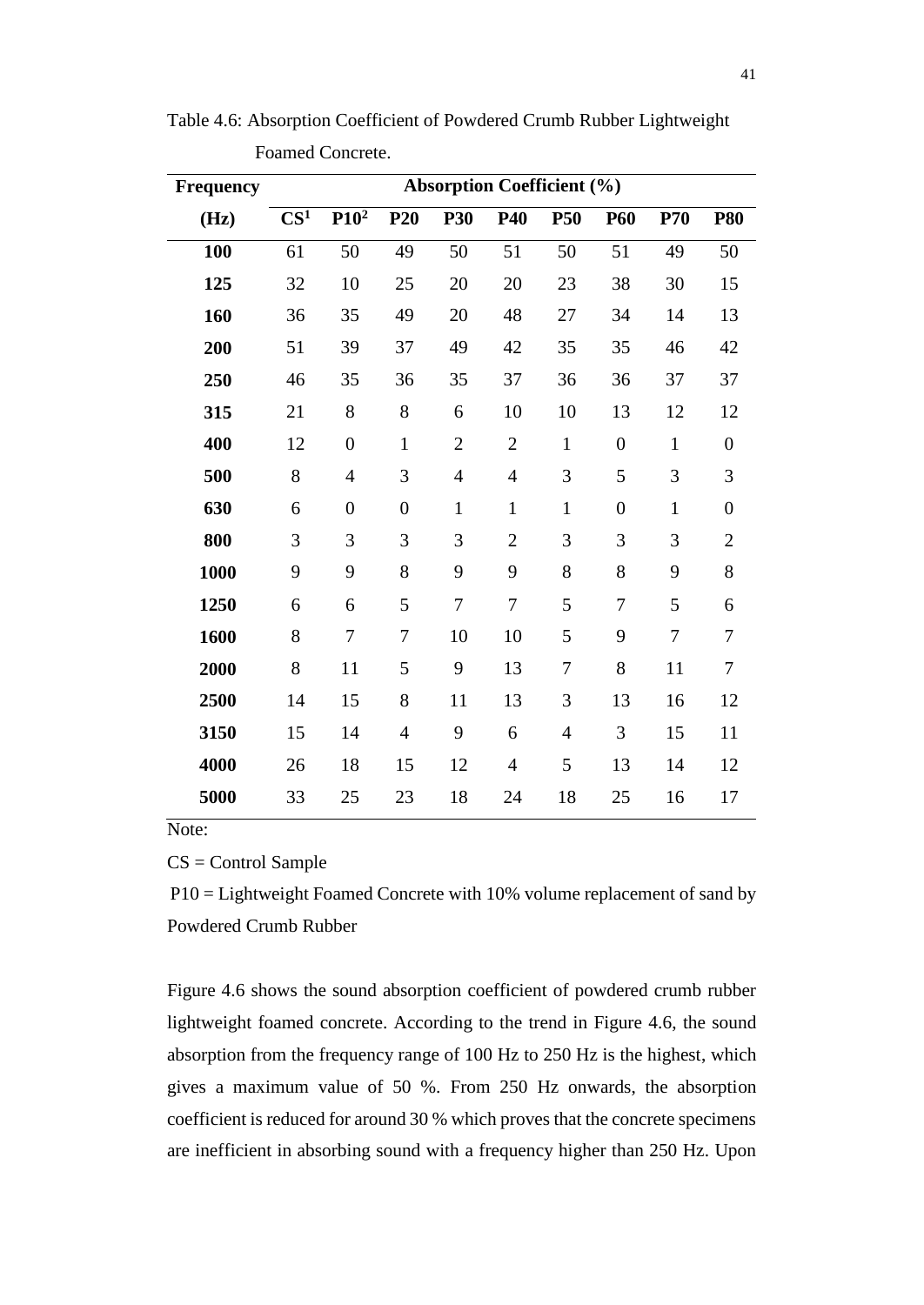reaching 630 Hz, the absorption coefficient increases gradually until it reaches around 25% at a frequency of 5000 Hz.

Figure 4.6 illustrates the trend from frequency 100 Hz to 400 Hz is more stable than granular CRLWC shown in Figure 4.5. This result could be due to the size of crumb rubber. Comparing the same proportion of crumb rubber, powdered crumb rubber has less occupied the void content in foamed concrete compare to granular crumb rubber. This is due to the particle size of powdered crumb rubber is small enough to fill in the void capillary in foamed concrete. Therefore, the overall sound absorption coefficient for powdered CRLWC is higher than granular CRLWC can be explained.



<span id="page-54-1"></span>Figure 4.6: Powdered Crumb Rubber Lightweight Foamed Concrete Results.

## <span id="page-54-0"></span>**4.4.3 Discussion on Concrete Specimens in Acoustic Performance**

Figure 4.7 shows the trend of G10, P10 and a control sample. In the range around 100 Hz indicates all types of concrete having likely the same absorption coefficient. For low frequency, the sound insulation properties of concrete have a similar value, particularly at 63 Hz to 125 Hz (Holmes et al., 2014). From frequency range 800 Hz onwards, three of the concrete type has a similar trend line which is slowly increasing as the frequency raising.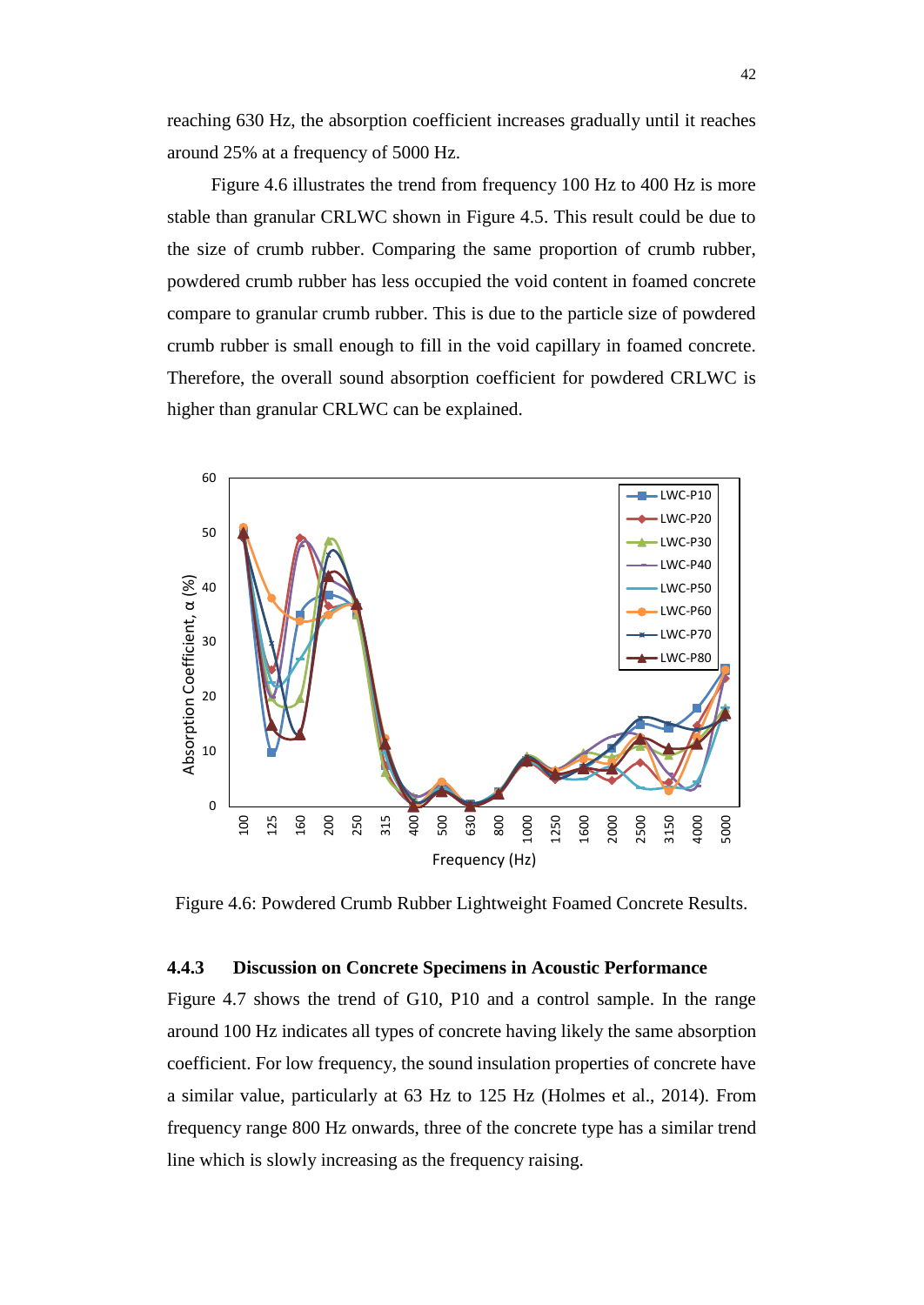According to the graph in Figure 4.7, the control sample of concrete specimen has the highest absorption coefficient followed by powdered CRLWC and granular CRLWC. This is due to the void content in the control sample is the highest among the others. Foamed concrete able to absorb more sound due to large existence the air void in concrete (Sukontasukkul, 2009). The addition of crumb rubber will affect a small reduction of void content in concrete (Holmes et al., 2014). The air void in the concrete tends to entrap the sound and causing the absorption coefficient value to increase. As comparing granular CRLWC and powdered CRLWC towards control sample, the addition of crumb rubber in concrete tends to reduce void content of concrete as crumb rubber is a non-porous material (Sukontasukkul, 2014). The absorption coefficient of granular CRLWC lower than powdered CRLWC is due to the size of the crumb rubber. In order to absorb more sound, larger surface area and heavier grade crumb rubber are the main factors to improve absorption coefficient of concrete (Holmes et al., 2014).



<span id="page-55-0"></span>Figure 4.7: Overall Results of Acoustic Performance.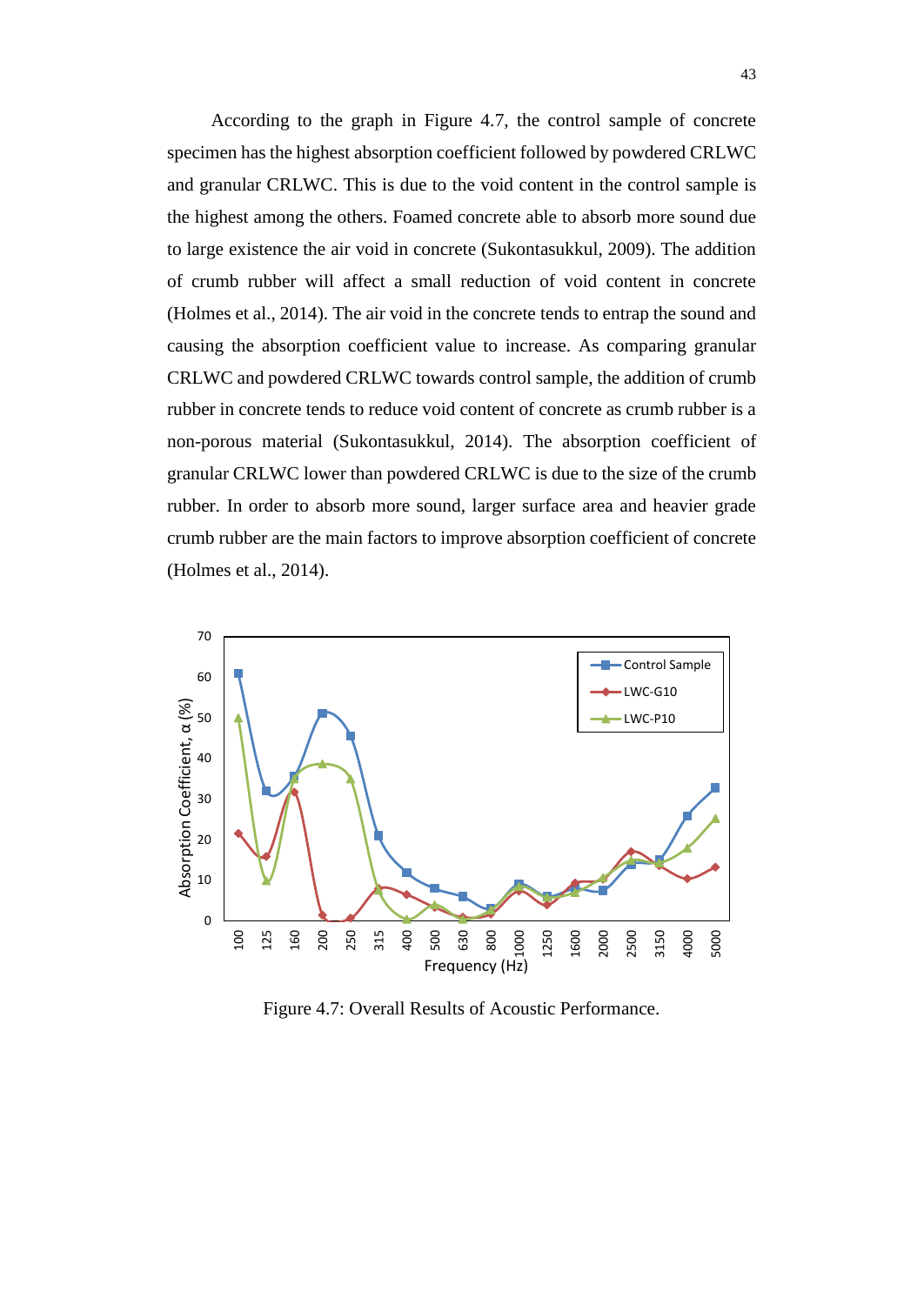#### <span id="page-56-0"></span>**4.5 Summary**

Throughout this chapter is discussing the thermal conductivity and the acoustic performance of powdered CRLWC and granular CRLWC. Majority of the concrete specimens have the densities ranging from 1050 kg/m<sup>3</sup> to 1150 kg/m<sup>3</sup>. From a thermal conductivity test, powdered CRLWC is found to be better a thermal insulator than granular CRLWC. This is because the air void content in powdered CRLWC is greater than that in granular CRLWC. Higher air void content leads to lower thermal conductivity. The void content of granular CRLWC is lesser due to its larger crumb rubber particle size compared to that of powdered CRLWC. With larger particle size, it will occupy the void in foamed concrete and causing the void to decrease. Other than void, the existence of crumb rubber is able to reduce the thermal conductivity too. This is because the natural properties of rubber have lower thermal conductivity than sand. Next, the specimen depicting the best acoustic performance in this study is the control sample, followed by powdered CRLWC and granular CRLWC. This is because the void content in the control sample is the highest among the others. Foamed concrete is able to absorb more sound due to the existence of more air voids in concrete. In the comparison between the CRLWC and the conventional lightweight foamed concrete, the addition of crumb rubber in the concrete tends to reduce the void content of concrete as crumb rubber is a non-porous material.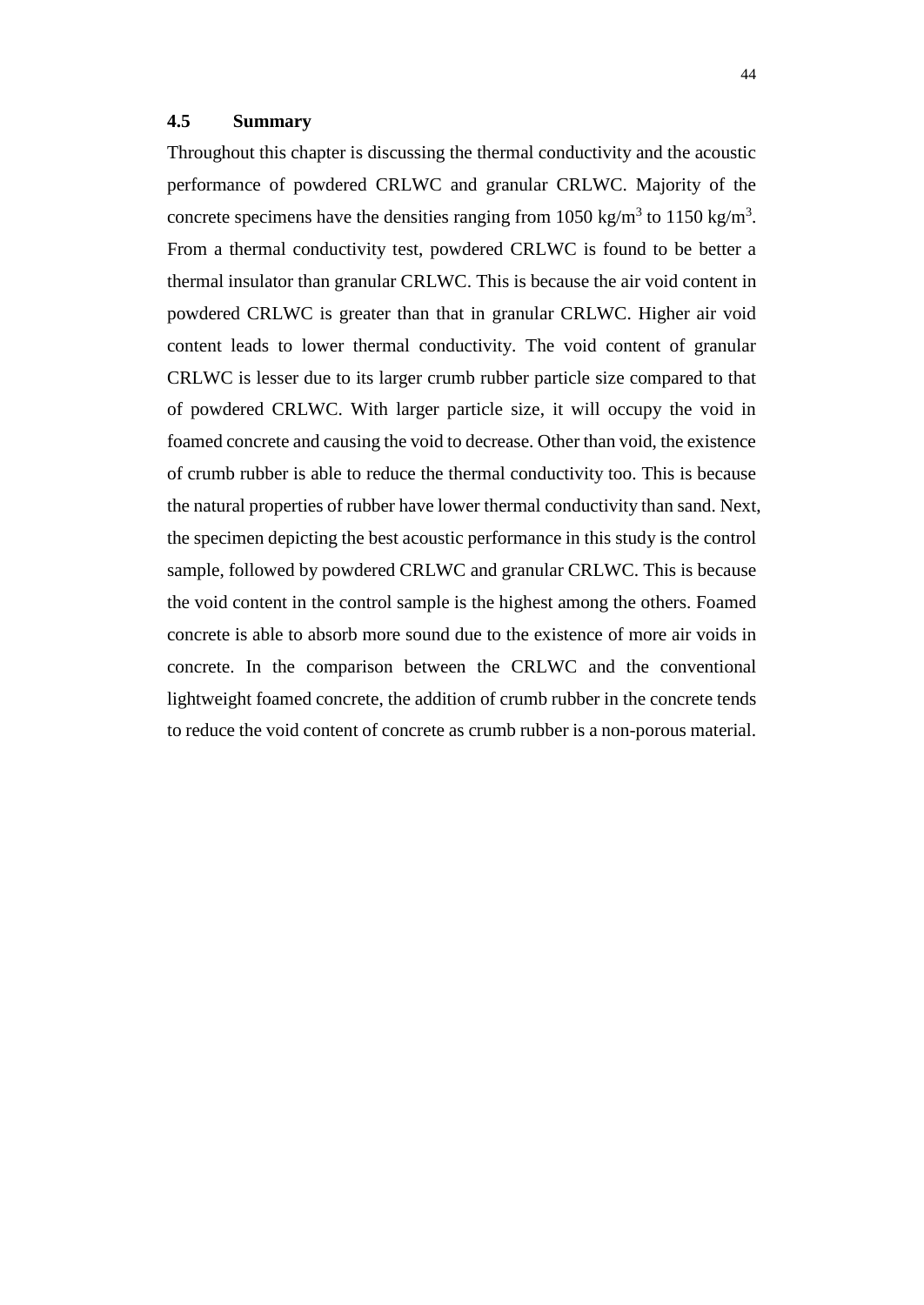#### **CHAPTER 5**

#### **5CONCLUSION AND RECOMMENDATION**

#### <span id="page-57-1"></span><span id="page-57-0"></span>**5.1 Conclusion**

With the results from thermal conductivity and acoustic performance test were conducted, the discussion in Chapter 4 is supported by previous researches findings.

The aim of this study is to produce Crumb Rubber Lightweight Foamed Concrete (CRLFC) with the range of concrete density from  $1050 \text{ kg/m}^3$  -  $1150$  $kg/m<sup>3</sup>$  with water to cement ratio 0.6. This aim was achieved as the majority of the concrete samples were within the desired density range.

The first objective of this study is to investigate the effect of crumb rubber replacement proportion of 0 % to 80 % with an interval of 10 % on the thermal conductivity of crumb rubber lightweight foamed concrete. This objective has been achieved as a total of nine concrete specimens prepared in order to investigate the thermal conductivity and reduction efficiency on the different concrete mix. By plotting the result on the graph, the comparison has been made on the trend of CRLWC corresponding with the proportion of crumb rubber added. By increasing the powdered crumb rubber content in LWC, the thermal conductivity was reduced from 0.3490 W⋅K<sup>-1</sup>⋅m<sup>-1</sup> to 0.2288 W⋅K<sup>-1</sup>⋅m<sup>-1</sup> as compare to the control sample. This is due to the natural properties of crumb rubber has a lower thermal conductivity than fine aggregates. With increasing the crumb rubber proportion in LWC able to helps the concrete to become a better thermal insulating material.

The second objective is to verify the influence of crumb rubber replacement proportion of 0 % to 80 % with an interval of 10 % on the sound absorption coefficient of crumb rubber lightweight foamed concrete from 100 Hz to 5000 Hz. Thus, the objective has been achieved as a total of nine sets of the concrete mix were used to test for the acoustic performance test. By plotting the result of the graph, the comparison has been made on the trend of CRLWC corresponding with the proportion of crumb rubber added. By increasing the powdered crumb rubber content in LWC, the overall sound absorption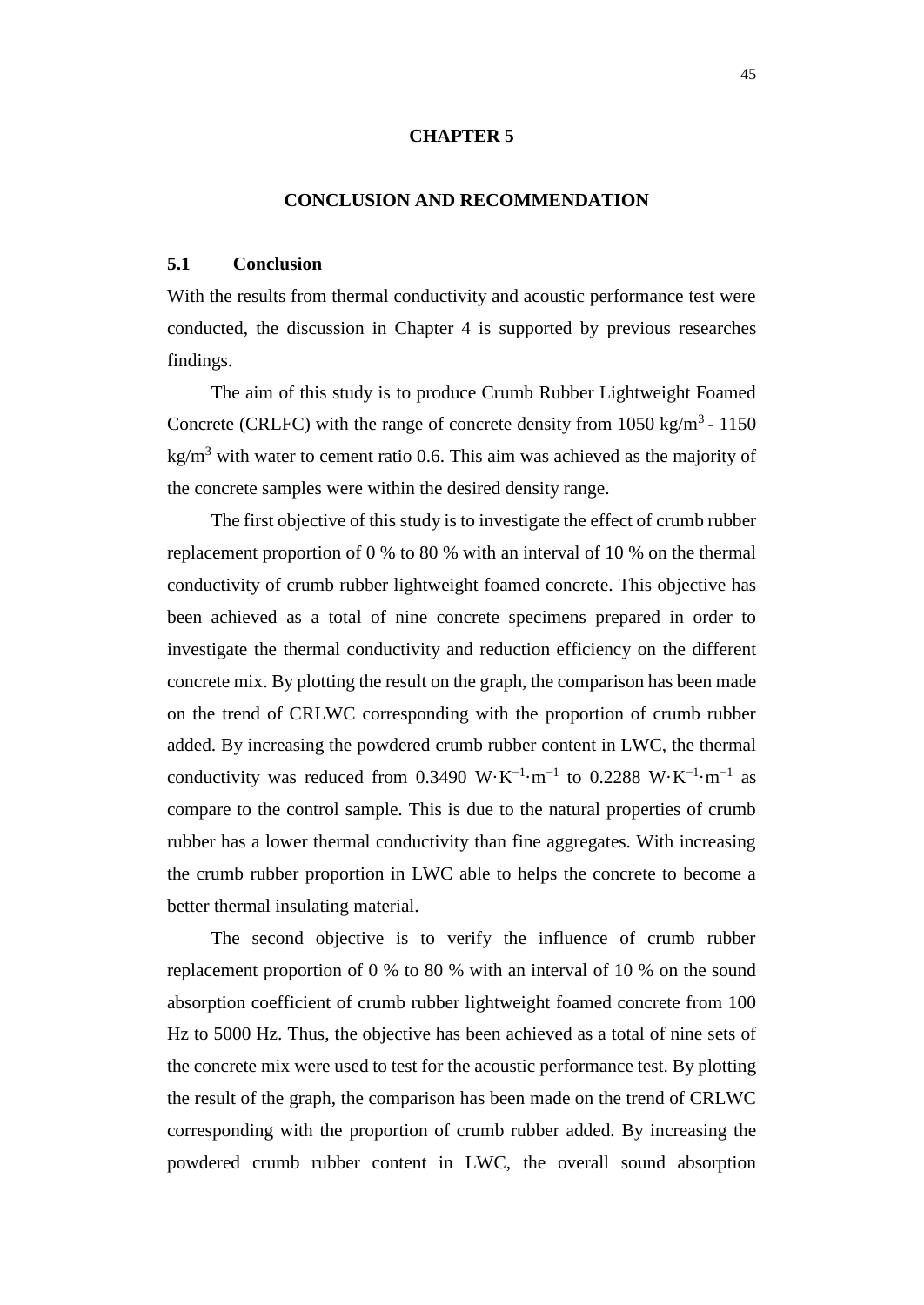coefficient was reduced by 20 % to 60 %. With increasing the crumb rubber proportion in LWC is unable to reduce the sound absorption of the LWC. This is due to the replacement of crumb rubber was causing the void content in LWC to be reduced. As the void content in LWC reduced, the sound absorption coefficient is acting directly proportionally.

The last objective is to determine the optimal mix proportion of both granular and powdered crumb rubber lightweights foamed concretes that depict the most favourable thermal and sound insulating properties. The objective was achieved as two different types of crumb rubber with a total of seventeen sets specimen were conducted in the tests. By increasing the powdered crumb rubber content in LWC, the thermal conductivity has been reduced more than as compared to granular crumb rubber content in LWC. Powdered CRLWC has better thermal conductivity as the crumb rubber proportion increase whereas granular CRLWC remains at thermal conductivity value from 0.2400  $W \cdot K^{-1} \cdot m^{-1}$  to 0.2600  $W \cdot K^{-1} \cdot m^{-1}$  after 30 % of granular crumb rubber proportion. For acoustic performance, with an increment of both type crumb rubber proportion in LWC is fail to improve the sound absorption coefficient of LWC in the early frequency from 100 Hz to 630 Hz. As comparing with powdered and granular crumb rubber in LWC, powdered CR has better sound absorption coefficient. This is due to the powdered crumb rubber particle size is smaller than granular crumb rubber. With smaller particle size, the less void in concrete to be occupied by the crumb rubber particle.

#### <span id="page-58-0"></span>**5.2 Recommendations**

The study of the thermal and acoustic performances of crumb rubber lightweight foamed concrete with a density of 1050 kg/m<sup>3</sup> to 1150 kg/m<sup>3</sup> is still limited in this field. In order to improve the specifications of the study in the future, there are some recommendations and suggestions to be taken into consideration:

1. Use more water to cement ratio with a smaller interval in trial mix casting in order to find out the optimal water to cement ratio for crumb rubber lightweight foamed concrete mix.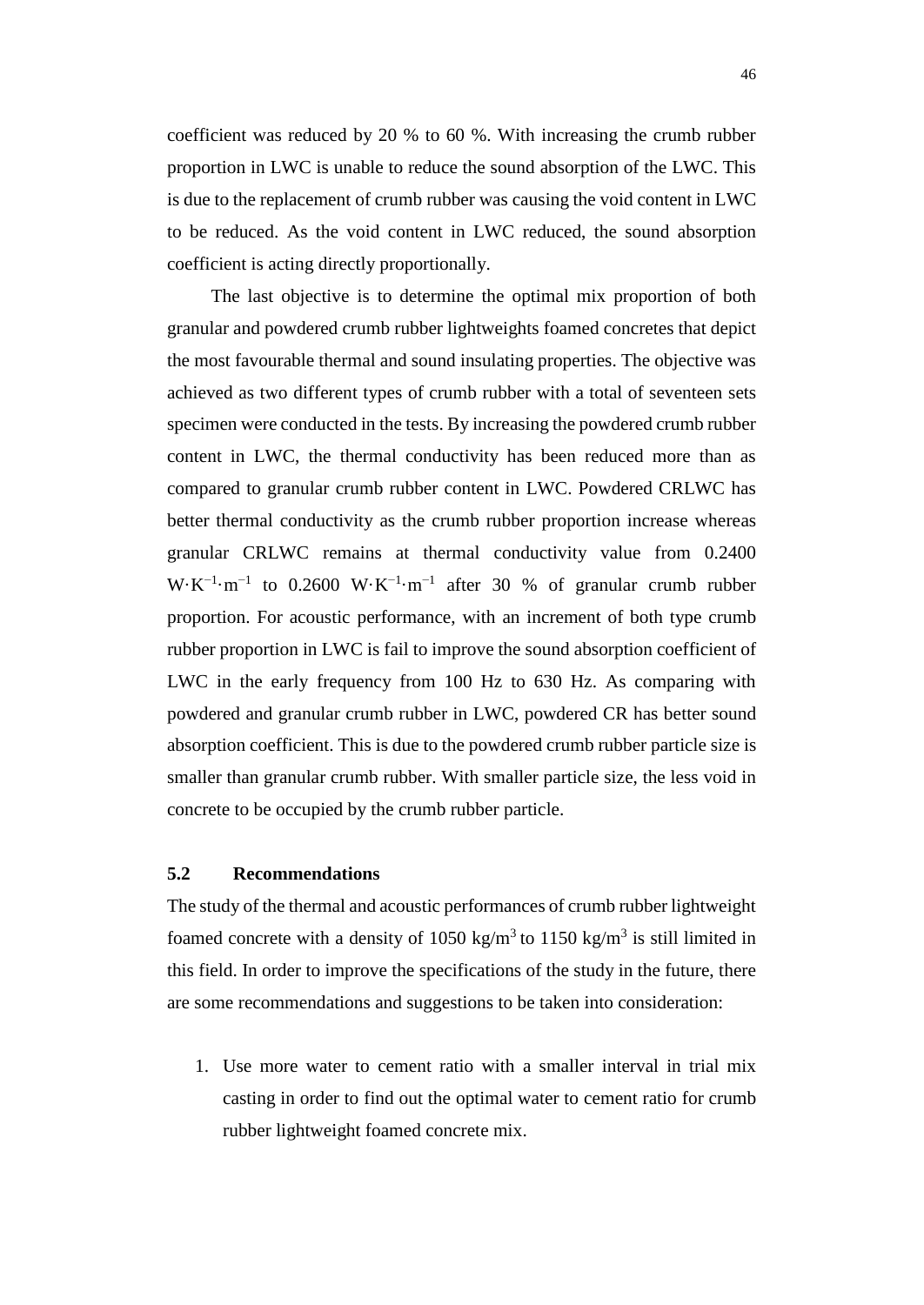- 2. Attempt different ways of drying crumb rubber concrete specimens such as air drying, instead of oven drying. This might be able to mitigate the crack of the concrete during oven drying.
- 3. Increase the cement and foam contents in the mix proportion in order to reduce the concrete density so that the resultant crumb rubber lightweight foamed concrete possesses better thermal and sound insulating properties.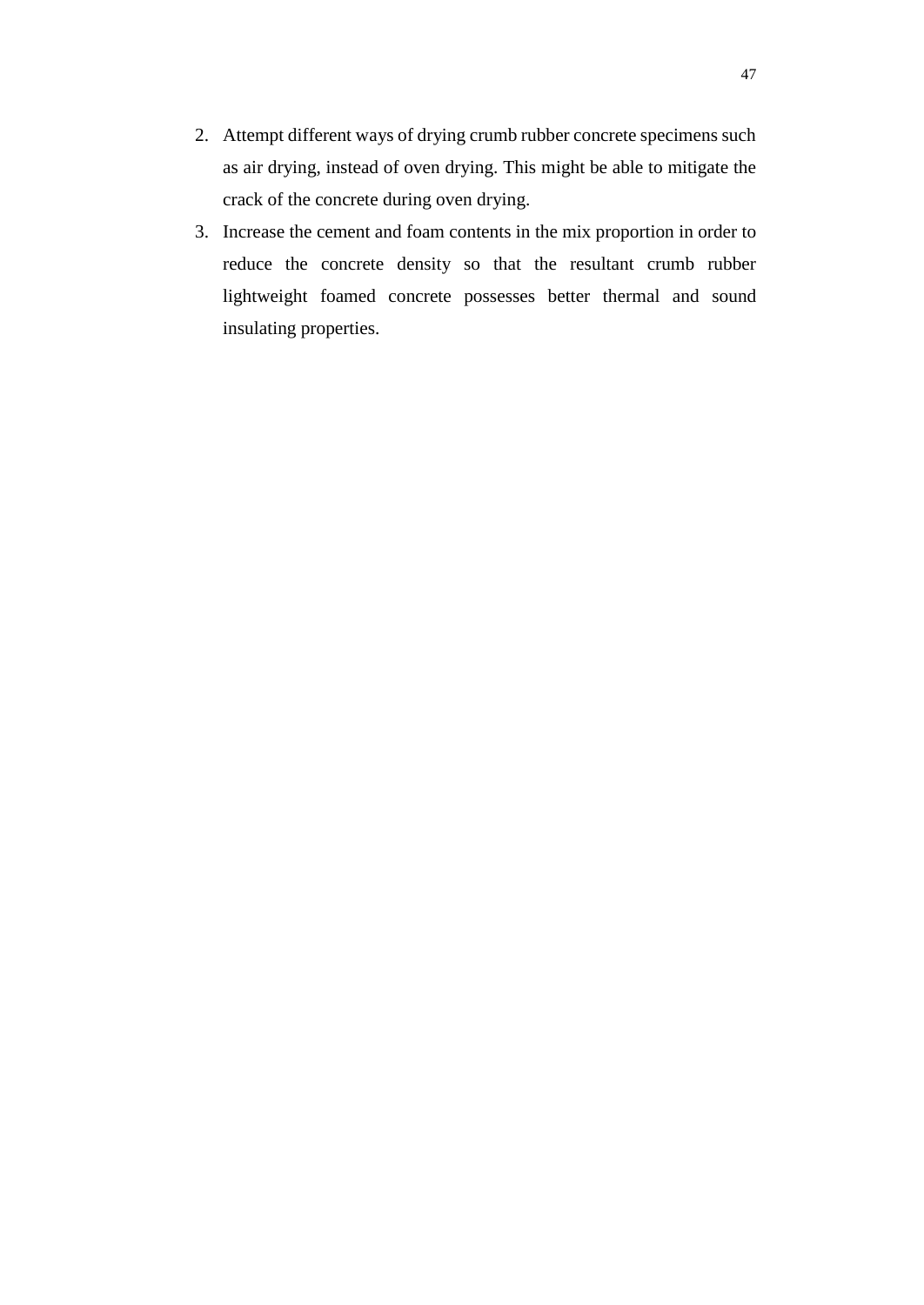#### **REFERENCES**

<span id="page-60-0"></span>Chandra, S. and Berntsson, L., 2002. *Lightweight aggregate concrete*. Elsevier.

Fadiel, A., Al Rifaie, F., Abu-Lebdeh, T. and Fini, E., 2014. Use of crumb rubber to improve thermal efficiency of cement-based materials. *American Journal of Engineering and Applied Sciences*, *7*(1), pp.1-11.

Heitzman, M., 1992. Design and construction of asphalt paving materials with crumb rubber modifier. *Transportation Research Record*, *1339*.

Holmes, N., Browne, A. and Montague, C., 2014. Acoustic properties of concrete panels with crumb rubber as a fine aggregate replacement. *Construction and Building Materials*, *73*, pp.195-204.

Issa, C.A. and Salem, G., 2013. Utilization of recycled crumb rubber as fine aggregates in concrete mix design. *Construction and Building Materials*, *42*, pp.48-52.

Kaloush, K.E., Way, G.B. and Zhu, H., 2005. Properties of crumb rubber concrete. *Transportation Research Record*, *1914*(1), pp.8-14.

Kashani, A., Ngo, T.D., Mendis, P., Black, J.R. and Hajimohammadi, A., 2017. A sustainable application of recycled tyre crumbs as insulator in lightweight cellular concrete. *Journal of cleaner production*, *149*, pp.925-935.

Khan, M.I., 2002. Factors affecting the thermal properties of concrete and applicability of its prediction models. *Building and Environment*, *37*(6), pp.607- 614.

Mohammed, B.S., Hossain, K.M.A., Swee, J.T.E., Wong, G. and Abdullahi, M., 2012. Properties of crumb rubber hollow concrete block. *Journal of Cleaner Production*, *23*(1), pp.57-67.

Neville, A.M. and Brooks, J.J., 1987. *Concrete technology* (pp. 242-246). England: Longman Scientific & Technical.

Ramamurthy, K., Nambiar, E.K. and Ranjani, G.I.S., 2009. A classification of studies on properties of foam concrete. *Cement and concrete composites*, *31*(6), pp.388-396.

Shetty, M.S., 2005. Concrete technology. *S. chand & company LTD*, pp.420- 453.

Sukontasukkul, P. and Chaikaew, C., 2006. Properties of concrete pedestrian block mixed with crumb rubber. *Construction and Building Materials*, *20*(7), pp.450-457.